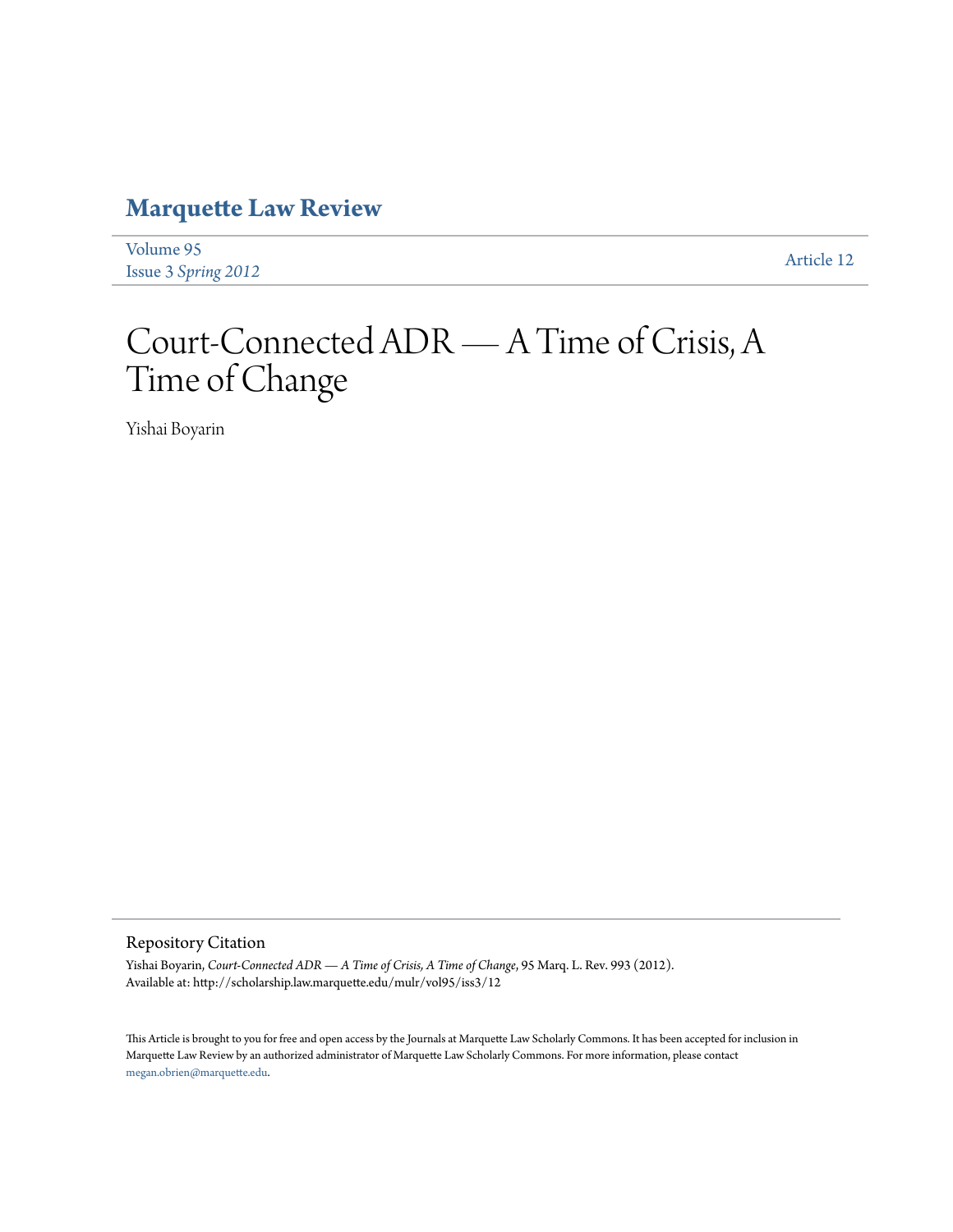# **COURT-CONNECTED ADR—A TIME OF CRISIS, A TIME OF CHANGE**

#### YISHAI BOYARIN<sup>\*</sup>

#### I. INTRODUCTION

Court-connected alternative dispute resolution (court ADR)—ADR programs organized, funded, run, or endorsed by the courts—has come a long way since it first emerged in the 1970s. However, court ADR still faces some major challenges; the primary challenge is the lack of institutional support—both financially and policy-wise—needed to run high-quality court ADR programs that, to borrow from Professor Lawrence Susskind, are not just "efficient" but also lead to "wise," "fair," and "stable" results.<sup>1</sup>

One of the main reasons for the lack of institutional support stems from the fact that the courts have not fully embraced what ADR was meant to offer: efficient and effective conflict resolution processes that do not compromise, and perhaps even enhance, perceptions and experiences of fairness and justice.<sup>2</sup> Instead, court ADR appears to

1. *See* Panel Discussion, *Core Values of Dispute Resolution: Is Neutrality Necessary?*, 95 MARQ. L. REV. 805, 816 (2012) (statements of Professor Susskind).

2. As stated by the Honorable A. Leon Higginbotham,

By all means let us reform that process, let us make it more swift, more efficient, and less expensive, but above all let us make it more just. . . . Let us not, in our zeal to reform our process, make the powerless into victims who can secure relief neither in the court nor anywhere else.

*See* Bobbi McAdoo & Nancy A. Welsh, *Look Before You Leap and Keep on Looking:* 

<sup>\*</sup> Assistant Clinical Professor of Law, Director of the Mediation Clinic, Hofstra University School of Law. I would like to thank Peter Salem, Andrew Schepard, Susan Yates, and Nancy Welsh for their extensive comments and suggestions, as well as Bobbi McAdoo, Timothy Hedeen, Nancy Ver Steegh, and Andrea Schneider for their feedback on this Report. I would also like to thank the Marquette student reporters, Sarah Wong and Megan Sorey, for their diligent work, as well as Pamela Rubin and Christine Garcia of Hofstra for their research help. Finally, I would like to express my appreciation to the Association of Family and Conciliation Courts, Marquette University Law School, and Resolution Systems Institute for convening the Court ADR conference, and to the JAMS Foundation for its financial support.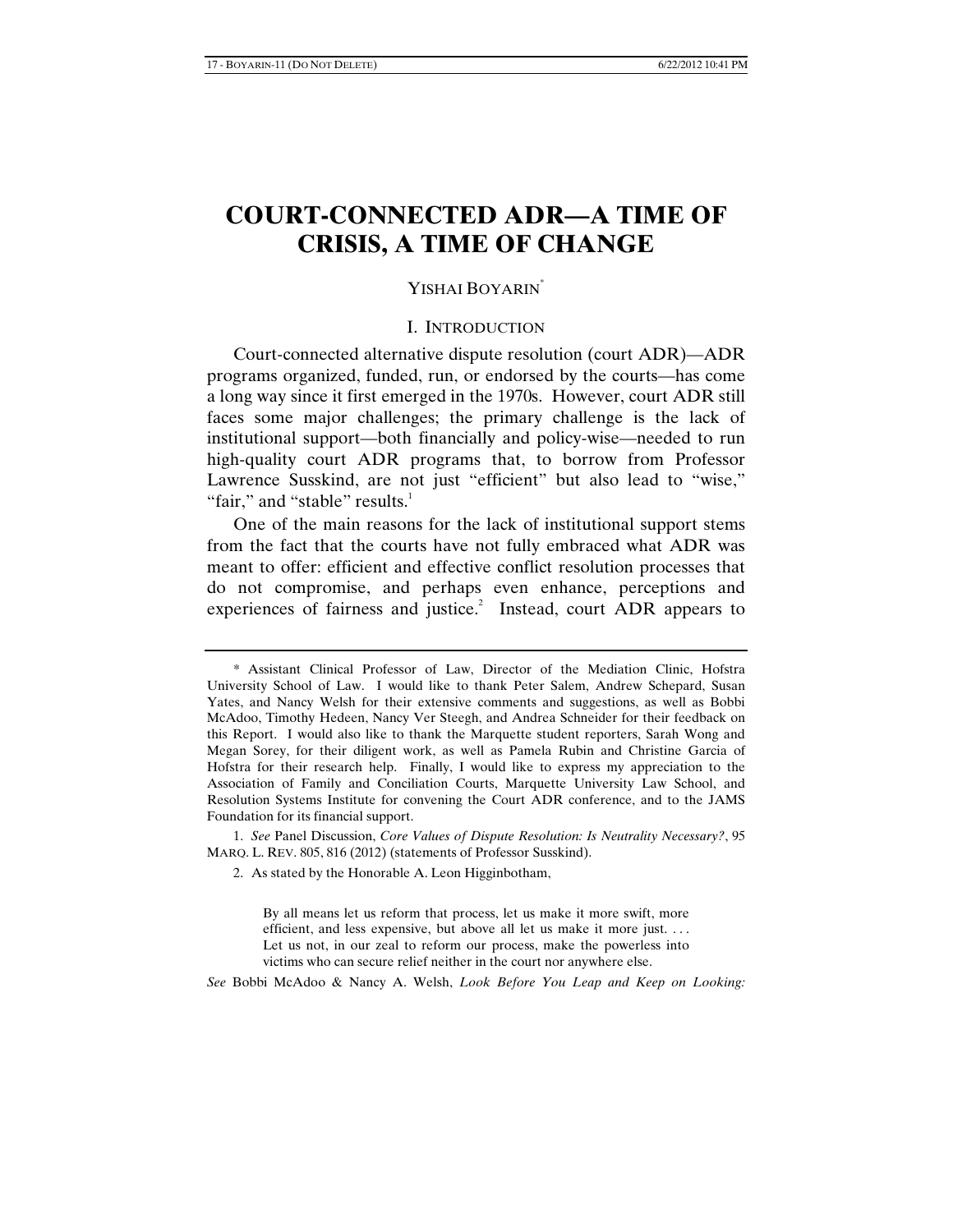focus more and more on "efficiency for the sake of efficiency."<sup>3</sup> Efficiency, however, cannot and should not be the only focus of court ADR programs; because courts fund and authorize ADR programs as well as mandate parties to participate in them, they are also responsible for ensuring the quality of court ADR programs.

Over the past thirty-five to forty years, there have been a number of parallel efforts to establish court ADR programs within various legal contexts—efforts that have produced, and continue to produce, a wide and rich body of knowledge about ADR. Although much progress has been made, these efforts tend to be somewhat fragmented—courts, ADR professionals, and scholars that work in the family context have often followed one trajectory, while those who operate in the broader civil context followed others. Moreover, there is divergence in the types of challenges being faced and innovations put forth even within individual substantive areas of law where ADR is practiced. Along with these differences, there are also multiple areas of overlap and there is potential for cross-enrichment. Due to the existing challenges to court ADR—which are significantly enhanced by the current financial downturn's impact on courts' budgets and ADR programs, the rise in pro se litigants and high conflict, and the proliferation of non-English speaking litigants—there is an urgent need for proponents of court ADR to join forces, share the lessons learned so far, and articulate a clear vision for the future of court ADR.

With these challenges and needs in mind, the Association of Family and Conciliation Courts (AFCC), Marquette University Law School, and Resolution System Institute (RSI) convened this conference (entitled *The Future of Court ADR: Mediation and Beyond* and hosted by the Marquette University Law School) to examine the status of court ADR programs in the general civil context<sup>4</sup> and in the specific family

*Lessons from the Institutionalization of Court-Connected Mediation*, 5 NEV. L.J. 399, 403 (2005) (alteration in original) (quoting A. Leon Higginbotham, Jr., *The Priority of Human Rights in Court Reform*, *in* THE POUND CONFERENCE: PERSPECTIVES ON JUSTICE IN THE FUTURE 87, 110 (A. Leo Levin & Russell R. Wheeler eds., 1979) [hereinafter POUND PROCEEDINGS]).

<sup>3.</sup> McAdoo & Welsh, *supra* note 2, at 404 (quoting POUND PROCEEDINGS, *supra* note 2, at 300).

<sup>4.</sup> Civil court ADR refers to a wide range of substantive areas of law other than family law, such as employment, housing, foreclosure, bankruptcy, small claims, general torts, and contract disputes.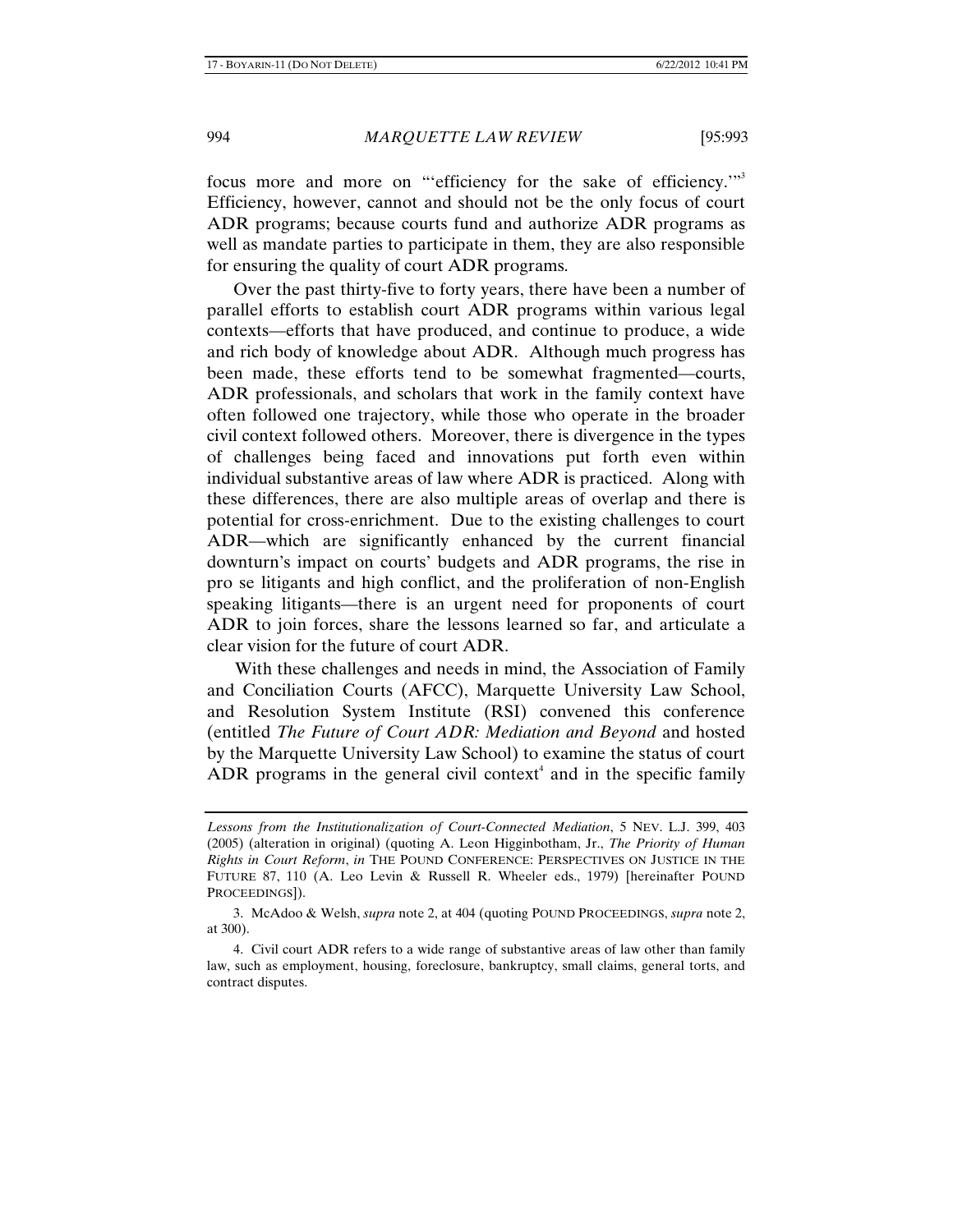context (family  $ADR$ ).<sup>5</sup> The overall goal of the conference was to start shaping an agenda for the future of family and civil court ADR. Particular emphasis was placed on examining new ADR and casemanagement options as they relate to the use of the mediation process.

The conference, convened over two days and in two parts, gathered leading ADR scholars and practitioners from the family and civil ADR contexts. The discussions were designed to encourage cross-learning between the family ADR and the broader ADR communities. The first day started by revisiting and expanding upon the classic 1981 debate between Professors Lawrence Susskind and Joseph Stulburg over the core values of mediation—mainly self-determination, impartiality, and fairness—and the interplay between them, while adding in the family perspective and placing the debate in the present context.<sup>6</sup> This session then shifted to considering the potential roles of ADR interveners that may not conform with the classic mediation definition of the third-party intervener. Following this initial framing session, titled *Core Values of Dispute Resolution—Is Neutrality Necessary?*, the conference highlighted some of the perspectives and key considerations of ADR stakeholders: judges, lawyers, ADR practitioners, and various categories of parties impacted by ADR programs. The first day of the conference then progressed to an examination of innovative ADR processes as well as multi-intervention ADR systems.<sup>7</sup>

During the second day, the participants were divided into groups that discussed a (non-exhaustive) list of five topics that were identified by the conference participants as central to the future of  $ADR$ <sup>8</sup>. Each

7. The term "system" as used here and throughout the Report is defined as "one or more internal processes that have been adopted to prevent, manage or resolve a stream of disputes." *See* Stephanie Smith & Janet Martinez, *An [Analytic Framework for Dispute](https://a.next.westlaw.com/Link/Document/FullText?findType=Y&serNum=0346443576&pubNum=111958&originationContext=document&transitionType=DocumentItem&contextData=(sc.Keycite)#co_pp_sp_111958_129)  [Systems Design](https://a.next.westlaw.com/Link/Document/FullText?findType=Y&serNum=0346443576&pubNum=111958&originationContext=document&transitionType=DocumentItem&contextData=(sc.Keycite)#co_pp_sp_111958_129)*, 14 HARV. NEGOT. L. REV. 123, 126 (2009) (footnote omitted).

8. The five topics were (1) discussion among public policy mediators regarding the design of a process to develop, reform, or enhance services in family disputes; (2) the impact

<sup>5.</sup> For a full description of the conference and for other related resources, please visit THE FUTURE OF COURT ADR: MEDIATION AND BEYOND, <http://law.marquette.edu/courtadr/> (last visited May 4, 2012).

<sup>6.</sup> For the original debate, compare Lawrence Susskind, *Environmental Mediation and the Accountability Problem*, 6 VT. L. REV. 1 (1981), with Joseph B. Stulberg, *The Theory and Practice of Mediation: A Reply to Professor Susskind*, 6 VT. L. REV. 85 (1981). Professors Susskind and Stulberg were present at the opening plenary session, along with Dr. Bernard Mayer, as the third panelist, and Professor John Lande, as the moderator. *See* Panel Discussion, *supra* note 1.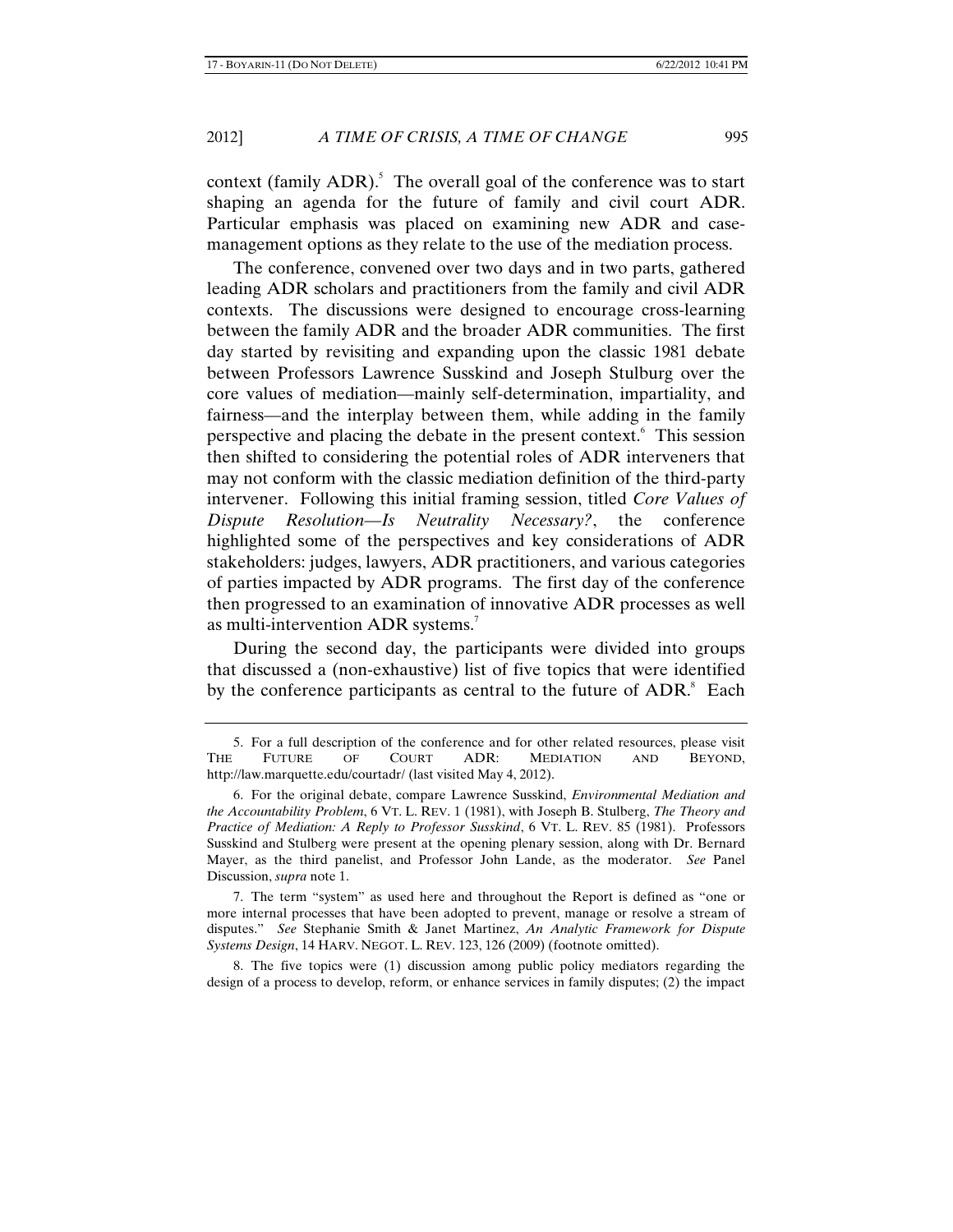group came up with a number of important suggestions about its particular topic. The goal of the second day of the conference was to begin outlining, in practical terms, what efforts need to be undertaken to support and promote the implementation of innovative ADR systems.

This Report contains specific conclusions and recommendations, most made by the participants themselves and others derived from the discussions that took place before, during, and after the conference.<sup>9</sup> Part II of the Report will provide a brief background of court ADR and will outline some of the challenges faced by it. Part III will explore the principles and goals of mediation and some of the central challenges to the achievement of these aspirational goals within the context of courtconnected mediation programs. Part IV will move beyond mediation and turn to other ADR processes, looking at specific interventions discussed in detail in the conference: Early Neutral Evaluation (ENE), which is practiced both in the family and general civil contexts, and Parenting Coordination (PC), which is practiced in the family context only. Part V will examine how ADR interventions may be offered within a multi-intervention ADR system: the tiered and triage approaches. Part VI will summarize some of key considerations raised by the conference attendees that are viewed as central to the future of ADR. Part VII will outline some suggestions made by conference attendees for promoting well designed and supported ADR programs. Finally, Part VIII will briefly conclude the Report.

#### II. COURT ADR: BACKGROUND AND CHALLENGES

The emergence of court ADR is often traced to the Pound Conference, where Professor Frank Sander posited that cases should be

of socioeconomic status on ADR services; (3) self-represented and unrepresented litigants; (4) strategies for developing champions of the court system; and (5) the vision of court ADR in 2030. *See* Reporter's Notes, Marquette University Law School Symposium on The Future of Court ADR: Mediation and Beyond (Sept. 23–24, 2011) (on file with author) [hereinafter Reporter's Notes].

<sup>9.</sup> The conference included recommended readings both from the family and broader civil context, many authored by presenters at the conference. *See Recommended Reading List*, THE FUTURE OF COURT ADR: MEDIATION AND BEYOND, http://law.marquette.edu/courtadr/?page\_id=139 (last visited Apr. 2, 2012). This Report draws most of its sources from these readings, intertwining them with the presentations and discussions that took place in the conference. It should be noted that the Report contains, in part, the summary and perspective of the Report's author and has not been reviewed by most of the conference attendees.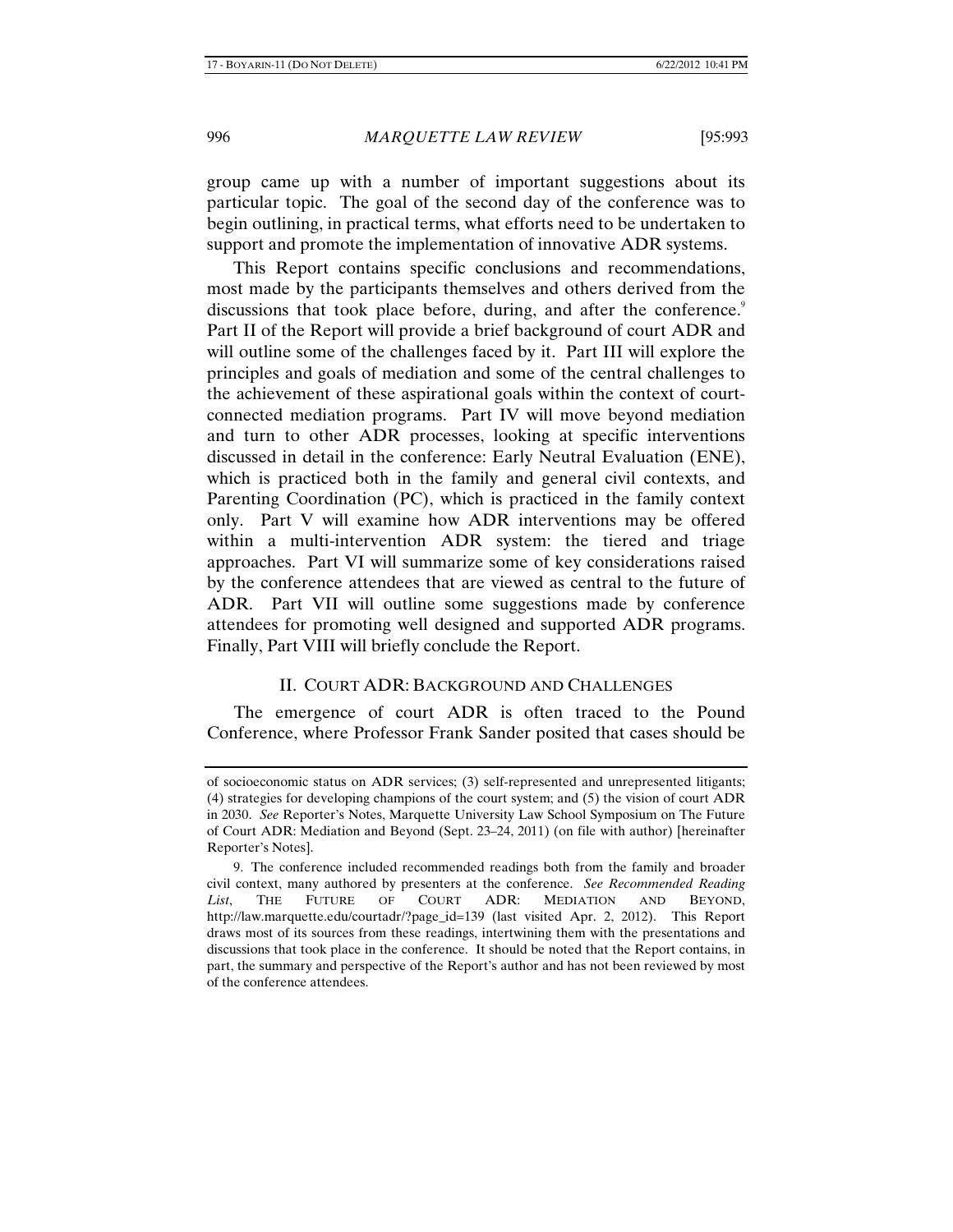channeled to a variety of processes based on particular criteria, including the nature of the dispute, the relationship between the disputants, the amount in dispute, and the cost and speed of the process.<sup>10</sup> The Pound Conference attendees envisioned ADR as providing varied conflict resolution services that would be more responsive to the needs of parties entering the court system without compromising the judicial mandate to provide for fairness and justice. $11$ In response to the Pound Conference and Professor Sander's call for a "multi-door courthouse," the process of institutionalizing ADR began<sup>12</sup> (although initially in a relatively fragmented manner rather than through a systematic, national rollout of any kind).<sup>13</sup>

At the same time, family court service agencies started developing mediation out of existing processes, such as custody evaluation and conciliation counseling. $14$  For example, court staff members were trained as mediators beginning with a pilot program in the Los Angeles Conciliation Court in 1973.<sup>15</sup> Similarly, the Family Self-Determination

12. *See* McAdoo & Welsh, *supra* note 2, at 399 (stating that "[w]hen Professor Frank Sander introduced the concept of the multi-door courthouse at the Pound Conference, the great experiment with the institutionalization of court ADR—particularly mediation began").

13. The closest ADR has come to a national rollout was through the federal Civil Justice Reform Act of 1990 (CJRA), 28 U.S.C. §§ 471–482 (2006), which encouraged experimentation in ADR and case-management.

15. *See* Nancy Thoennes, Peter Salem & Jessica Pearson, *Mediation and Domestic Violence*, 33 FAM. COURTS REV. 6, 6 (1995).

<sup>10.</sup> *See* McAdoo & Welsh, *supra* note 2, at 402 & n.18 (citing Frank E.A. Sander, *Varieties of Disputing Process*, *in* POUND PROCEEDINGS, *supra* note 2, at 65, 67).

<sup>11.</sup> *See* McAdoo & Welsh, *supra* note 2, at 402–05; *see also* John Lande, *How Much Justice Can We Afford?: Defining the Courts' Roles and the Appropriate Number of Trials, Settlement Signals, and Other Elements Needed to Administer Justice*, 2006 J. DISP. RESOL. 213, 221–28 & nn.54–55 (2006) (summarizing various perspectives on the role of the court in ensuring justice); Bobbi McAdoo, *All Rise, the Court Is in Session: What Judges Say About Court-Connected Mediation*, 22 OHIO ST. J. ON DISP. RESOL. 377, 380 (2007); Smith & Martinez, *supra* [note 7, at 129–30;](https://a.next.westlaw.com/Link/Document/FullText?findType=Y&serNum=0346443576&pubNum=111958&originationContext=document&transitionType=DocumentItem&contextData=(sc.Keycite)#co_pp_sp_111958_129) Nancy A. Welsh, *[The Place of Court-Connected Mediation](http://papers.ssrn.com/sol3/papers.cfm?abstract_id=1726218)  [in a Democratic Justice System](http://papers.ssrn.com/sol3/papers.cfm?abstract_id=1726218)*, 5 CARDOZO J. CONFLICT RESOL. 117, 142–43 (2004) [hereinafter Welsh, *Court-Connected*].

<sup>14.</sup> Jay Folberg, *Facilitating Agreement—The Role of Counseling in the Courts*, CONCILIATION COURTS REV., Dec. 1974, at 17, 17–20; Ann Milne, *Custody of Children in a Divorce Process: A Family Self-Determination Model*, CONCILIATION COURTS REV., Sept. 1978, at 1, 1–2; Peter Salem et al., *Triaging Family Court Services: The Connecticut Judicial Branch's Family Civil Intake Screen*, 27 PACE L. REV. 741, 744–45 (2007).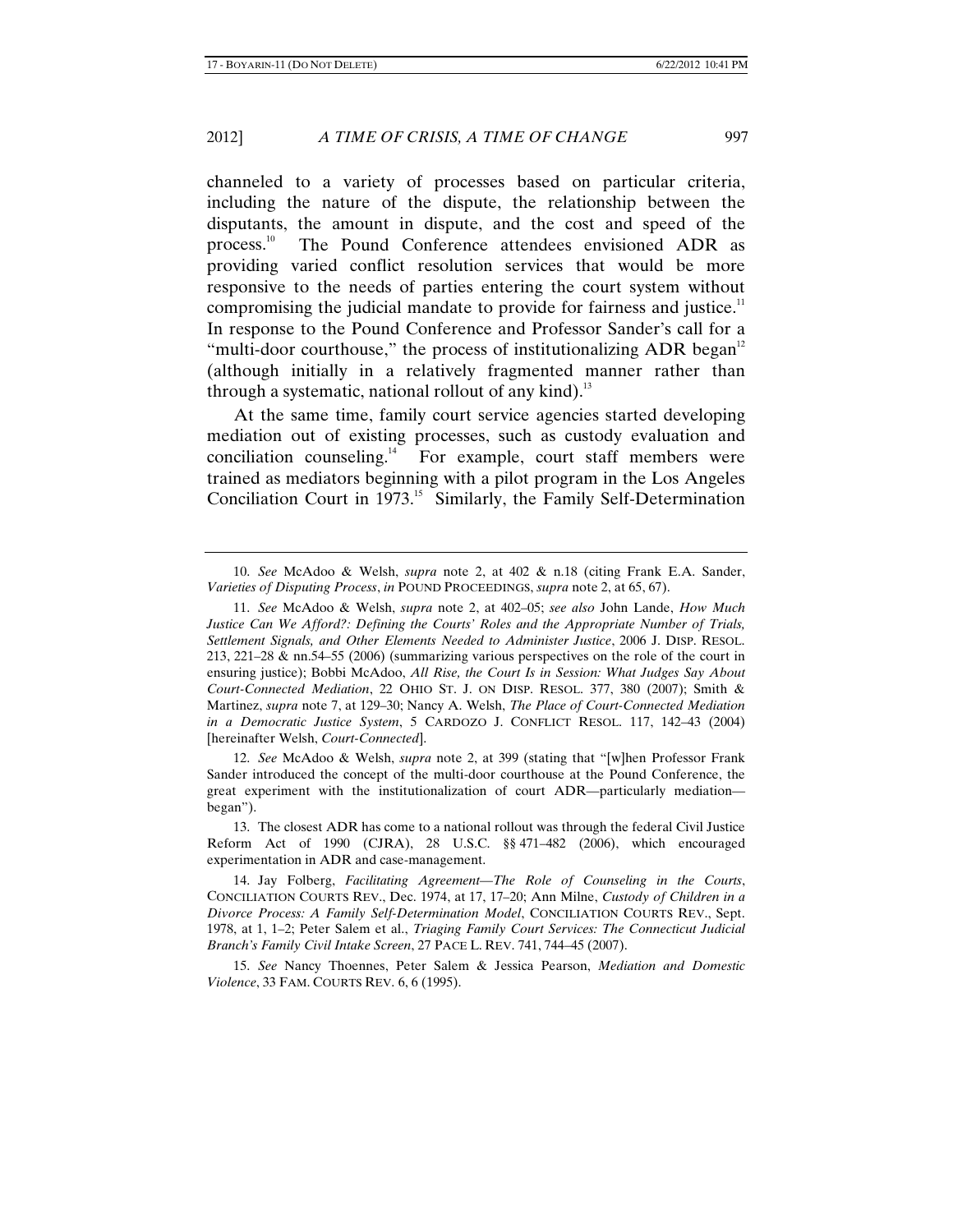program was started in 1974 in Dane County, Wisconsin.<sup>16</sup> By 1980, California mandated mediation in all child-custody disputes,<sup>17</sup> and within a decade, family mediation had spread to thirty-eight states and Washington,  $D.C.<sup>18</sup>$ 

While court ADR serves a very important function within the overall dispute resolution process and appears to be destined to remain a permanent part of it, court ADR is not fully meeting its aspired to original goals of providing multiple efficient, effective, and fair ADR services. Instead of the hoped-for multi-door courthouse, most jurisdictions<sup>19</sup> offer mediation as the *only* ADR service. Moreover, the types of mediation services offered do not always provide parties with the opportunity to determine the outcome of their dispute on their own terms in a non-coercive environment.<sup>20</sup> In fact, the manner in which ADR is being practiced—and particularly mediation as the most prominently offered ADR service—tends to be more coercive, with diminished fairness safeguards,<sup>21</sup> and as some commentators argue, with potentially negative impacts particularly on the poor, minorities, and women.<sup>22</sup>

Both civil and family ADR programs currently operate within a difficult climate. Courts are dealing with increasing caseloads and decreasing resources. $23$  There is a risk that the most recent budget crisis

20. *See* Salem, *supra* note 19, at 377; Nancy Welsh, *The Thinning Vision of Self-Determination in Court-Connected Mediation: The Inevitable Price of Institutionalization?*, 6 HARV. NEGOT. L. REV. 1, 5–6 (2001) [hereinafter Welsh, *Thinning Vision*].

21. Timothy Hedeen, *Coercion and Self-Determination in Court-Connected Mediation: All Mediations Are Voluntary, But Some Are More Voluntary Than Others*, 26 JUST. SYS. J. 273, 276–85 (2005); McAdoo & Welsh, *supra* note 2, at 430 (stating that the "tendency to order all parties into mediation regardless of its appropriateness, as well as some mediators' tendency to behave in an overaggressive manner" can and should be curved); Welsh, *Thinning Vision*, *supra* note 20, at 5–6.

22. Robert A. Baruch Bush, *Staying in Orbit, or Breaking Free: The Relationship of Mediation to the Courts over Four Decades*, 84 N.D. L. REV. 705, 731 (2008).

23. *See* Salem et al., *supra* note 14, at 743 (noting that "[f]or years, family court service

<sup>16.</sup> Milne, *supra* note 14, at 1–2.

<sup>17.</sup> *See* Leonard Edwards, *Comments on the Miller Commission Report: A California Perspective*, 27 PACE L. REV. 627, 633 (2007).

<sup>18.</sup> *See* Salem et al., *supra* note 14, at 745.

<sup>19.</sup> There are some notable exceptions. *See, e.g.*, Peter Salem, *[The Emergence of Triage](https://a.next.westlaw.com/Link/Document/FullText?findType=Y&serNum=0345306062&pubNum=0139865&originationContext=document&transitionType=DocumentItem&contextData=(sc.Keycite))  [in Family Court Services: The Beginning of the End for Mandatory Mediation?](https://a.next.westlaw.com/Link/Document/FullText?findType=Y&serNum=0345306062&pubNum=0139865&originationContext=document&transitionType=DocumentItem&contextData=(sc.Keycite))*, 47 FAM. CT. REV. [371, 373–74 \(2009\);](https://a.next.westlaw.com/Link/Document/FullText?findType=Y&serNum=0345306062&pubNum=0139865&originationContext=document&transitionType=DocumentItem&contextData=(sc.Keycite)) [Smith & Martinez,](https://a.next.westlaw.com/Link/Document/FullText?findType=Y&serNum=0346443576&pubNum=111958&originationContext=document&transitionType=DocumentItem&contextData=(sc.Keycite)#co_pp_sp_111958_129) *supra* note 7, at 146.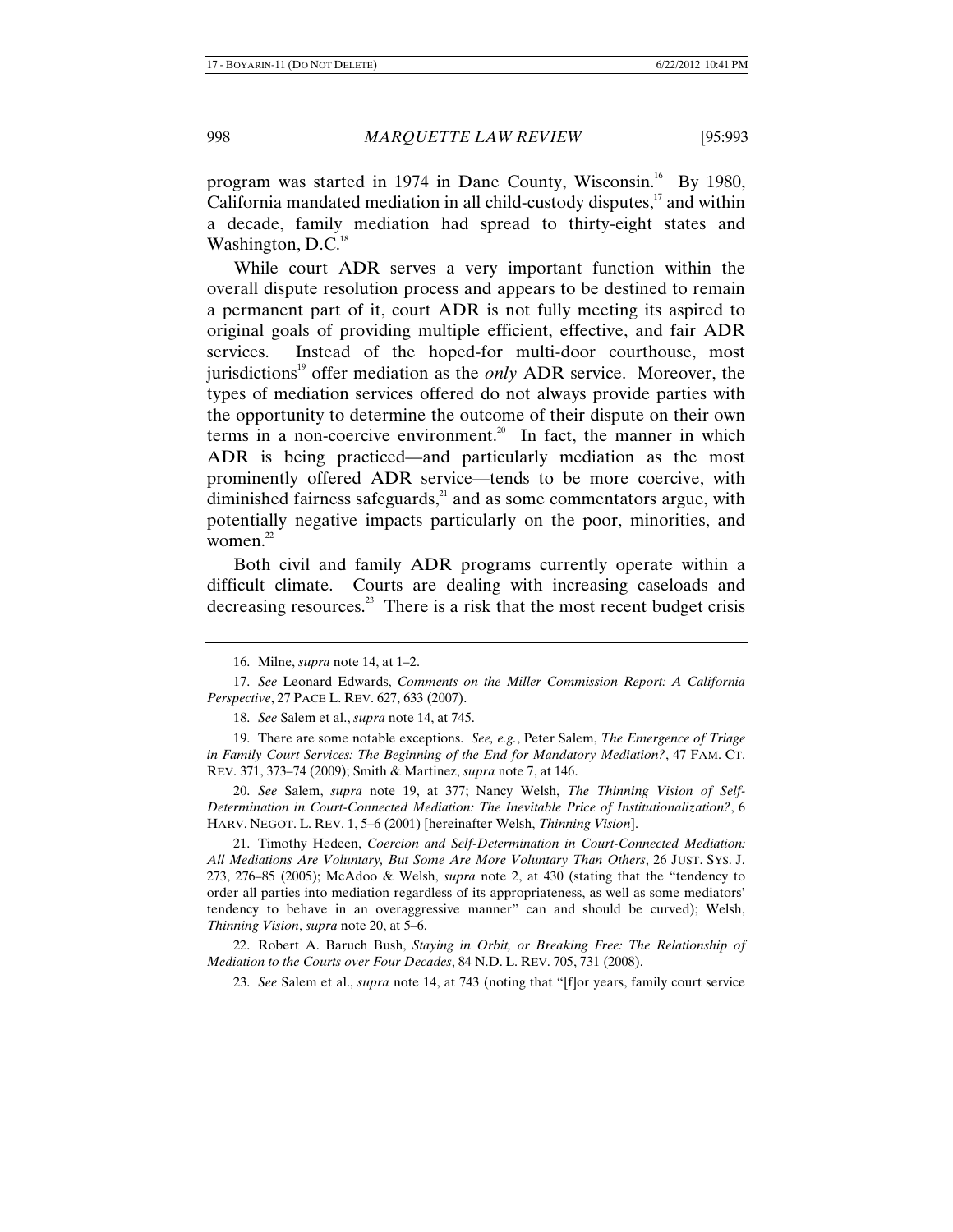might enhance courts' and court administrators' tendency to perceive ADR as a tool in the narrow service of short-term efficiency. Focusing on short-term efficiency, although an important goal for court ADR programs, often compromises the innovative characteristics of ADR interventions when it is the dominant goal. $^{24}$  Indeed, when discussing the landscape of court ADR, multiple conference participants emphasized administrative-cost considerations and the financial crisis as probably the most critical factors to the future of court ADR, and in light of the current trend, some emphasized the need to preserve that which is unique about court  $ADR<sup>25</sup>$ 

While the resources available to courts (in general) and court ADR programs (in particular) are shrinking, the need to provide high-quality ADR services and better case management to parties is mounting. One reason for this increase in the need for good services is the surge in pro se litigants who do not know how to navigate the court system, ADR included.<sup>26</sup> A related problem is the proliferation of non-native English speakers, which further magnifies the inaccessibility of the court system

25. See Panel Discussion, *supra* note 1, at 822 (statement of Professor Susskind) (stating that it is not enough to argue that ADR saves time and money; rather, ADR must provide for an outcome that is "fair, efficient, stable and wise"); *id.* at 807–08 (quoting ELLEN WALDMAN, MEDIATION ETHICS: CASES AND COMMENTARIES 117–18 (2011) (stating that many are concerned that it is hard to tell the difference between traditional judicial intervention and ADR mediation).

26. In fact, this was widely discussed throughout the conference and was designated as one of the key issues for the future of ADR by the conference attendees as reflected in their choice to make the issue of pro se litigants one of the five areas of focus. For further discussion, *see supra* notes 2, 6, 9–10 and accompanying text. Another strongly related area of focus designated as central to the future of ADR was economic status. *See* Salem et al., *supra*  note 14, at 746–48.

agencies have faced the challenge of a growing number of referrals of increasing complexity, while staffing and other resources have remained level or, in some cases, been cut"). *See generally* AM. BAR ASSOC., REPORT: CRISIS IN THE COURTS: DEFINING THE PROBLEM (2011), *available at* http://www.americanbar.org/content/dam/aba/images/public\_education/ pub-ed-lawday\_abare solution\_crisiscourtsdec2011.pdf.

<sup>24.</sup> James J. Alfini & Catherine G. McCabe, *Mediating in the Shadow of the Courts: A Survey of the Emerging Case Law*, 54 ARK. L. REV. 171, 205–06 (2001); Wayne D. Brazil, *Court ADR 25 Years After Pound: Have We Found A Better Way?*, 18 OHIO ST. J. ON DISP. RES. 93, 121–22 (2002); Nancy A. Welsh, *[You've Got Your Mother's Laugh: What Bankruptcy](https://a.next.westlaw.com/Link/Document/FullText?findType=Y&serNum=0351144448&pubNum=102040&originationContext=document&transitionType=DocumentItem&contextData=%28sc.Keycite%29&firstPage=true#co_pp_sp_102040_427)  [Mediation Can Learn from the Her/History of Divorce and Child Custody Mediation](https://a.next.westlaw.com/Link/Document/FullText?findType=Y&serNum=0351144448&pubNum=102040&originationContext=document&transitionType=DocumentItem&contextData=%28sc.Keycite%29&firstPage=true#co_pp_sp_102040_427)*, 17 AM. BANKR. INST. L. REV. 427, 439 (2009) [hereinafter Welsh, *Mother's Laugh*].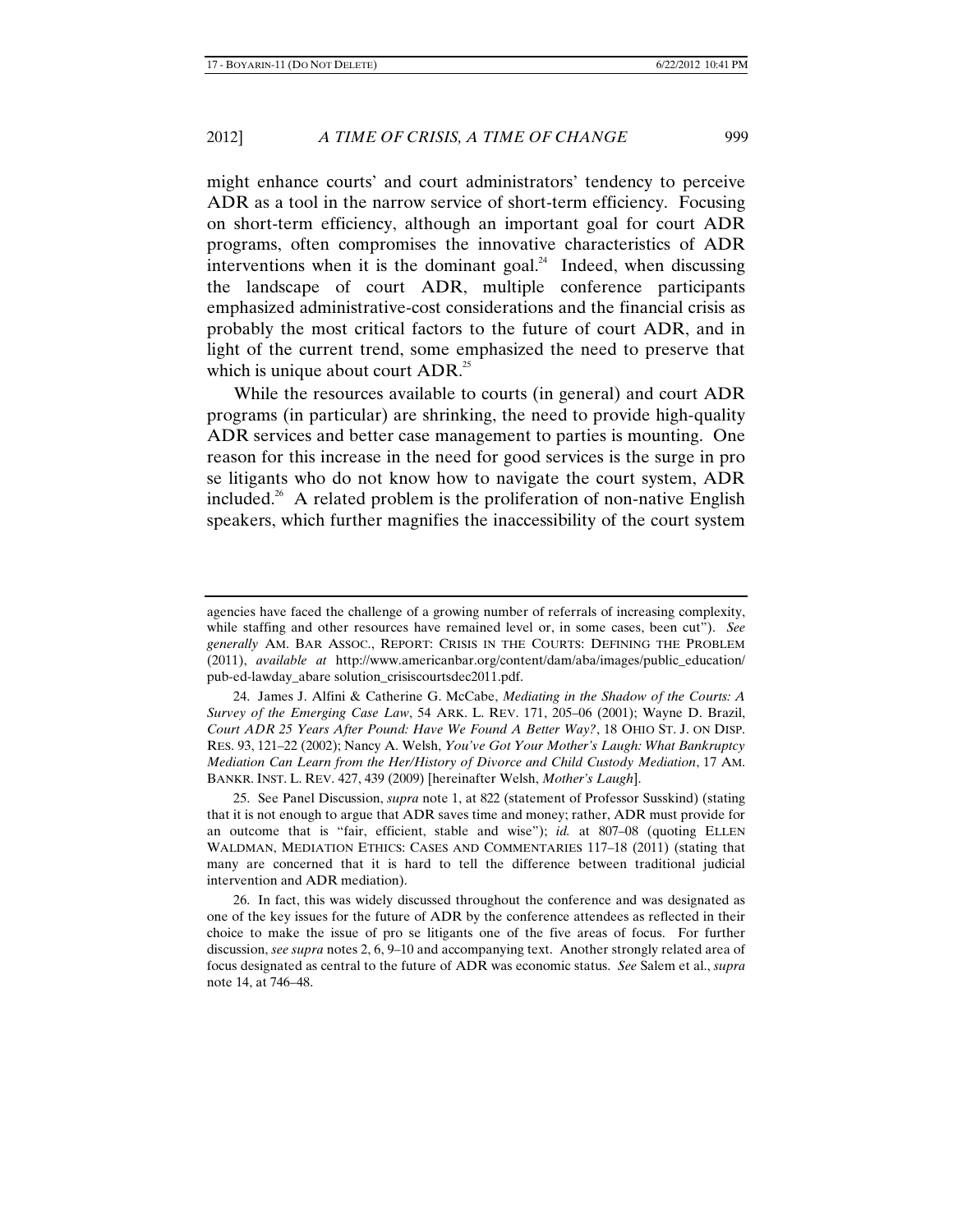to many.<sup>27</sup> These challenges are compounded by the rise in high conflict, $38$  often resulting in relitigation, $29$  as well as by the foreclosure crisis and the severe economic downturn. Courts serving families face additional unique challenges: incidents of reported domestic violence, abuse and neglect, and substance abuse are more widespread, which further complicate the manner in which justice is administered to families. $30$  These mounting needs, both in family and general civil disputes, often require a wide range of ADR interventions alongside the traditional, adversarial litigation option.

The pressures that court-ADR programs are facing can trigger a "circling of the wagons" mentality within the ADR community aimed at preserving what is already in place. Or, it can lead to a careful look at the existing ADR programs with an eye toward enhancing them to meet both courts' goals and parties' needs without compromising the unique ADR innovations and the fairness and justice functions ADR must serve.<sup>31</sup> The primary focus of the conference was on the latter approach: to improve and grow ADR based on some of the successful models already in existence, utilizing the knowledge and expertise accumulated

<sup>27.</sup> *See* ALFRED P. CARLTON, JR., ABA, JUSTICE IN JEOPARDY: REPORT OF THE AMERICAN BAR ASSOCIATION COMMISSION ON THE 21ST CENTURY JUDICIARY 64 (2003), http://www.abavideonews.org/ABA263/finalreport.pdf (stating that "Courts should enact measures to minimize language barriers so that non-English speaking citizens are not deterred from pursuing their legal rights in American courts").

<sup>28.</sup> Salem et al., *supra* note 14, at 746 (stating that high conflict is "'identified by multiple, overlapping criteria: high rates of litigation and relitigation, high degrees of anger and distrust, incidents of verbal abuse, intermittent physical aggression, and ongoing difficulty communicating about and cooperating over the care of their children.'" (quoting JANET R. JOHNSTON & VIVIENNE ROSEBY, IN THE NAME OF THE CHILD: A DEVELOPMENTAL APPROACH TO UNDERSTANDING AND HELPING CHILDREN OF HIGH-CONFLICT AND VIOLENT FAMILIES 4–5 (1997)).

<sup>29.</sup> Salem et al., *supra* note 14, at 746–47.

<sup>30.</sup> *Id.* at 747 (stating that "[i]ncreased levels of reporting and incidence of domestic violence, child abuse and neglect and chemical dependency add significant complications to the dispute resolution process").

<sup>31.</sup> *See* Timothy Hedeen, *Remodeling the Multi-door Courthouse to "Fit the Forum to the Folks": How Screening and Preparation Will Enhance ADR*, 95 MARQ. L. REV. 941, 944 (2012); Julie Macfarlane, *ADR and the Courts: Renewing our Commitment to Innovation*, 95 MARQ. L. REV. 927, 928–29 (2012); Nancy A. Welsh, *The Current Transitional State of Court-Connected ADR*, 95 MARQ. L. REV. 873, 877 (2012).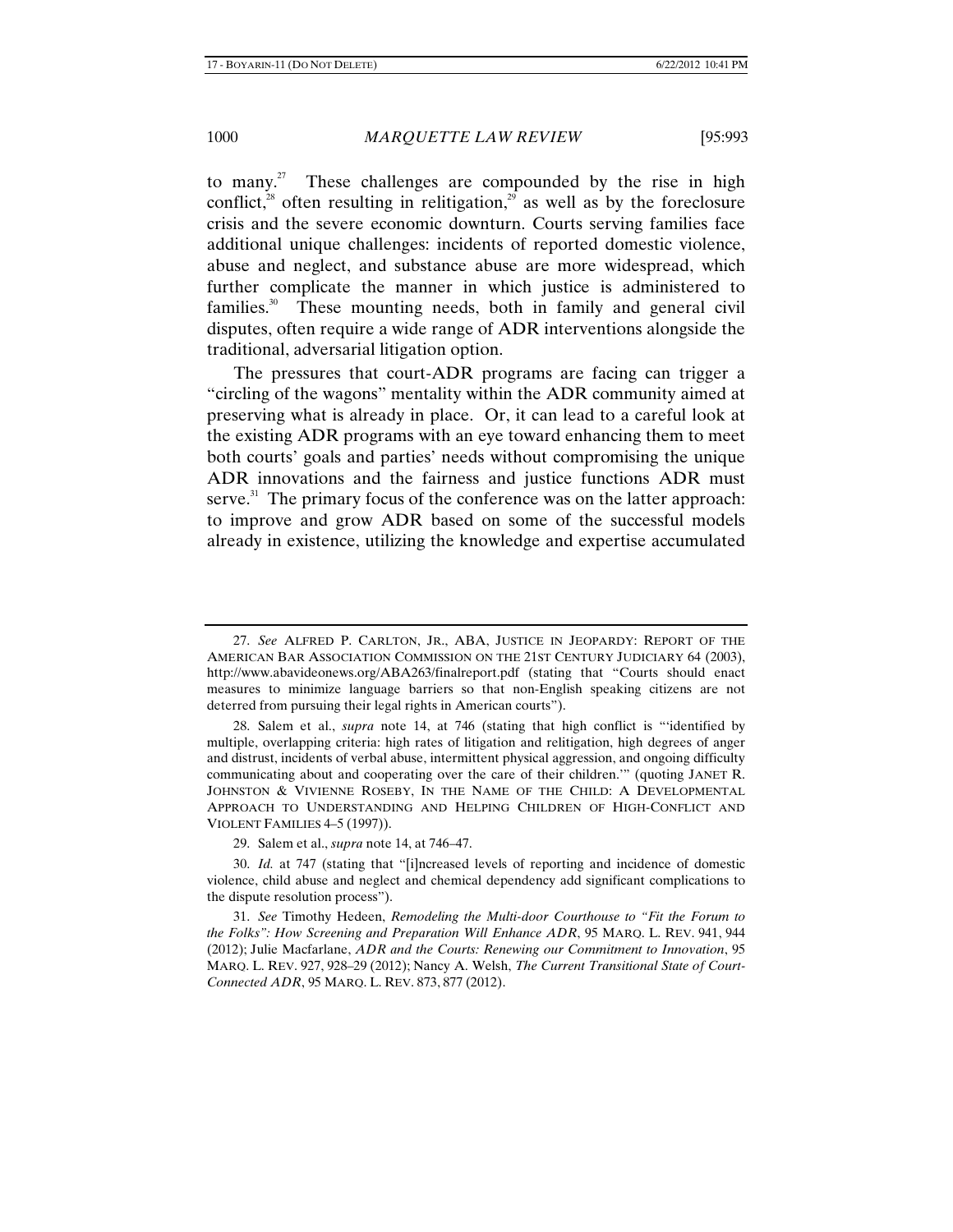since the emergence of ADR due to research and experience. $32$  This Report hopes to contribute toward these efforts.

The next four Parts of the Report, Parts III–VI, will initially focus on mediation and the role of the mediator; shift toward the broader role of an ADR intervener, whether as a neutral in the classic mediation sense or otherwise; and finally turn to the importance of clarity in goal-setting, design, and implementation of ADR programs. This progression mirrors and expands upon the conference-framing plenary session.

#### III. COURT-CONNECTED MEDIATION

Despite Professor Sander's call for a "multi-door courthouse," mediation became the primary ADR process in the family and broader civil arenas.33 In the family context, California was the first to adopt statewide, mandatory mediation in all custody disputes in  $1980<sup>34</sup>$  and approximately thirty-seven states and the District of Columbia followed suit.<sup>35</sup> In the civil context, most programs offer "essentially only one process—a malleable, hybrid form of mediation."36 Since courtconnected mediation was the launching point for the discussion of court ADR that exists beyond mediation, this Report will start by briefly discussing court-connected mediation to provide some context for the "beyond."<sup>37</sup> In fact, mediation is not only the central component of any ADR program, both presently and likely in the future, but it also has been one of the most researched and debated court ADR processes.<sup>38</sup> As a result, reviewing the discussion concerning mediation provides the

35. Salem et al., *supra* note 14, at 745; Carrie-Anne Tondo et al., Note, *Mediation Trends: A Survey of the States*, 39 FAM. CT. REV. 431, 433 (2001).

<sup>32.</sup> *See* Hedeen, *supra* note 31, at 941–42; Macfarlane, *supra* note 31, at 939; Welsh, *supra* note 31, at 879.

<sup>33.</sup> Salem et al., *supra* note 14, at 744; *see also* McAdoo & Welsh, *supra* note 2, at 403.

<sup>34.</sup> Edwards, *supra* note 17, at 633; *see also* Salem et al., *supra* note 14, at 745 (stating that mandatory mediation started in California in 1981).

<sup>36.</sup> Brazil, *supra* note 24, at 116.

<sup>37.</sup> Mediation was not the central theme of the conference and, therefore, was not discussed in depth; the context-setting discussion in this Part is based, unless noted otherwise, on the author's perspective rather than those attending the conference.

<sup>38.</sup> *See, e.g.*, Bobbi McAdoo, Nancy A. Welsh & Roselle A. Wissler, *Institutionalization: What Do Empirical Studies Tell Us About Court Mediation?*, DISP. RESOL. MAG., Winter 2003, at 8.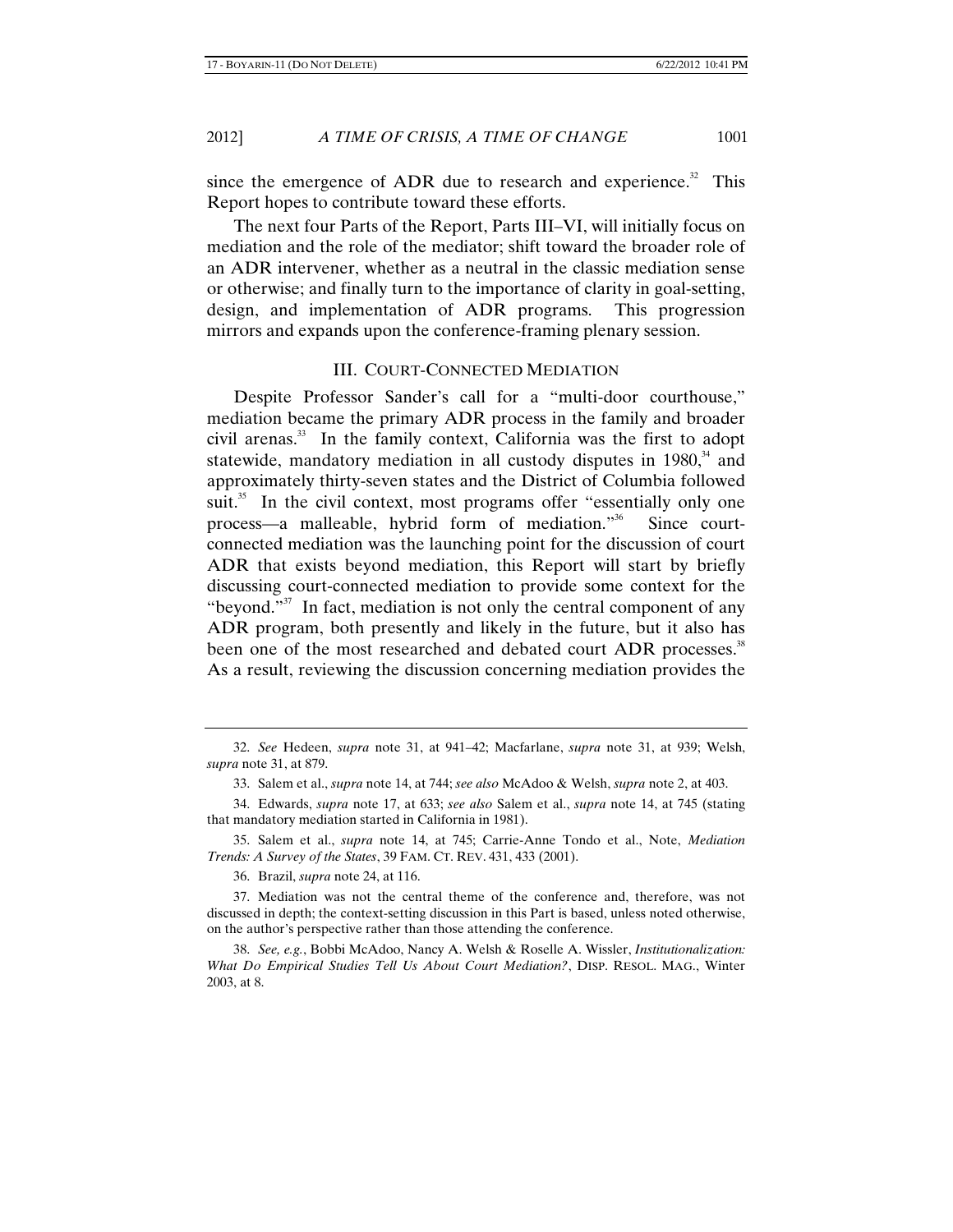best context for examining some important questions relevant to all other types of ADR systems.

#### *A. The Goals of Mediation and Court-Connected Challenges*

Most proponents of mediation envisioned a process founded on the idea of providing parties with the opportunity to self-determine the outcome of their dispute.<sup>39</sup> Although not in a uniform manner, a broad understanding of self-determination has gradually narrowed, a narrowing that directly impacts the manner in which mediation is practiced.<sup>40</sup> This "thinning" self-determination is in major part a result of the potential, but not necessary, tension between the goal of selfdetermination and an over focus on narrow administrative efficiency considerations.<sup>41</sup>

Mediation was originally intended as a voluntary and informal process designed to empower parties to explore the resolution of their disputes on their own terms rather than within the existing adversarial and legally rigid formal process.<sup>42</sup> These goals are often encapsulated within the concept of self-determination, originally understood as the promise that the parties will have the power to determine the outcome of their dispute in a non-coercive, voluntary environment.<sup>43</sup> The process

42. *See* Brazil, *supra* note 24, at 109; Welsh, *Mother's Laugh*, *supra* note 24, at 454; Welsh, *Thinning Vision*, *supra* note 20, at 4 ("[T]he originally dominant vision of selfdetermination assumed that the disputing parties would be the principal actors and creators within the mediation process. The parties would: 1) actively and directly participate in the communication and negotiation that occurs during mediation, 2) choose and control the substantive norms to guide their decision-making, 3) create the options for settlement, and 4) control the final decision regarding whether or not to settle.").

43. Panel Discussion, *supra* note 1, at 810–12 (statement of Professor Stulberg) (arguing that mediation is unique because it promotes self-determination and personal responsibility and should focus on allowing parties to make an informed decision that is not just based on legal rights and to order their lives as a political community); Salem, *supra* [note 19, at 375](https://a.next.westlaw.com/Link/Document/FullText?findType=Y&serNum=0345306062&pubNum=0139865&originationContext=document&transitionType=DocumentItem&contextData=(sc.Keycite)) (stating that "[t]he argument for the importance of self-determination that mediation offers is as follows: If parents are able to participate in mediation, they will be better able to fully explore options, truly hear one another, and ultimately be empowered to make their own

<sup>39.</sup> Welsh, *Thinning Vision*, *supra* note 20, at 7–8.

<sup>40.</sup> *Id.* at 25–26.

<sup>41.</sup> Alfini & McCabe, *supra* note 24, at 205–06; Dorothy J. Della Noce, Joseph P. Folger & James R. Antes, *Assimilative, Autonomous, or Synergistic Visions: How Mediation Programs in Florida Address the Dilemma of Court Connection*, 3 PEPP. DISP. RESOL. L.J. 11, 29–32 (2002); Nancy A. Welsh, *Perceptions of Fairness*, *in* THE NEGOTIATOR'S FIELDBOOK 165, 171 (Andrea Kupfer Schneider & Christopher Honeyman eds., 2006).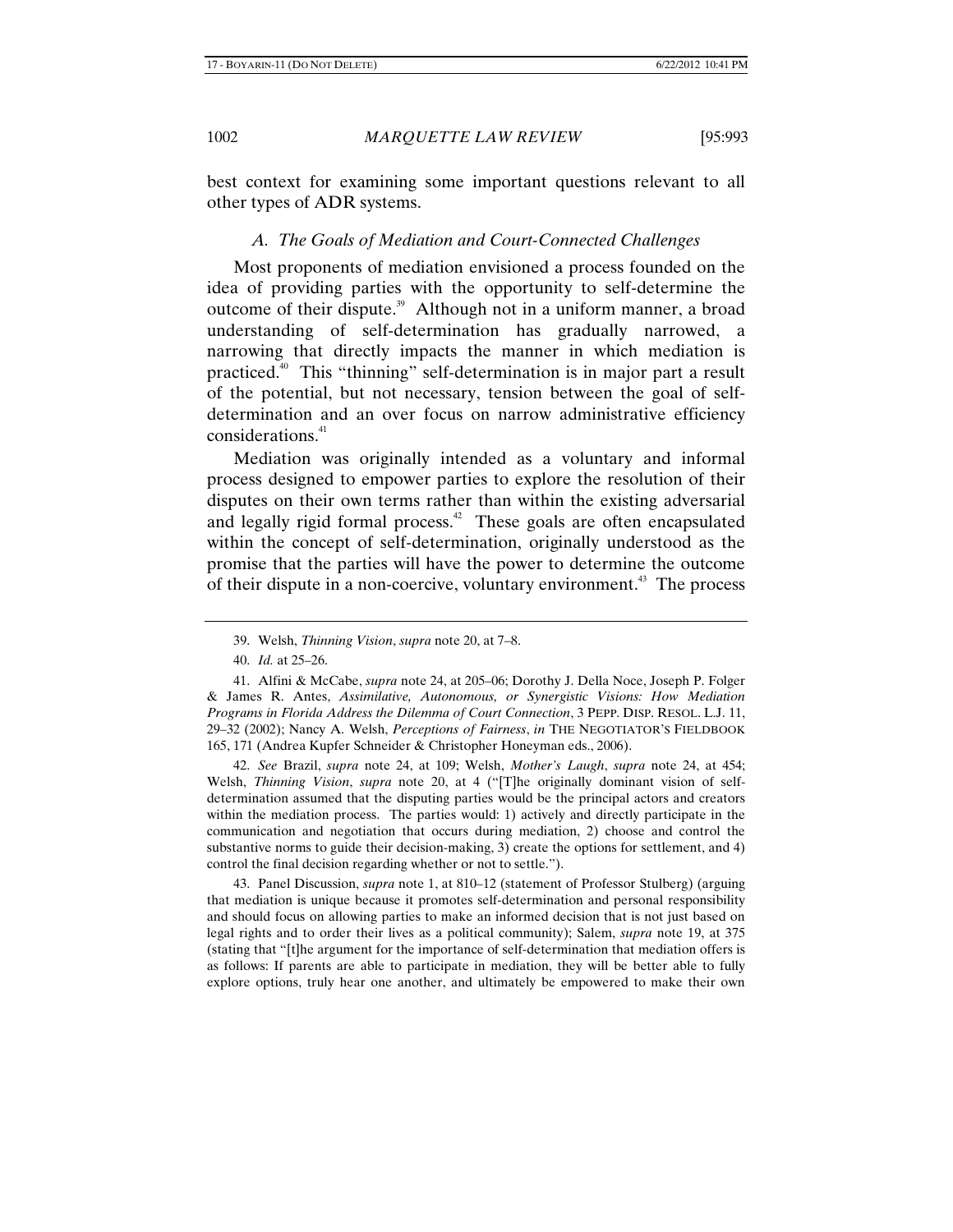characteristics incorporated into mediation in support of this understanding of self-determination are the voluntary participation and decision-making by the parties, as well as the neutrality of the thirdparty mediator.<sup>44</sup> Confidentiality is also a significant characteristic meant to guarantee the open and non-coercive nature of mediation.<sup>45</sup>

As reflected in the opening plenary session of the conference, how these characteristics are precisely defined and how they interplay can vary. Some, like Professor Susskind, would argue that while the parties should determine their own outcome, the mediator has a responsibility to ensure that the outcome is of the best quality and as fair as can be, not only as applied to the parties but also to others that may be impacted by the results.<sup>46</sup> Others, like Professor Stulberg, argue that making the mediator responsible for the outcome would inevitably undermine self-determination and, therefore, must be rejected; $\alpha$ <sup>47</sup> instead, the focus in mediation should be on allowing the parties themselves to decide what is right for them.<sup>48</sup> While this debate reflects variance, it also shows that these characteristics of mediation have been and still are central to the practice of mediation, even if the precise manner of implementation may vary in practice.<sup>49</sup> Indeed, mediation proponents generally believe that adherence to the core characteristics of mediation in the actual practice of mediation is necessary to ensure that mediation meets the goal of self-determination.<sup>50</sup>

- 46. *See* Panel Discussion, *supra* note 1, at 809; Reporter's Notes, *supra* note 8.
- 47. *See* Panel Discussion, *supra* note 1, at 811; Reporter's Notes, *supra* note 8.

48. *See* Panel Discussion, *supra* note 1, at 811; Reporter's Notes, *supra* note 8. For an additional perspective on the issue of power-balancing in mediation, see Robert A. Baruch Bush & Joseph P. Folger, *Mediation and Social Justice: Risks and Opportunities*, 27 OHIO ST. J. ON DISP. RESOL. 1, 35–48 (2012), which discusses "party-centered" mediation (transformative mediation being one such approach) as a way to safely handle powerimbalances, provide for substantive fairness, and in the process, strengthen civic society.

49. For one framing of the various mediation models, see Ellen E. Waldman, *Identifying the Role of Social Norms in Mediation: a Multiple Model Approach*, 48 HASTINGS L.J. 703 (1997).

decisions that determine their own future"); *see also* Welsh, *Mother's Laugh*, *supra* note 24, at 432; Welsh, *Thinning Vision*, *supra* note 20, at 18–20.

<sup>44.</sup> Alfini & McCabe, *supra* note 24, at 173; Welsh, *Mother's Laugh*, *supra* note 24, at 432; Welsh, *Thinning Vision*, *supra* note 20, at 92 (stating that "[s]elf-determination has been identified as the fundamental, core characteristic of the mediation process").

<sup>45.</sup> *See* UNIF. MEDIATION ACT § 8 (2003).

<sup>50.</sup> Welsh, *Thinning Vision*, *supra* note 20, at 18–20.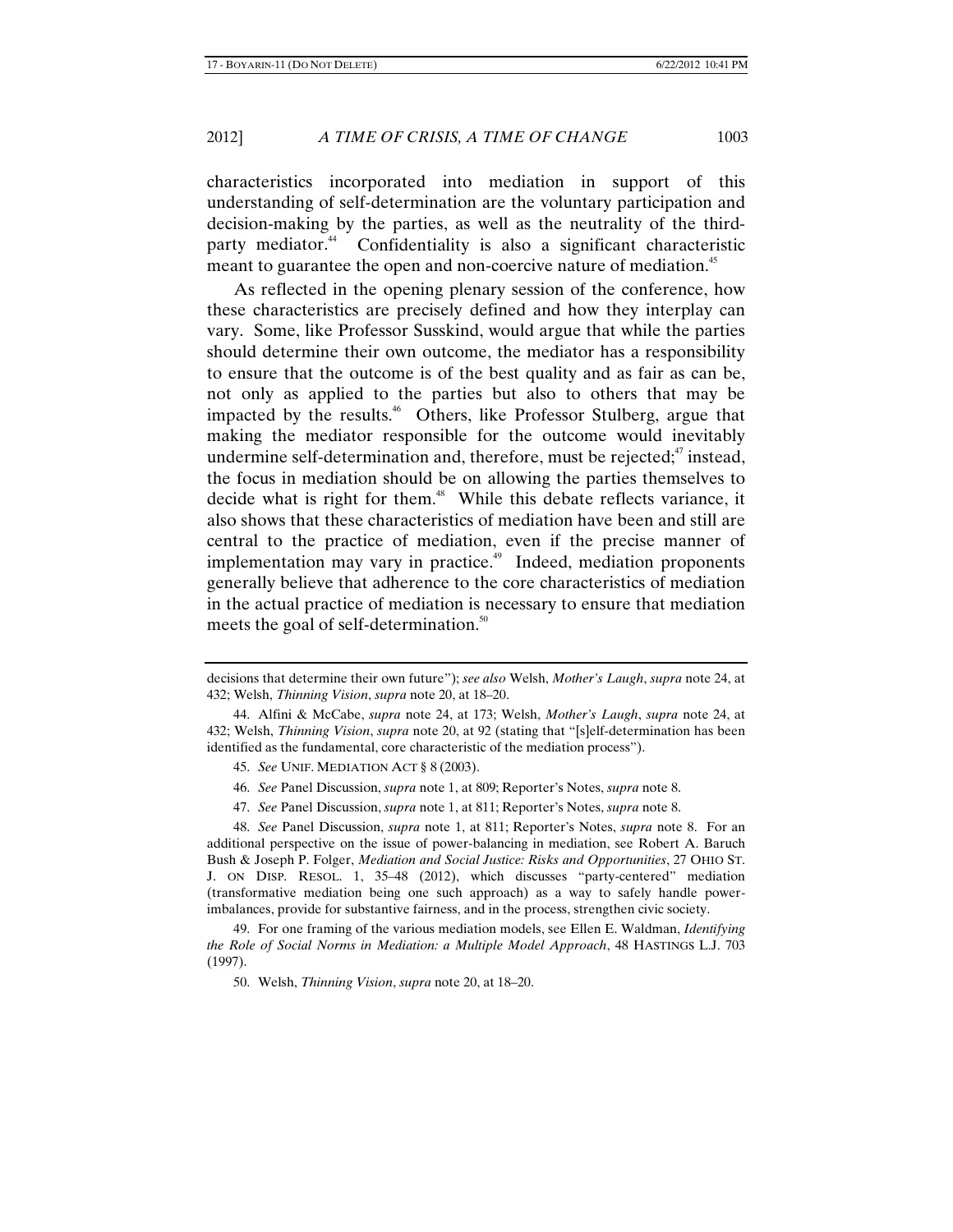In the court-connected context, these characteristics of mediation, as a manifestation of self-determination, were also relied on in support of the argument that mediation can be fair in a manner that meets the courts' mandate to provide for justice. $51$  Indeed, self-determination, defined broadly, was one of the central justifications for diverging from the formal protections and the legal norms that would be applied to the parties had they gone through the traditional process offered by courts.<sup>52</sup> The fact that parties have the ability to voluntarily and meaningfully participate in the process of deciding their outcome, along with having the sufficient knowledge needed to make such a decision, $53$  is meant to provide for a fair process, however fairness is defined.<sup>54</sup>

While self-determination (and its varying definitions) certainly plays a role in shaping court-connected mediation,<sup>55</sup> perhaps the most significant factor in determining how mediation is actually practiced is administrative efficiency.<sup>56</sup> As noted by a number of those who attended the conference, administrative efficiency can be constructed narrowly to

53. *See* Reporter's Notes, Comments made by Professor Judith McMullen at Marquette University Law School Symposium: The Future of Court ADR: Mediation and Beyond (Sept. 23–24, 2011) [hereinafter McMullen Comments] (discussing "What Do Stakeholders Want & Need—Court and Neutrals?").

54. The terms fairness or justice can be defined in various ways, *see generally* Smith & Martinez, *supra* [note 7, at 128–29,](https://a.next.westlaw.com/Link/Document/FullText?findType=Y&serNum=0346443576&pubNum=111958&originationContext=document&transitionType=DocumentItem&contextData=(sc.Keycite)#co_pp_sp_111958_129) and trying to provide more specific definitions is beyond the scope of this Report. Generally, the discussion of fairness and justice in mediation has revolved around the concept of procedural justice: the ability of parties to have choice and voice within the process. *See* Deborah R. Hensler, *Suppose It's Not True: Challenging Mediation Ideology*, 2002 J. DISP. RES. 81, 88; McAdoo & Welsh, *supra* note 2, at 410. Regardless of how "fairness" and "justice" are specifically defined, self-determination was meant to guarantee these.

55. Welsh, *Thinning Vision*, *supra* note 20, at 33.

56. Alfini & McCabe, *supra* note 24, at 174 (stating that "an emphasis on judicial economy, through promoting the general policy favoring settlement, may sometimes be inconsistent with a desire to preserve mediation's core values such as party selfdetermination"); Welsh, *Mother's Laugh*, *supra* note 24, at 454–55.

<sup>51.</sup> McAdoo & Welsh, *supra* note 2, at 401–05, 431–32 (2005); Welsh, *Court-Connected*, *supra* note 11, at 139–40.

<sup>52.</sup> Trina Grillo, *The Mediation Alternative: Process Dangers for Women*, 100 YALE L.J. 1545, 1548 (1991) (stating that "the process is said to enable the parties to exercise selfdetermination and eliminate the hierarchy of dominance that characterizes the judge/litigant and lawyer/client relationships"); Welsh, *Thinning Vision*, *supra* note 20, at 93 (stating that "if courts and mediation advocates act now to define and protect self-determination, mediation may yet become a process that is qualitatively different and better than the traditional dispute resolution processes found within the courts").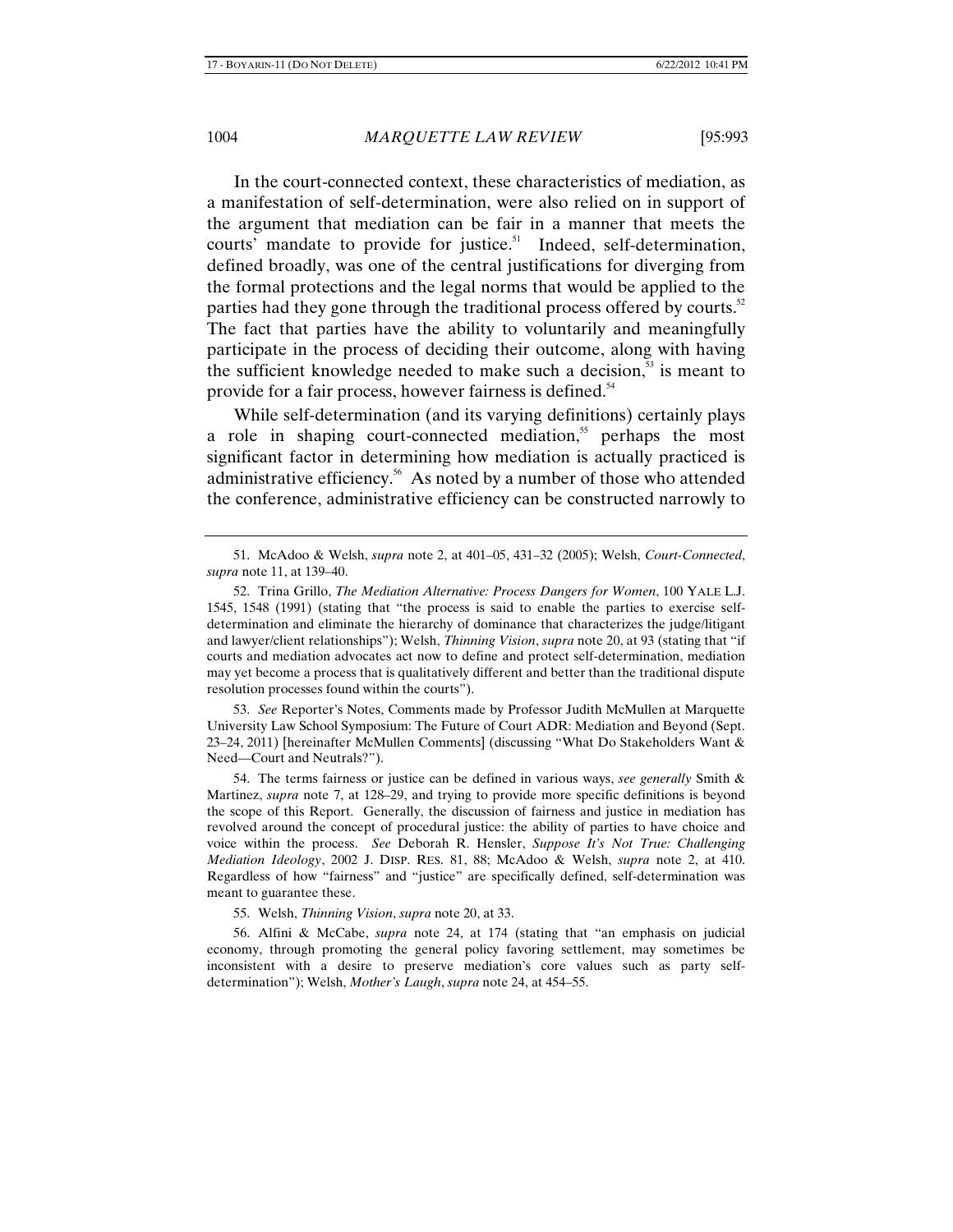encompass short-term judicial economy considerations: Does the intervention dispose of cases, free the court's dockets, and preserve court resources? Or, more broadly, it can be understood to include effectiveness in meeting the court's role of providing access to justice, administering justice fairly, and providing for long-term sustainable resolution. $57$ 

The broad definition does not necessarily preclude the narrow one; however, an exclusively narrow focus can dramatically impact the manner in which mediation (or any other ADR intervention) is implemented at the expense of the intervention's stated goals and innovative value. Indeed, how the mediation process is set up within the court system will likely dictate more about the quality of the intervention than the training and intentions of the mediator. In the words of Dr. Mayer, "I think that's exactly the relevance of how the system tees things up—it determines in many ways whether what we are engaged in is a responsible approach to dealing with cases or not."<sup>58</sup>

While a number of court mediation programs are not only carefully and thoughtfully designed and implemented, it appears that a fair number of such programs incorporate mediation based on narrow administrative considerations, due to a focus on case management and due to limited resources. $59$  The primary goal for mediation for courts with such a narrow focus has become more and more the efficient quick and cheap—settlement of cases, which is certainly an important goal for court ADR programs, but one that must not trump other important goals, such as self-determination, fairness, and justice.<sup>60</sup>

<sup>57.</sup> McAdoo & Welsh, *supra* note 2, at 432; [Louise Phipps Senft](http://web2.westlaw.com/find/default.wl?tc=-1&docname=0303881601&rp=%2ffind%2fdefault.wl&sv=Split&rs=WLW11.10&db=PROFILER-WLD&tf=-1&findtype=h&fn=_top&mt=Westlaw&vr=2.0&pbc=F59657D1&ordoc=0296589261) & Cynthia A. Savage, *ADR in the Courts: Progress, Problems, and Possibilities*, 108 PENN ST. L. REV. 327, 339–40 (2003); *see also* Panel Discussion, *supra* note 1, at 816 (statement of Professor Susskind) (commenting that process should be fair, efficient, stable, and wise).

<sup>58.</sup> *See* Panel Discussion, *supra* note 1, at 812. The term "neutrality," according to Dr. Mayer, cannot be defined independently of the system within which the neutral, mediator, or other intervener operates.

<sup>59.</sup> Alfini & McCabe, *supra* note 24, at 174 (stating that "an emphasis on judicial economy, through promoting the general policy favoring settlement, may sometimes be inconsistent with a desire to preserve mediation's core values such as party selfdetermination"); Welsh, *Mother's Laugh*, *supra* note 24, at 454–55.

<sup>60.</sup> Alfini & McCabe, *supra* note 24, at 205–06; Stephan Landsman, *Nothing for Something? Denying Legal Assistance to Those Compelled to Participate in ADR Proceedings*, 37 FORDHAM URB. L.J. 273, 286–88 (2010); Salem, *supra* [note 19, at 377](https://a.next.westlaw.com/Link/Document/FullText?findType=Y&serNum=0345306062&pubNum=0139865&originationContext=document&transitionType=DocumentItem&contextData=(sc.Keycite)).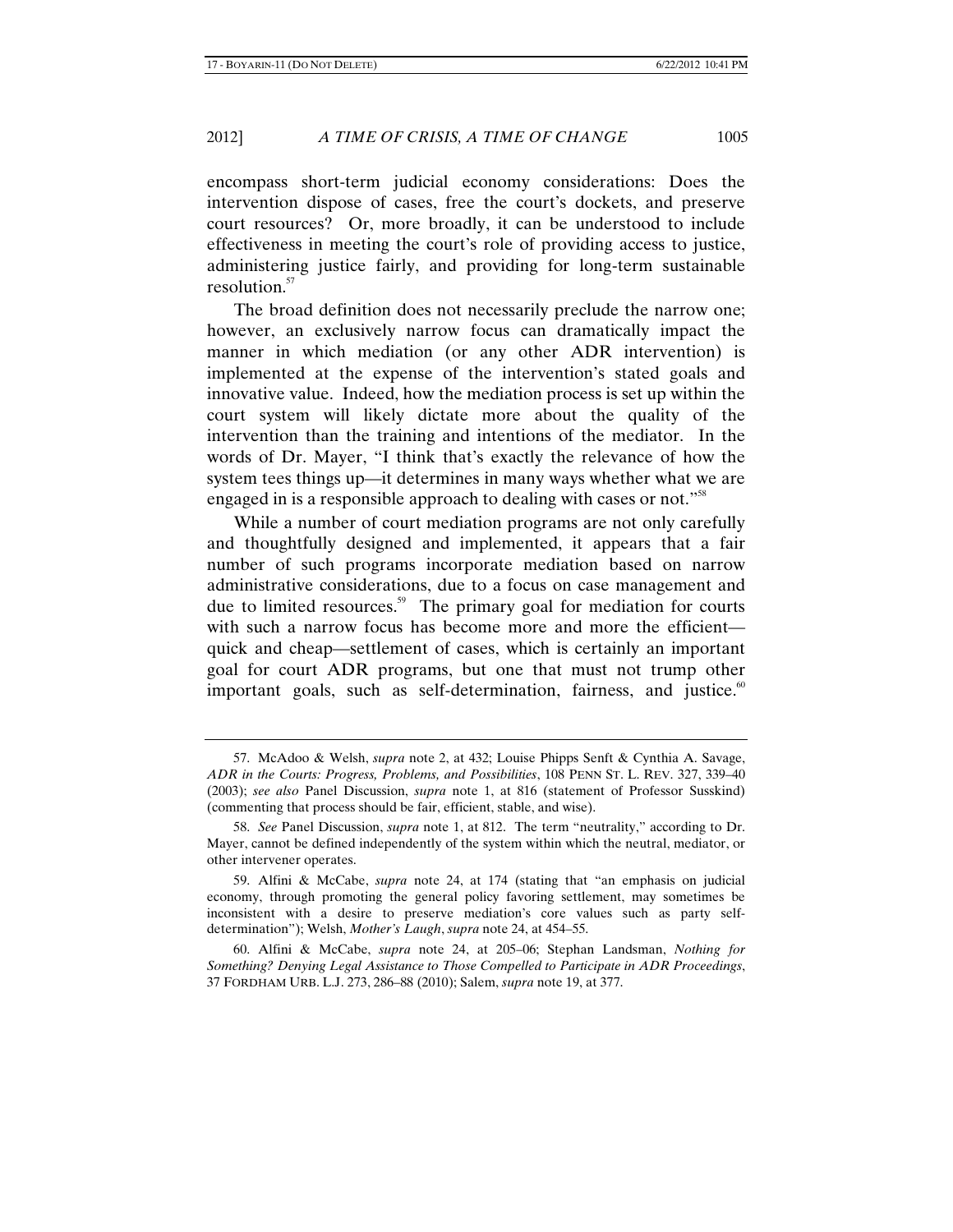Mediation driven primarily by narrow administrative efficiency considerations may include the following relatively coercive features found in various jurisdictions: mediation would be settlement focused, $61$ mandatory,<sup>62</sup> and relatively short;<sup>63</sup> allow for or require the evaluation of the parties' claims; <sup>64</sup> and allow for or require the mediator to report parties' good faith participation and provide a recommendation to the court based on the content of the mediation. 65 Each one of these

63. Edwards, *supra* note 17, at 656; Hugh McIsaac, *A Response to Peter Salem's Article "The Emergence of Triage in Family Court Services: Beginning of the End for Mandatory Mediation*,*"* 48 FAM. CT. REV. 190, 191 (2010); Salem, *supra* [note 19, at 377](https://a.next.westlaw.com/Link/Document/FullText?findType=Y&serNum=0345306062&pubNum=0139865&originationContext=document&transitionType=DocumentItem&contextData=(sc.Keycite)) (stating that "[i]f mediators lack sufficient time to conduct mediation, it is simply not possible to honor, protect and nurture parties' self-determination").

64. Kimberlee K. Kovach & Lela P. Love, *"Evaluative" Mediation Is an Oxymoron*, 14 ALTERNATIVES HIGH COST LITIG., Mar. 1996, at 31, 31; Welsh, *Mother's Laugh*, *supra* note 24, at 454–55.

Reporting also takes place in the context of California custody mediations. *See* McIsaac, supra note 63, at 193 (stating that "[a]lready, in California some courts contaminate the confidential mediation process with reporting to the court and are experiencing a loss of trust

<sup>61.</sup> Welsh, *Mother's Laugh*, *supra* note 24, at 438 (stating that "[r]esearch suggests that institutional and financial pressures have forced court-connected mediation (and mediators) to become predominantly evaluative, directive—and even coercive" with a focus on "brokering a deal").

<sup>62.</sup> *See* Panel Discussion, *supra* note 1, at 823 (statement of Professor Susskind) (stating that "'mandatory mediation' is a contradiction in terms"). A number of mediation programs, such as custody mediation in California, are mandatory, creating an obvious tension with the presumably voluntary nature of mediation. Proponents of mandatory mediation argue that while entering the process is mandatory, how the parties choose to participate once attending mediation is completely voluntary. *See id.* at 824 (statement of Professor Stulberg) (stating that coerced *into* mediation is not the same as coercion *in* mediation). For a discussion and critique of mandatory mediation, see Landsman, *supra* note 60, at 286; *see also* Dorcas Quek, *Mandatory Mediation: An Oxymoron? Examining the Feasibility of Implementing a Court-Connected Mediation Program*, 11 CARDOZO J. CONFLICT RESOL. 479, 484–96 (2010) (outlining the debate over mandating parties to mediation and suggesting that the manner in which mediation can be mandated is best viewed along a continuum).

<sup>65.</sup> For example, under Nevada foreclosure mediation, "mediators are *required* to submit a report stating if sanctionable actions occurred in the mediation and recommending what sanctions should be imposed . . . [and] the district court [is then required] to sanction mediation participants if the mediator reports 'sanctionable' behavior." *See* Heather Scheiwe Kulp, *Groundbreaking Court Decision Requires Courts to Comply with Mediators*, JUST CT. ADR (July 15, 2011), http://blog.aboutrsi.org/2011/ethics/groundbreaking-court-decisionrequires-courts-to-comply-with-mediators/ (citing NEV. REV. STAT. § 107.086(5) and Pasillas v. HSBC Bank USA, 255 P.3d 1281 (Nev. 2011)). These requirements, according to one commentator, "put[] the mediator in the position of being the final judge, a position that violates party self-determination—the essential ingredient that separates mediation from other processes." *Id.*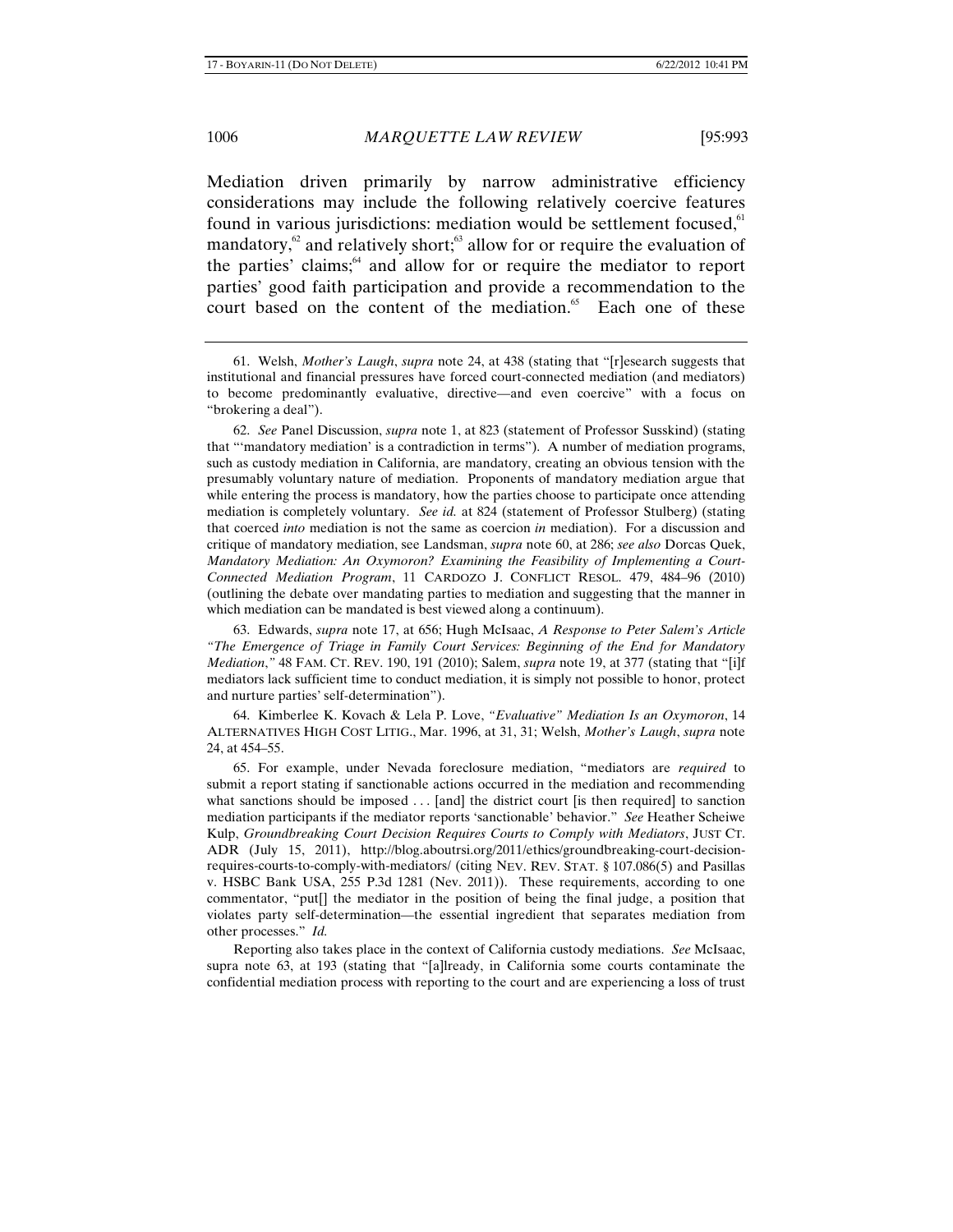features may not on its own compromise the quality of mediation being offered. For example, a more directive form of mediation, such as evaluative mediation, may be appropriate in some cases and, in fact, may be precisely what the parties want. Such features, however, can undermine self-determination to various degrees by undercutting voluntariness, neutrality, and confidentiality, and by taking away the ability of the parties to make their own decisions in a non-coercive environment.<sup>66</sup> This is particularly so where the mediation programs that include such directive and relatively coercive features do not incorporate informed consent by the parties as a component of the process. This reality raises the question whether the benefits of mediation as it seems to be practiced on a fairly wide scale—benefits defined differently based on the perspective of different stakeholders outweigh, or should outweigh, the potential harm to the parties and even the damage done to how people perceive courts as public institutions.

#### *B. Court-Connected Mediation—Going Forward*

To justify the practice of mediation as part of the court system, mediation must be practiced in a manner consistent with its stated goal of self-determination and with the intertwined characteristics of neutrality, confidentiality, and voluntariness.<sup>67</sup> As a starting point, this

and accusations of bias" (citing Gary Klien, *State Orders Audit of Marin Family Court*, MARIN INDEP. J. (July 1, 2009), http://www.marinij.com/marinnews/ci\_12736575?IADID)); *see also* CAL FAM. CODE § 3183 (West 2007). Apparently, in California, neutrals who work in a custody ADR process that allow for reporting are no longer referred to as "mediators," but rather as "Recommending Counsel," in order to avoid "mediation bias." *See* CAL FAM. CODE § 3183 (West 2007); Reporter's Notes, Comments made by Ernie Sanchez at Marquette University Law School Symposium: The Future of Court ADR: Mediation and Beyond (Sept. 23–24, 2011) [hereinafter Sanchez Comments] (discussing "What Do Stakeholders Want & Need—Courts & Neutrals?"). Regardless of the actual title the intervener receives, the ability to report can coerce parties into settling based on the recommendation they receive, given that the trial court will consider the mediator as unbiased.

<sup>66.</sup> Salem, *supra* [note 19, at 377–79;](https://a.next.westlaw.com/Link/Document/FullText?findType=Y&serNum=0345306062&pubNum=0139865&originationContext=document&transitionType=DocumentItem&contextData=(sc.Keycite)) *supra* notes 62, 63 & 65.

<sup>67.</sup> McAdoo & Welsh, *supra* note 2, at 431–32; Noce, Folger & Antes, *supra* note 41, at 31; Jacqueline M. Nolan-Haley, *Informed Consent in Mediation: A Guiding Principle for Truly Educated Decisionmaking*, 74 NOTRE DAME L. REV. 775, 776–77 (1999) (arguing that informed consent is essential to the practice of mediation in a manner consistent with autonomy and self-determination); *see also* Timothy Hedeen, *Mediation as Contact Sport? Issues of Fitness and Fit Arising from Georgia's* Wilson v. Wilson, DISP. RESOL. MAG., Winter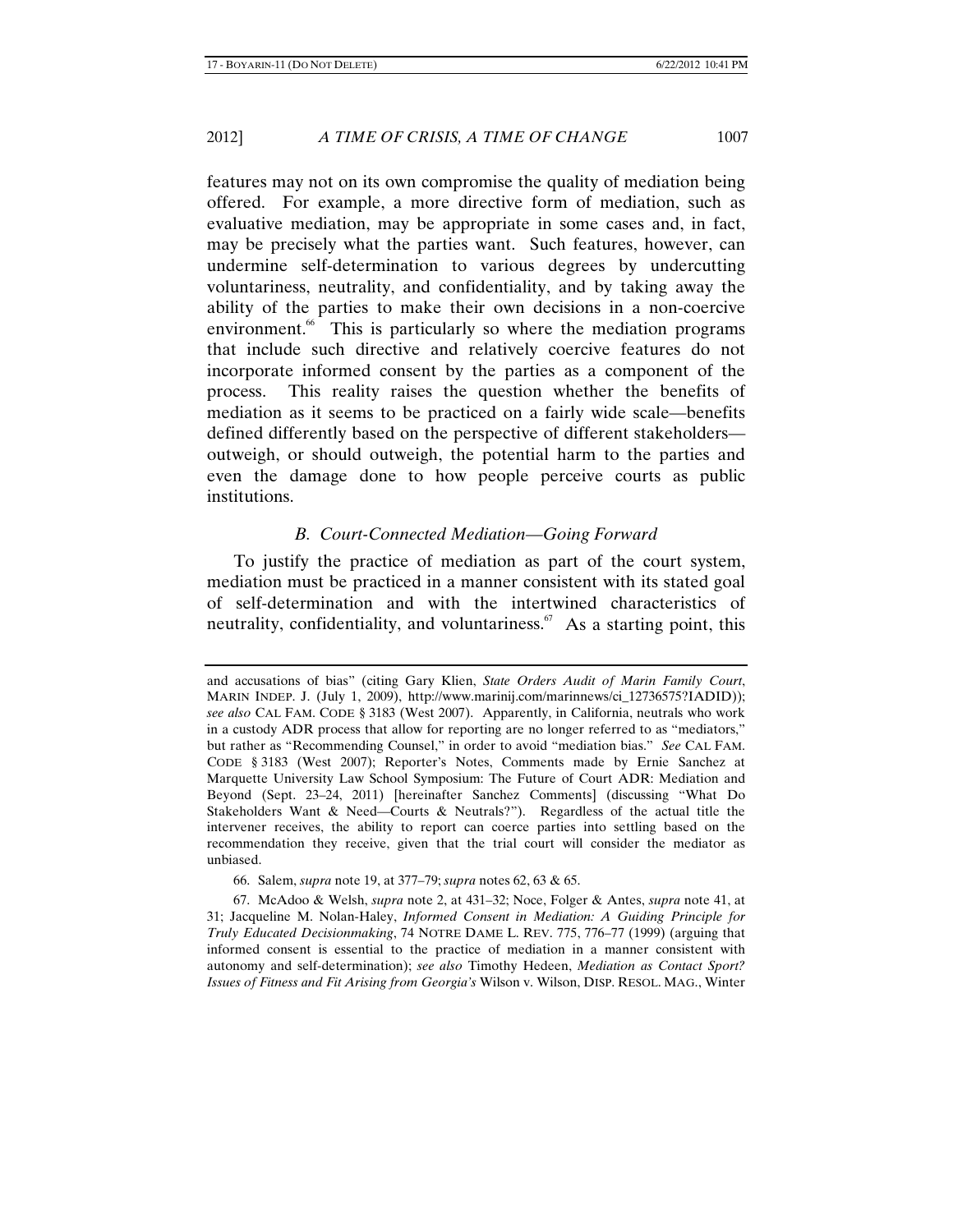will require a clearer definition of self-determination in relation to these characteristics and the establishment of mechanisms that will relieve the pressure that is put on parties to settle as well as mechanisms that might also encourage mediators to not over-aggressively push for settlement where settlement is either not appropriate or not desired by the parties.<sup>68</sup> What is needed most is the clear articulation of court mediation programs' goals and practices that are consistent with self-determination and the related characteristics of neutrality, confidentiality, and voluntariness not only within the operation of the actual mediation process itself but also within the manner that mediation is set up as part of the larger court process. 69 Courts and mediation programs would have to ensure that mediators adhere to such goals.<sup>70</sup>

Conference participants consistently stated that the level and type of institutional support will determine how the mediator will actually behave as much as, if not more than, the actual intentions of the mediator. While there are many others, some of the significant areas to be improved identified in the conference were providing for sufficient time in the mediation, allowing opportunities for additional sessions, and not pressuring the mediators to exclusively focus on achieving settlement at all costs.<sup>71</sup>

71. For further analyses of some of the current issues facing ADR, see Bernie Mayer, *What We Talk About When We Talk About Neutrality: A Commentary on the Susskind–*

<sup>2009,</sup> at 24, 27.

<sup>68.</sup> McAdoo & Welsh, *supra* note 2, at 426–27 ("Court rules should make it clear that . . . mediation is expected to be a dignified process. Further, . . . even if courts allow or encourage mediators to provide their assessments of parties' cases, courts should prohibit mediator recommendations regarding appropriate settlements and over-aggressive evaluation."); Welsh, *Thinning Vision*, *supra* note 20, at 78–79.

<sup>69.</sup> Hedeen, *supra* note 67, at 27; Nolan-Haley, *supra* note 67, 778–79 (discussing the need for informed consent to guarantee that the manner that parties enter the mediation process is fair).

<sup>70.</sup> Hedeen, *supra* note 67, at 27; Welsh, *Thinning Vision*, *supra* note 20, at 78–91. One way to adhere to such a goal is to implement and require an extensive informed consent process. *See* Nolan-Haley, *supra* note 67, at 779–80 (proposing "a contextualized approach to informed consent with a sliding-scale model of disclosures" in order to ensure that parties enter into the mediation process in a truly consensual manner and are treated fairly within the process). For an extensive discussion of customizing mediation to meet the parties' needs by including their input, which is ultimately the best form of self-determination, see Leonard L. [Riskin](http://web2.westlaw.com/result/result.aspx?origin=Search&cfid=1&referencepositiontype=T&eq=Welcome%2f208&rlti=1&rp=%2fWelcome%2f208%2fdefault.wl&method=TNC&rltdb=CLID_DB68272571420182&db=JLR&referenceposition=SR%3b5743&srch=TRUE&n=1&sri=325&fn=_top&fmqv=s&service=Search&query=%22IS+THAT+ALL+THERE+IS%22+%26+WELSH+%2f5+RISKIN&sskey=CLID_SSSA97288571420182&sv=Split&cnt=DOC&scxt=WL&rlt=CLID_QRYRLT87569571420182&rs=WLW12.01&ss=CNT&vr=2.0&mt=208) & Nancy A[. Welsh,](http://web2.westlaw.com/result/result.aspx?origin=Search&cfid=1&referencepositiontype=T&eq=Welcome%2f208&rlti=1&rp=%2fWelcome%2f208%2fdefault.wl&method=TNC&rltdb=CLID_DB68272571420182&db=JLR&referenceposition=SR%3b5746&srch=TRUE&n=1&sri=325&fn=_top&fmqv=s&service=Search&query=%22IS+THAT+ALL+THERE+IS%22+%26+WELSH+%2f5+RISKIN&sskey=CLID_SSSA97288571420182&sv=Split&cnt=DOC&scxt=WL&rlt=CLID_QRYRLT87569571420182&rs=WLW12.01&ss=CNT&vr=2.0&mt=208) *[Is](http://web2.westlaw.com/result/result.aspx?origin=Search&cfid=1&referencepositiontype=T&eq=Welcome%2f208&rlti=1&rp=%2fWelcome%2f208%2fdefault.wl&method=TNC&rltdb=CLID_DB68272571420182&db=JLR&referenceposition=SR%3b5747&srch=TRUE&n=1&sri=325&fn=_top&fmqv=s&service=Search&query=%22IS+THAT+ALL+THERE+IS%22+%26+WELSH+%2f5+RISKIN&sskey=CLID_SSSA97288571420182&sv=Split&cnt=DOC&scxt=WL&rlt=CLID_QRYRLT87569571420182&rs=WLW12.01&ss=CNT&vr=2.0&mt=208) Tha[t All](http://web2.westlaw.com/result/result.aspx?origin=Search&cfid=1&referencepositiontype=T&eq=Welcome%2f208&rlti=1&rp=%2fWelcome%2f208%2fdefault.wl&method=TNC&rltdb=CLID_DB68272571420182&db=JLR&referenceposition=SR%3b5749&srch=TRUE&n=1&sri=325&fn=_top&fmqv=s&service=Search&query=%22IS+THAT+ALL+THERE+IS%22+%26+WELSH+%2f5+RISKIN&sskey=CLID_SSSA97288571420182&sv=Split&cnt=DOC&scxt=WL&rlt=CLID_QRYRLT87569571420182&rs=WLW12.01&ss=CNT&vr=2.0&mt=208) There Is?: "The Problem" in Court-Oriented Mediation*, 15 GEO. MASON L. REV. 863 (2008).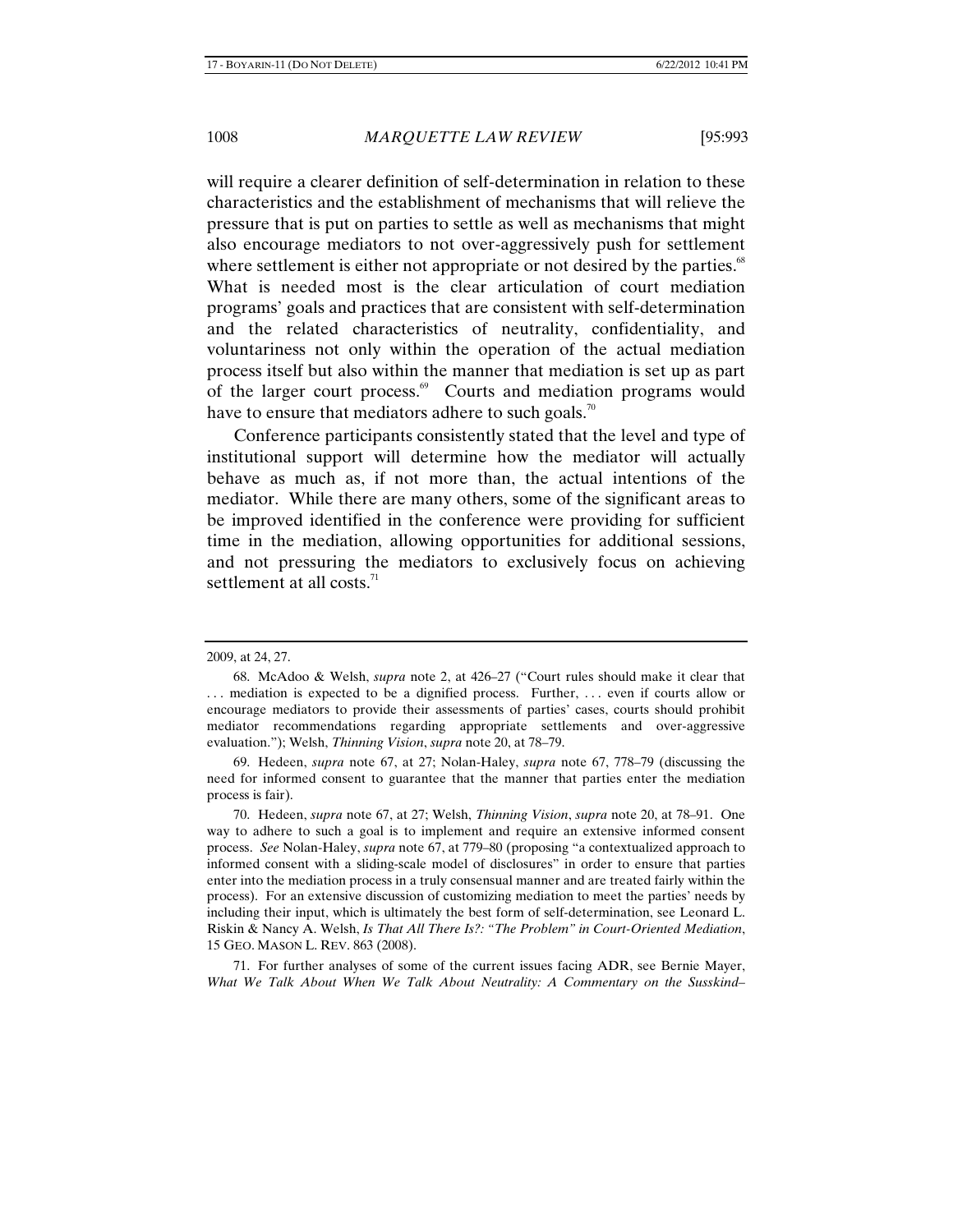\*\*\*

While mediation is one ADR process that needs improvement, mediation, even when practiced appropriately, is not always the right intervention for all disputes, which may involve parties that, to different extents, lack the ability or desire to self-determine. Such limitations, however, do not mean that ADR interveners cannot play a different and significant role within court ADR programs other than as mediators, as long as the role is well-defined and the process itself is well-designed and implemented to benefit the parties and be fair to them.

Indeed, the role of the intervener may vary as long as the process of intervention is fair and transparent. For Professor Susskind, regardless of the role of the intervener, a process has to lead to a fair (as perceived by the parties), efficient, stable, wise, and well-informed resolution. According to him, a well-designed, high-quality process will lead to such outcomes.<sup>72</sup> For Dr. Mayer, the intervener has to be transparent and realistic about his role, which is not to ensure a good outcome, but rather to provide disputants with the opportunity to engage constructively.73 For Professor Stulberg, being impartial is preferred, but not necessary, as long as the process is fair and viewed as such by the participants.<sup>74</sup> Indeed, as long as the intervener is perceived to be openminded and even-handed, parties seem to be less concerned about impartiality—in the sense that this term is used in the mediation context—of the third party.<sup>75</sup> All the panelists emphasized that ADR professionals must keep in mind that the role of the intervener is to serve the parties, not the courts, and that any ADR process has to be structured in a manner that will allow the intervener to intervene ethically.<sup>"</sup>

The following section of the Report, which is primarily based on discussions and panels that took place at the conference, will explore

*Stulberg Debate, 2011 Edition*, 95 MARQ. L. REV. 859 (2012); and Joseph B. Stulberg, *Must a Mediator Be Neutral? You'd Better Believe It!*, 95 MARQ. L. REV. 829 (2012).

<sup>72.</sup> Panel Discussion, *supra* note 1, at 816–17.

<sup>73.</sup> *See* Reporter's Notes, Comments made by Dr. Bernard Mayer at Marquette University Law School Symposium: The Future of Court ADR: Mediation and Beyond (Sept. 23–24, 2011) [hereinafter Mayer Comments].

<sup>74.</sup> *See* Panel Discussion, *supra* note 1, at 817–18 (statements of Joseph Stulberg).

<sup>75.</sup> Nancy A. Welsh, *Making Deals in Court-Connected Mediation: What's Justice Got to Do with It?*, 79 WASH. U. L.Q. 787, 820–21 & n.164 (2001).

<sup>76.</sup> *See* Panel Discussion, *supra* note 1, at 821–23.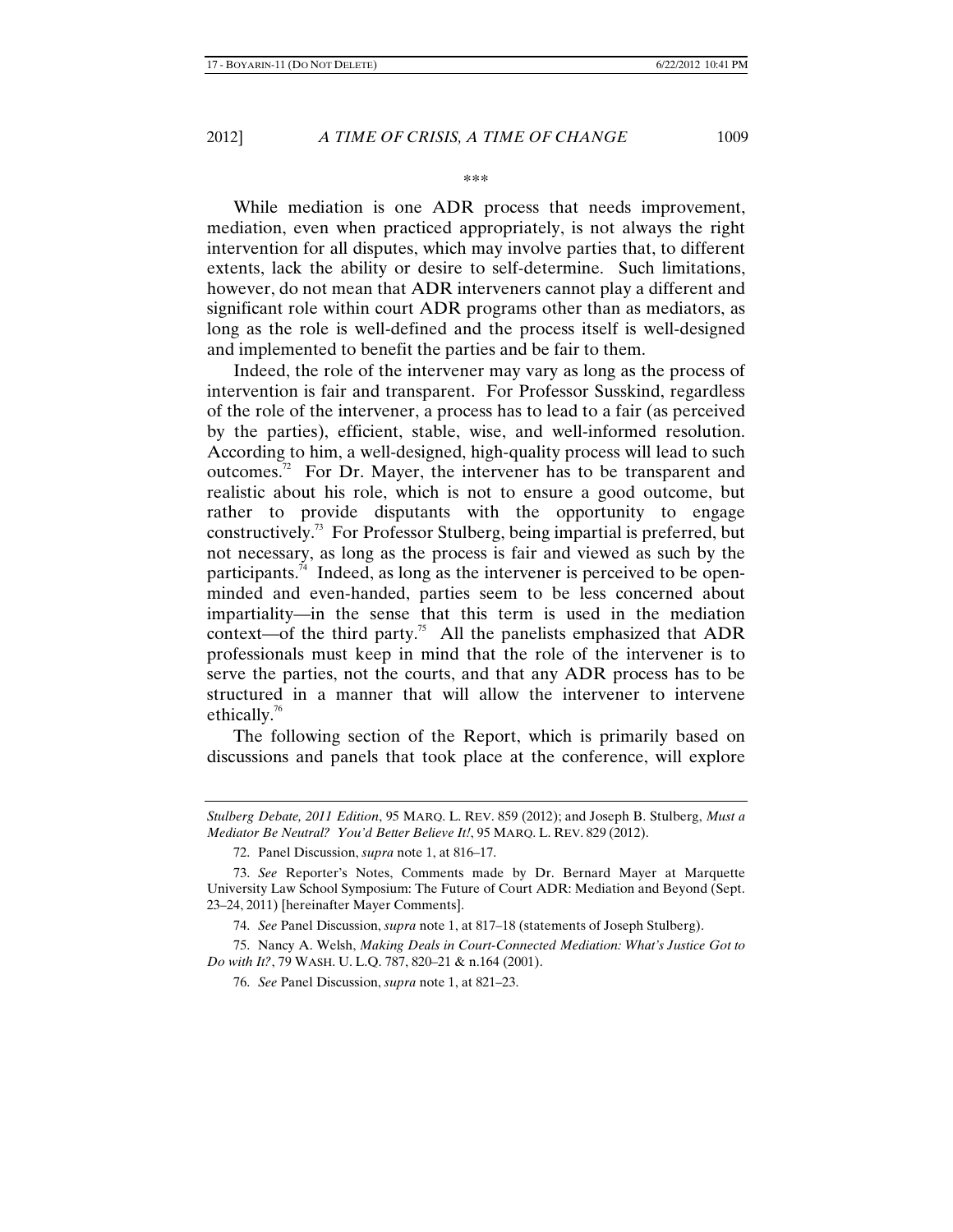how courts that wish to support effective ADR programs that include interventions other than mediation may address these similar challenges.

#### IV. BEYOND MEDIATION

As noted in the second panel of the conference, ADR processes other than mediation that might have mediative components may be more appropriate to some conflicts.<sup>77</sup> Similarly, Dr. Julie Macfarlane encouraged the abandonment of "the one-size fits all fallacy."<sup>78</sup> Indeed, there are situations where there is a risk that one party will use mediation to coerce the other into an agreement or parts of one, such as when particular types of domestic violence are involved or when one party has a significantly higher level of power that is being used in the mediation as leverage. There are other situations where one or both of the parties lack the capacity to meaningfully participate due to mental illness or substance abuse.<sup>79</sup> There are also parties that are incapable of making decisions on their own in mediation due to the level of conflict and dysfunction. $\frac{80}{10}$  While this level of high conflict is not found in the

<sup>77.</sup> *See* Reporter's Notes, Comments made by Jackie Hagerott at Marquette University Law School Symposium: The Future of Court ADR: Mediation and Beyond (Sept. 23–24, 2011) (discussing "What Do Stakeholders Want & Need—Court and Neutrals?") (asking whether "mediative functions [can] be distributed to others in the court" and stating that other processes with "mediative components" may be more appropriate).

<sup>78.</sup> *See* Reporter's Notes, Comments made by Dr. Julie Macfarlane at Marquette University Law School Symposium: The Future of Court ADR: Mediation and Beyond (Sept. 23–24, 2011) [hereinafter Macfarlane Comments] (discussing "Contemporary Practices Meeting These Needs").

<sup>79.</sup> Indeed, many mediation programs screen for and continuously monitor capacity issues and are required to do so under various professional codes. *See* Patrick G. Coy & Timothy M. Hedeen, *Disabilities and Mediation Readiness in Court-Referred Cases: Developing Screening Criteria and Service Networks*, 16 MED. Q. 113, 115–20 (1998); Hedeen, *supra* note 31, at 945–46; Judy Cohen, *The ADA Mediation Guidelines: A Community Collaboration Moves the Field Forward*, MEDIATE.COM (Jan. 2002), http://www.mediate.com/articles/cohen3.cfm; Sanchez Comments, *supra* note 65.

<sup>80.</sup> Coy & Hedeen, *supra* note 79, at 118; Salem et al., *supra* note 14, at 750–52 (discussing how many high-conflict families fail to benefit from mediation and therefore should be pre-identified and be allowed to bypass mandatory mediation and enter into more directive and intrusive interventions, such as parenting coordination); Cohen, *supra* note 76, at 6. *See generally* Amy Holtzworth-Munroe, Connie J.A. Beck & Amy G. Applegate, *The Mediator's Assessment of Safety Issues and Concerns (MASIC): A Screening Interview for Intimate Partner Violence and Abuse Available in the Public Domain*, 48 FAM. CT. REV. 646 (2010) (discussing domestic violence and potential measures for identifying the level of conflict mediation parties may be facing before they enter into mediations).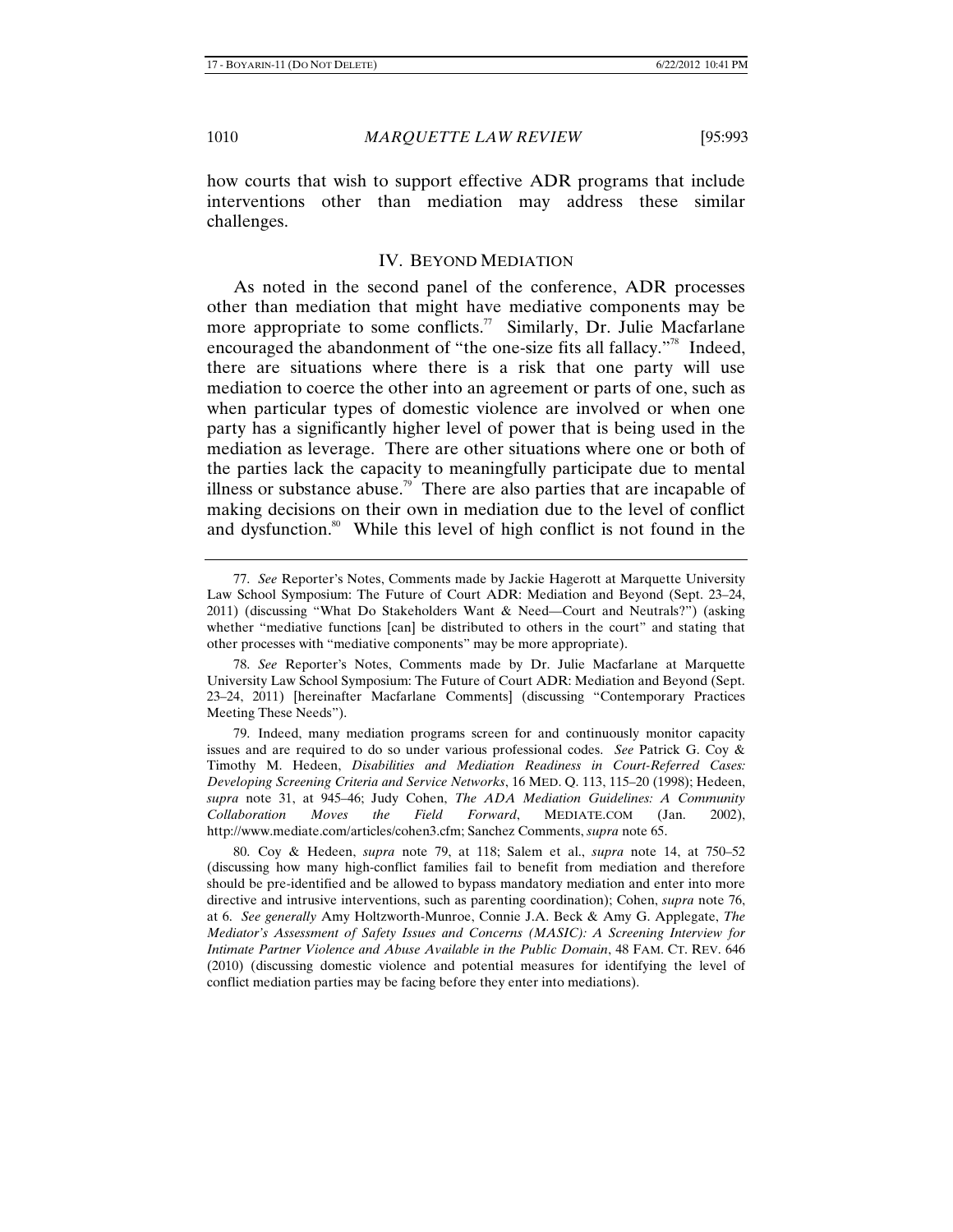majority of cases, it often requires the bulk of courts and their professionals' attention.<sup>81</sup> Finally, there may be parties that simply want a lesser level of self-determination and instead expect to be directed to a solution, or to be provided with information that will better help them reach one.<sup>82</sup> All of these parties, for different reasons, may need an intervention that includes mediative functions but is nonetheless something other than mediation.

In fact, while mediation is not always the best intervention for everybody, parties in many cases can still benefit from other effective and efficient ADR interventions.<sup>83</sup> Rather than assume a "pure" selfdetermination versus coercion binary, there is room for ADR processes with varying degrees of "convergence" between self-determination and directiveness.<sup>84</sup> It follows that the role of the ADR intervener will change according to the levels of convergence within a given ADR process. Courts that incorporate ADR should consider providing different types of interventions for different types of conflict and capacity levels. This should be done along a continuum that starts with non-directive mediation and gradually moves toward a blend of mediative and more directive characteristics, matching interventions to needs.<sup>85</sup> Such an approach will not only benefit the parties, but it will also be a more prudent use of courts' scarce resources and likely enhance the manner in which the courts are perceived and experienced by the public it serves.<sup>86</sup>

The next Part of the Report will explore the interplay between selfdetermination and directiveness within two specific ADR interventions

<sup>81.</sup> Salem et al., *supra* note 14, at 748.

<sup>82.</sup> *See* Roselle L. Wissler, *Court-Connected Mediation in General Civil Cases: What We Know from Empirical Research*, 17 OHIO ST. J. ON DISP. RESOL. 641, 679, 684–85 (2002) (explaining that when the mediator evaluates the merits of the case or suggests a settlement, the case is more likely to settle and that some parties and their attorneys perceived the evaluation as enhancing the fairness of the mediation process).

<sup>83.</sup> Reporter's Notes, Day 1, Panel 4, "Contemporary Practices Meeting These Needs," at Marquette University Law School Symposium: The Future of Court ADR: Mediation and Beyond (Sept. 23–24, 2011) [hereinafter Contemporary Practices].

<sup>84.</sup> *Id.*; Macfarlane Comments, *supra* note 78; *see also* JULIE MACFARLANE, THE NEW LAWYER: HOW SETTLEMENT IS TRANSFORMING THE PRACTICE OF LAW 20–22 (2008); Peter Salem, *A Distinction Without Much of a Difference: Response to Steve Baron and Hugh McIsaac*, 48 FAM. CT. REV. 201, 203 (2010) [hereinafter Salem, *Response*].

<sup>85.</sup> Salem et al., *supra* note 14, at 749–50; Contemporary Practices, *supra* note 83.

<sup>86.</sup> Brazil, *supra* note 24, at 123–24.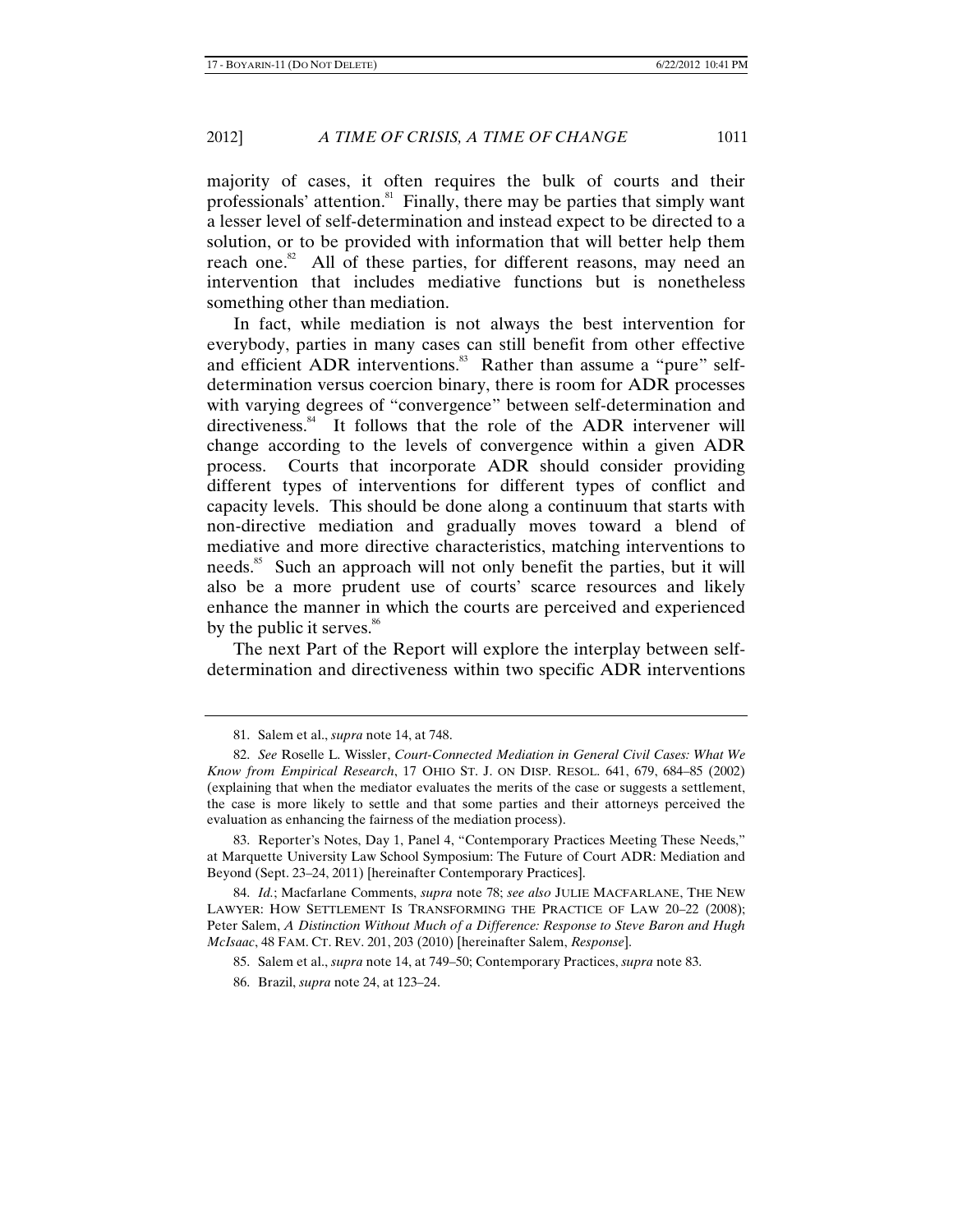that were the subject of presentations at the conference: ENE and PC. It will also highlight some important fairness concerns related to these processes. While at the conference these interventions were discussed in the family context, the discussion below intends to draw out some principles that can be applied to a broader context of ADR.

## *A. Early Neutral Evaluation*

ENE, one of the topics presented at the conference discussed within the family context, $s^7$  is an example of an ADR process that was developed with a view toward the core characteristics and goals of mediation: confidentiality, impartiality, and certain degrees of selfdetermination. ENE is transparently more directive than the classic approach to mediation used in the family context, which tends to be (or at least intends to be) on the elicitive and facilitative side. 88 The ENE process, as practiced in Minnesota and presented at the conference, starts with a case management conference subsequent to a custodyrelated court filing. A team of male and female evaluators—a particular adaptation to the family context—explain the process to the parties and stress the importance of the parents' voice within it. $\delta$ <sup>9</sup> The evaluators then gather what they deem to be sufficient facts from the parties to determine what would be the best outcome for them, with a special consideration of the children's needs. The determination is then conveyed in the form of a recommendation to the parties.<sup>90</sup> Following the recommendation, the ENE team meets with both sides to shape an agreement that can be tailored to meet the needs of the parties and their families.<sup>91</sup> Approximately 70% of cases are reported to settle through the ENE process, as practiced in Minnesota. $92$ 

<sup>87.</sup> For a good discussion of ENE within the family context, see Yvonne Pearson et al., *Early Neutral Evaluations: Applications to Custody and Parenting Time Cases Program Development and Implementation in Hennepin County, Minnesota*, 44 FAM. CT. REV. 672 (2006).

<sup>88.</sup> *See* MODEL STANDARDS OF PRACTICE FOR FAMILY AND DIVORCE MEDIATION, (2000); Welsh, *Mother's Laugh*, *supra* note 24, at 454.

<sup>89.</sup> *See* Reporter's Notes, Comments made by Jim Getz at Marquette University Law School Symposium: The Future of Court ADR: Mediation and Beyond (Sept. 23–24, 2011) (discussing "Contemporary Practices Meeting These Needs").

<sup>90.</sup> *Id.*

<sup>91.</sup> *Id.*

<sup>92.</sup> *Id.*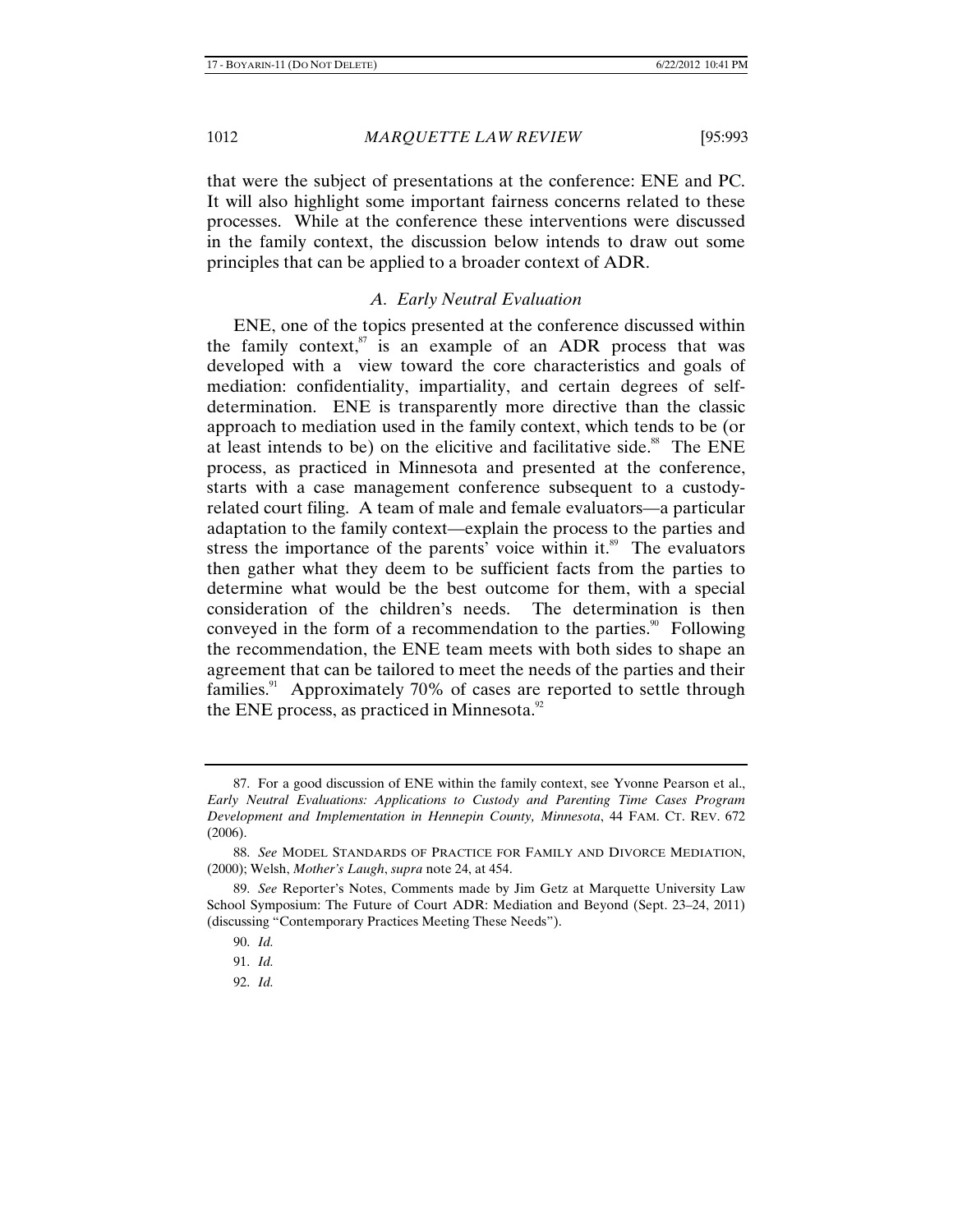In comparison, under an ENE program established in the civil context in the Northern District of California, parties that are assigned to the process must attend "with the attorney who will be lead counsel should the case go to trial." $93$  Prior to the ENE session, each side submits a statement to the neutral that identifies session participants, major disputed issues, and any discovery that would be necessary for meaningful settlement discussions.<sup>94</sup> The protocol of the session itself is very structured: following an explanation of the program and procedures, each side presents an opening statement outlining their arguments.<sup>95</sup> The evaluator may ask questions and probe for strengths and weaknesses.<sup>%</sup> The evaluator then identifies issues in agreement and issues in dispute, and adjourns to a separate room to prepare a written evaluation.<sup>97</sup> Before sharing the evaluation, the parties are encouraged to explore settlement with the help of the evaluator.<sup>98</sup> If either party declines, the evaluator discloses their written assessment and again facilitates discussions.<sup>99</sup> If no settlement is produced, the evaluators may help the parties develop an efficient approach to case management.<sup>100</sup> With the consent of the court, the parties may agree to a follow-up meeting with the evaluators. $101$ 

The goal of ENE, whether in the family context or in a broader civil context, is to educate the parties by providing them with a reality  $check<sup>102</sup>$  that may help them recalibrate their expectations and move them away from entrenched, non-compromising positions. With this reality-check in place, the parties, with the help of the evaluators, are in a better position to come up with their own solutions and agreements. Although the recommendation is non-binding and confidential, the evaluators are relying on the informal authority of their position and

101. *Id.*

<sup>93.</sup> [Joshua D. Rosenberg](http://web2.westlaw.com/find/default.wl?mt=208&db=PROFILER-WLD&docname=0392669401&rp=%2ffind%2fdefault.wl&findtype=h&ordoc=0104860231&tc=-1&vr=2.0&fn=_top&sv=Split&tf=-1&pbc=78BD3999&rs=WLW12.01) & H. Jay Folberg, *Alternative Dispute Resolution: An Empirical Analysis*, 46 STAN. L. REV. 1487, 1490 (1994).

<sup>94.</sup> *Id.*

<sup>95.</sup> *Id.*

<sup>96.</sup> *Id.*

<sup>97.</sup> *Id.*

<sup>98.</sup> *Id.* at 1490–91.

<sup>99.</sup> *Id.* at 1491.

<sup>100.</sup> *Id.*

<sup>102.</sup> Richard C. Reuben, *Constitutional Gravity: A Unitary Theory of Alternative Dispute Resolution and Public Civil Justice*, 47 UCLA L. REV. 949, 969 (2000).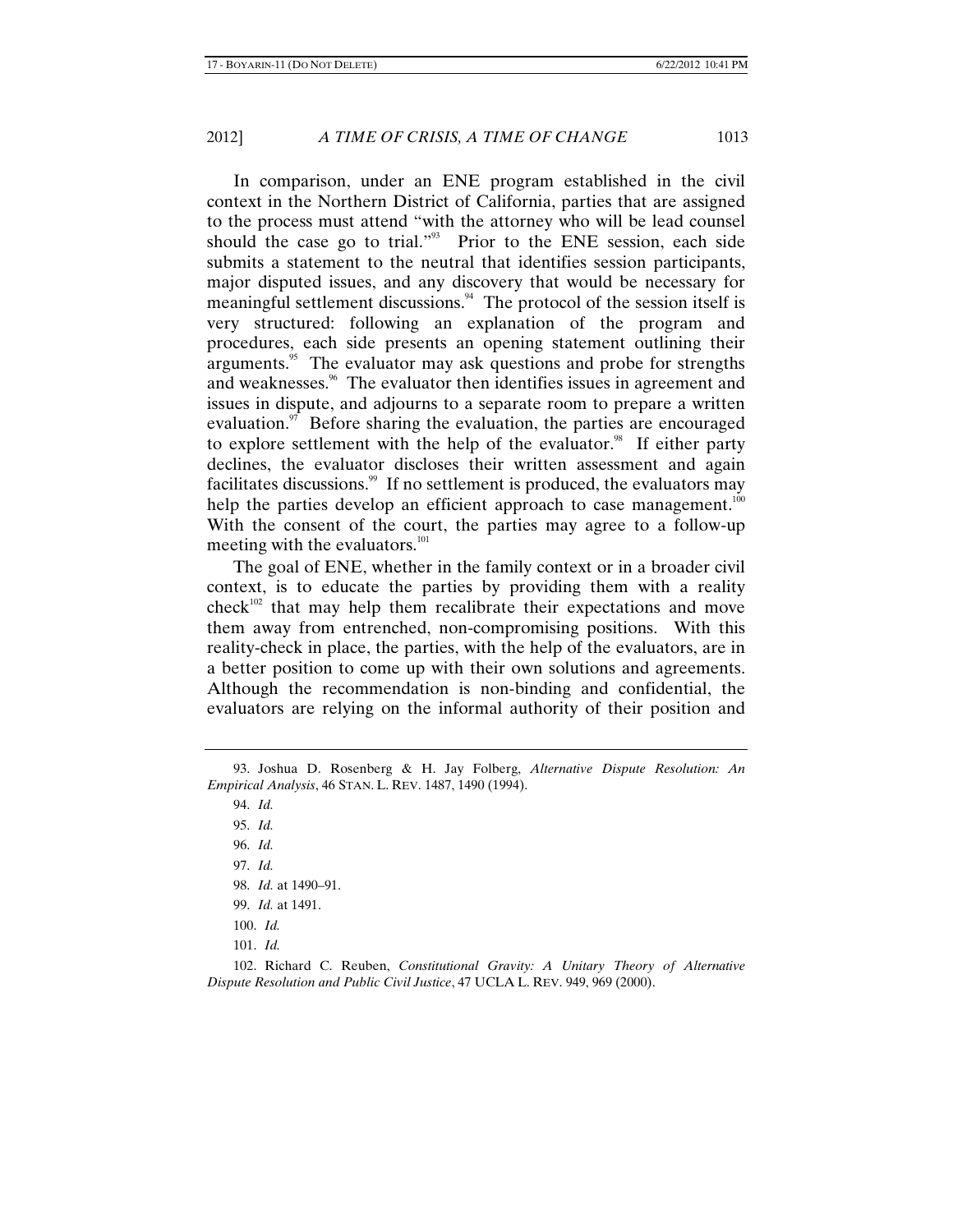expertise to encourage and direct the parties toward a solution that fits within the recommendation of the evaluators.

The requirement to "make your case" to the evaluators coupled with the injection of the professional opinion of the evaluators tends to undermine self-determination in the original sense of the term.<sup>103</sup> However, ENE includes characteristics that provide a counter-balance to this somewhat diminished level of self-determination. For one, the process is transparent, satisfying the requirement, as stated by Dr. Mayer, to provide "accurate labels of the neutral intervener's role, labels that do not mislead the parties." $104$  Moreover, similar to mandatory mediation in many jurisdictions, although the initial attendance may be mandatory, continued participation in ENE is voluntary, at least in the family context, giving the parties the option to opt out once the process is explained to them and at any later point in time. While attending and participating in the civil ENE program described above appears to be mandatory, the evaluator's assessment is not binding. The civil ENE program seems to assume that the parties will be represented by counsel, further mitigating the threat of coercion. Perhaps most significantly, the assignment to ENE in the Northern District of California involves the participation of the parties and their lawyers.<sup>105</sup> In other words, ENE, especially as practiced in Minnesota but also in the Northern District of California, is designed to ensure a meaningful process of informed consent.

In addition to transparency and choice, the process is confidential, allowing for a frank and open discussion without concerns over how the ENE process, and particularly the recommendation itself, may impact the outcome of the dispute if it ends up being litigated. Finally, the evaluators try to maximize the parties' opportunities to make their own decisions at various stages of the process within the constraints of the recommendation or, as the example from the Northern District of California illustrates, even prior to the recommendation being made.<sup>106</sup>

106. *See supra* notes 98–99 and accompanying text. A different innovative approach to encouraging self-determination can be found in an online negotiation tool titled "Getting

<sup>103.</sup> *See* Kovach & Love, *supra* note 64, at 31; Welsh, *Thinning Vision*, *supra* note 20, at 17–18 (self-determination originally "promised disputants the opportunity to participate actively and directly in the process of resolving their dispute, control the substantive norms guiding their discussion and decision-making, create the options for settlement, and control the final outcome of the dispute resolution process").

<sup>104.</sup> Mayer Comments, *supra* note 73.

<sup>105.</sup> *See infra* text accompanying notes 150–156.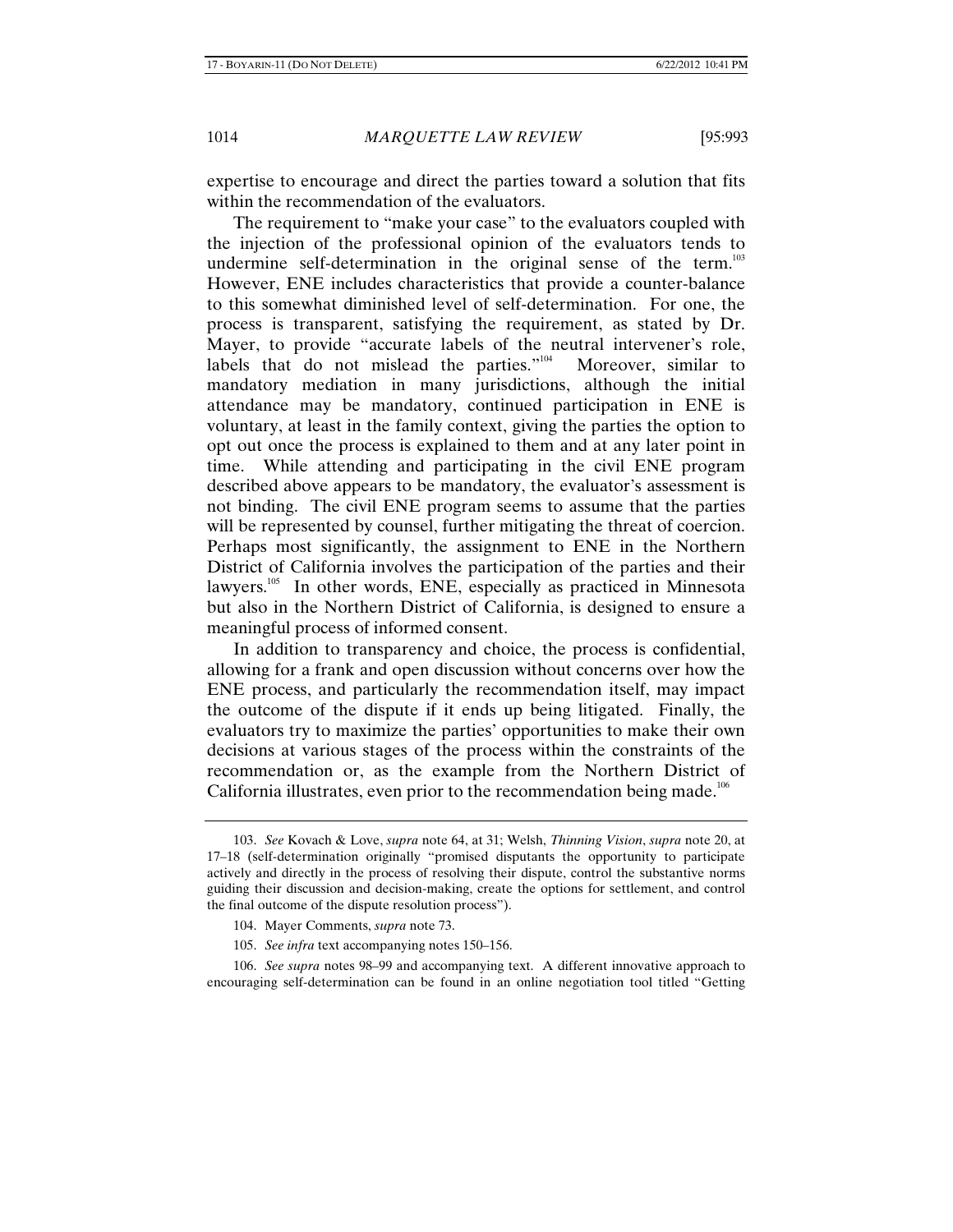The relatively high level of self-determination and lowered level of coercion, the potential benefits derived by the parties, and the efficient use of court resources all justify the use of ENE within court systems. Some important issues to consider when exploring the inclusion of ENE include whether parties should be mandated to participate in the process; at what point of the process the parties should be allowed to opt out, if at all, after the initial explanation or after a good faith attempt to reach a resolution following the recommendation; and whether the recommendation of the evaluators will remain confidential and not be reported to the presiding judge. Depending on the approach adopted, the levels of directive-ness, intrusion, and potential coercion will shift. Regardless, ENE may be a more appropriate ADR process for parties that cannot reap the benefits of non-coercive mediation as long as it is set up appropriately.

#### *B. Parenting Coordination*

Parenting coordination (PC) is an example of an ADR intervention within the family context that contains directive and even potentially coercive features, depending on the particular manner in which it is practiced. Although spreading, PC is not a very widely used court ADR intervention. PC as practiced in Florida was presented at the conference by Linda Fieldstone and may serve as a model for other jurisdictions to consider. Although featured in the family context, the most important feature of PC—having disputants commit to an ADR intervention for a period of time—might be relevant to other civil disputes, especially those that involve an ongoing relationship. On a broader level, the conclusions from the discussion of PC in the family context can apply to other ADR interventions that tend to be more directive or even coercive.

According to the *Guidelines for Parenting Coordination*, developed by the Association of Family and Conciliation Courts Task Force on Parenting Coordination, the goals of the process are "to assist high conflict parents to implement their parenting plan, to monitor

Divorced Online" developed for the Dutch Legal Aid Board. This tool provides the divorcing parties with the relevant information, legal and otherwise, that allows them to evaluate their cases better *on their own* as well as facilitates communication between the parties. *See generally* Martin Gramatikov & Laura Klaming, *Getting Divorced Online: Procedural and Outcome Justice in Online Divorce Mediation* (TISCO Working Paper Series on Civil Law and Conflict Resolution Systems, 2011), *available at* http://papers.ssrn.com /sol3/papers.cfm?abstract\_id=1752903.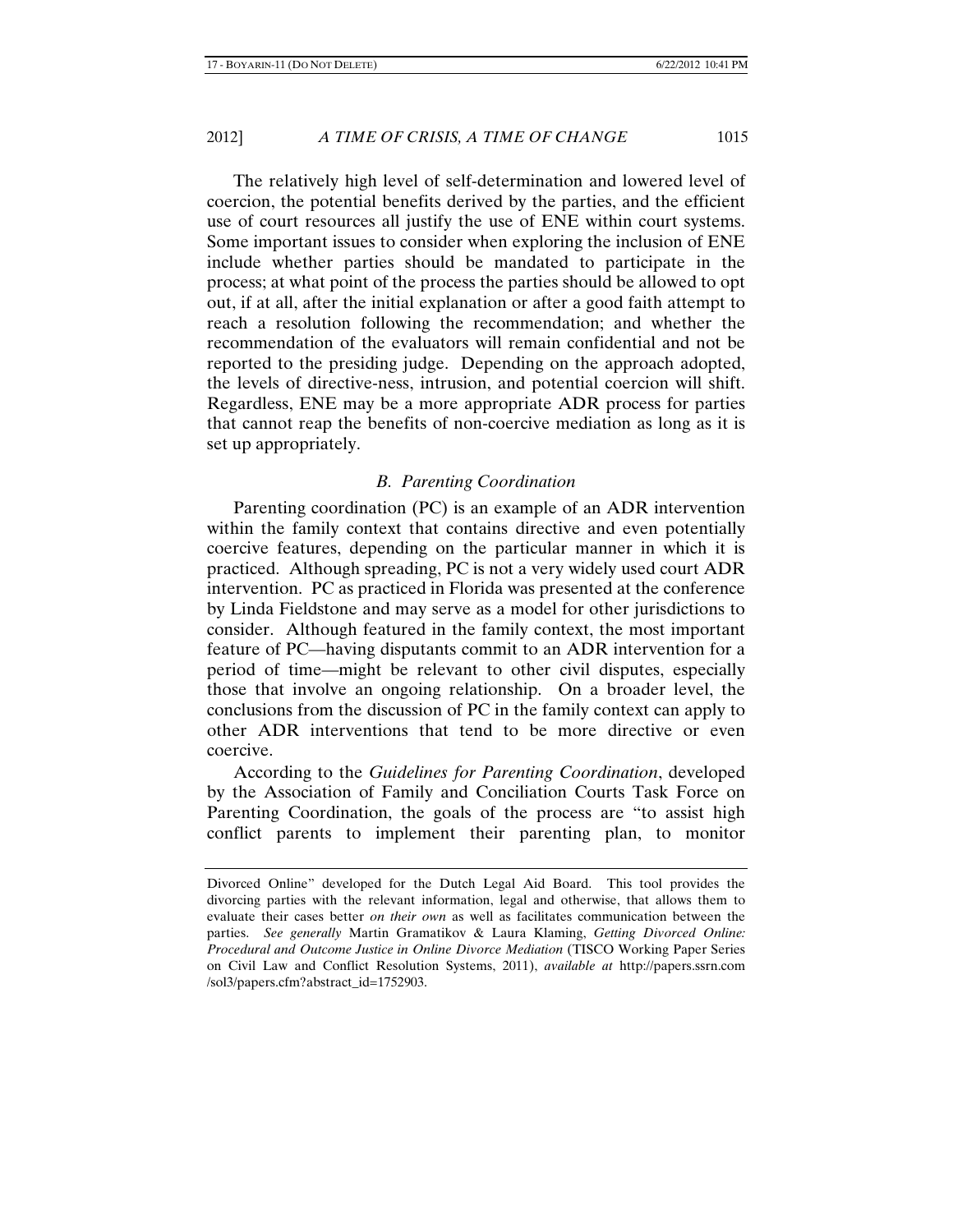compliance with the details of the plan, to resolve conflicts regarding their children and the parenting plan in a timely manner, and to protect and sustain safe, healthy and meaningful parent–child relationships."<sup>107</sup> Under PC, the coordinator provides the parties with a psychoeducational framework, helps the parties develop negotiating skills, and works to resolve parenting-related disputes.<sup>108</sup> Where the parties cannot reach a consensual agreement on their own, the parenting coordinator can make enforceable recommendations.<sup>109</sup>

PC is particularly useful for high-conflict parenting disputes where the parents are not able to resolve their child-related disputes on their own and constantly revert to relying on the courts to intervene.<sup>110</sup> For these reasons, this intervention can also benefit courts.<sup>111</sup> Some of the characteristics of PC, such as educating the parties with the hope that they themselves will change their destructive dynamic and, in the process, empowering them to make their own decisions, are consistent with the goal of self-determination.<sup>112</sup> Some of the other characteristics of PC, on the other hand, tend to be coercive: there are no guarantees of confidentiality, and the coordinator can, depending on the court order, tell the parties what they must do in the event they cannot agree themselves.<sup>113</sup> Indeed, PC can potentially put the intervener in the position of an arbitrator,<sup>114</sup> which is as coercive and as binding as litigation but without the procedural and substantive fairness guarantees

- 111. Henry et al., *supra* note 110, at 694; Fieldstone Comments, *supra* note 108.
- 112. Fieldstone Comments, *supra* note 108.

<sup>107.</sup> Assoc. of Family and Conciliation Courts (AFCC) Task Force on Parenting Coordination, *[Guidelines for Parenting Coordination](https://a.next.westlaw.com/Link/Document/FullText?findType=Y&serNum=0329258342&pubNum=139865&originationContext=document&transitionType=DocumentItem&contextData=(sc.Keycite)#co_pp_sp_139865_165)*, 44 FAM. CT. REV. 164, 165 (2006).

<sup>108.</sup> *See* Reporter's Notes, Comments made by Linda Fieldstone at Marquette University Law School Symposium: The Future of Court ADR: Mediation and Beyond (Sept. 23–24, 2011) [hereinafter Fieldstone Comments] (discussing "Contemporary Practices Meeting These Needs").

<sup>109.</sup> *Id.*

<sup>110.</sup> *Id.*; Wilma J. Henry et al., *[Parenting Coordination and Court Relitigation: A Case](https://a.next.westlaw.com/Link/Document/FullText?findType=Y&serNum=0346770874&pubNum=139865&originationContext=document&transitionType=DocumentItem&contextData=(sc.Keycite))  Study*, 47 FAM. CT. REV. [682, 694 \(2009\)](https://a.next.westlaw.com/Link/Document/FullText?findType=Y&serNum=0346770874&pubNum=139865&originationContext=document&transitionType=DocumentItem&contextData=(sc.Keycite)).

<sup>113.</sup> *See* Sherrill W. Hayes, "*More of a Street Cop than a Detective": An Analysis of the Roles and Functions of Parenting Coordinators in North Carolina*, 48 FAM. CT. REV. 698, 703, 706–07 (2010).

<sup>114.</sup> *Id.* at 707 ("[T]he results seem to align PC more with a 'med-arb' rather than an 'arb-med' hybrid . . . ." (citing Arnold Shienvold, *Hybrid Processes*, *in* DIVORCE AND FAMILY MEDIATION: MODELS, TECHNIQUES, AND APPLICATIONS 112, 112–26 (Jay Folberg et al. eds., 2004))).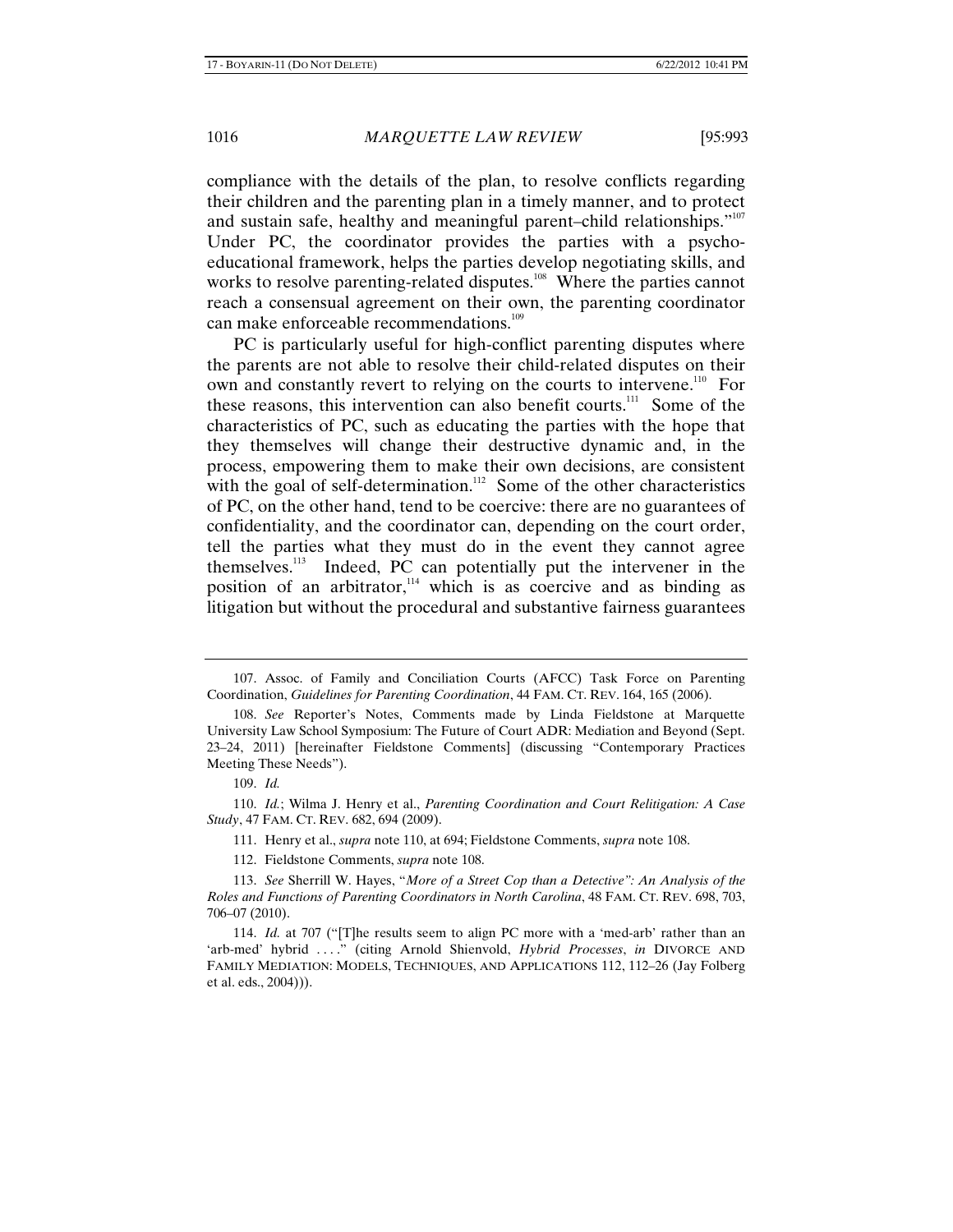found in the traditional court process.<sup>115</sup> In sum, the PC process itself actually mirrors a dispute resolution continuum, beginning with education on one end of the spectrum and ending with decisions (the scope of which are usually limited by the court order) that are not made by the parties.

The primary justification for including PC and its relatively coercive potential is that parties at times lack the capacity to resolve their issues in a less coercive process and, therefore, need more assistance and direction. Indeed, by the time they are involved with PC, the parties have often demonstrated this lack of capacity, which may justify being ordered by the court to such a process. In fact, the most coercive intervention—litigation—has not worked for these parties as reflected by their ongoing relitigation efforts. While the potential lessening of self-determination within PC may be appropriate for parties who, at least at times, do not seem to have the capacity to make decisions on their own, the reduced fairness guarantees must also be addressed, particularly in light of the fact that a non-judicial professional is put in a position of authority that can impact fundamental rights of parties.

Any jurisdiction that considers implementing PC as part of its family ADR program must provide fairness safeguards. One approach would be to make PC voluntary, allowing parties to decide whether they will sign up for the process after being fully informed of the PC process and the consequences of entering into it. Once they do sign up, the parenting coordinator's recommendation could be binding. Including a process for obtaining meaningful informed consent will provide for meaningful fairness guarantees. Another approach would be to allow for meaningful judicial review of the coordinator's recommendation, similar to the review conducted of magistrates' or bankruptcy judges' recommendations and the judicial review of party-negotiated marital termination agreements. This approach would likely undermine one of the important benefits of PC, which is to avoid relitigation of issues. Presumably, however, the parties would only challenge the coordinator's decision in extreme cases of disagreement; most of the

<sup>115.</sup> Welsh, *Court-Connected*, *supra* note 11, at 130–32 (listing criticisms of arbitration). Indeed, evidence from unpublished in-depth client interviews indicates that some parties who participated in one version of PC felt that the coordinator had unexpected "unchecked power." Telephone Interview with Professor Bobbi McAdoo, Professor of Law, Hamline Univ. School of Law (Feb. 16, 2012).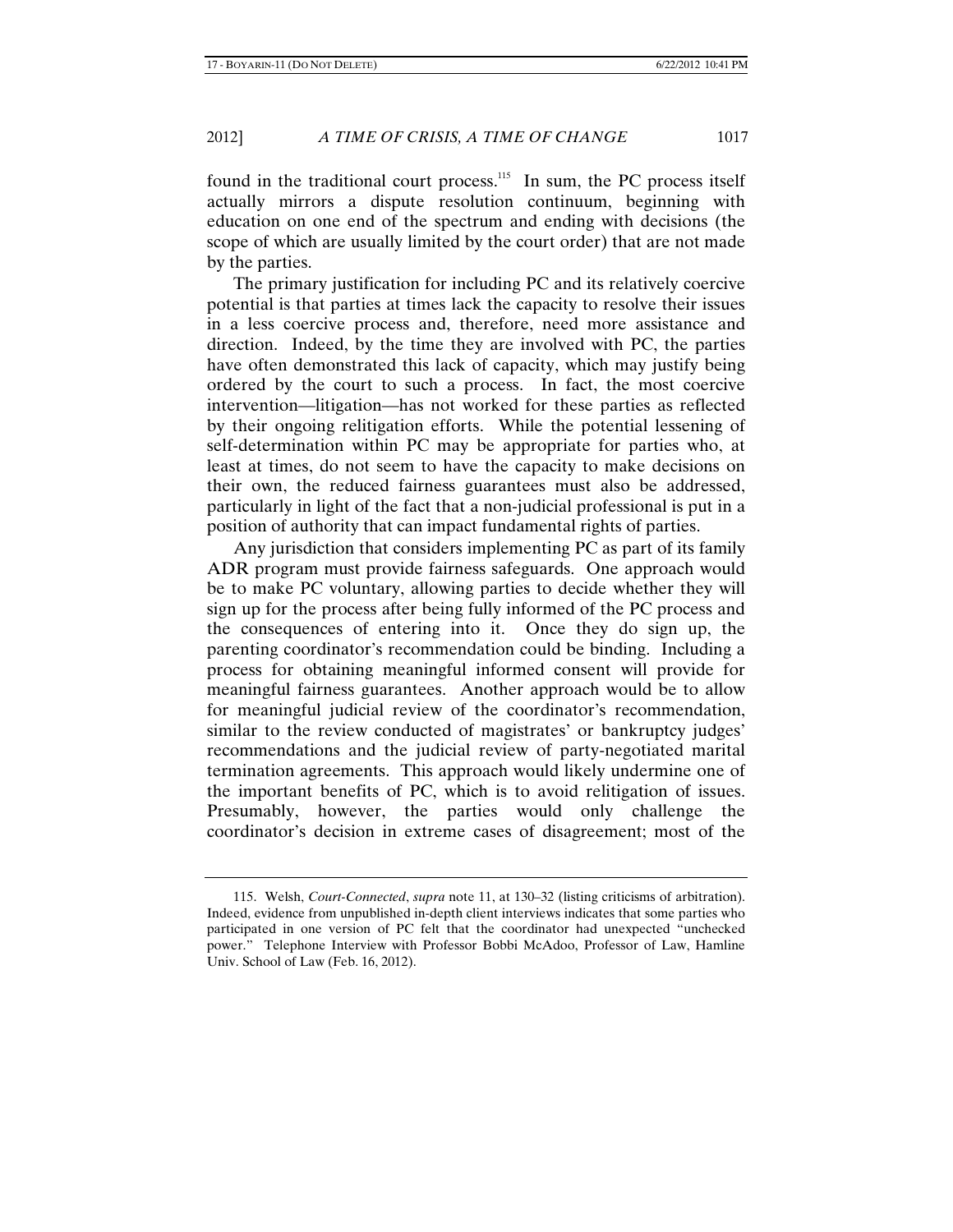issues will be resolved informally without such challenges. It should be noted, however, that one significant limitation of such judicial review is that the judge is most likely to accept and not overturn the PC intervener's judgment. Nonetheless, the potential review of the PC intervener's decision should provide a check on their power.

However approached, simply mandating parties to PC without careful consideration of the impact on fairness and justice is not appropriate.

#### *C. Beyond ENE and PC: Implications to Other ADR Interventions*

PC and ENE, as well as other interventions, appear to have something in common: they try to meld opportunities for selfdetermination, such as education and the provision of information, with other process components that tend to be more directive, such as recommendations and reporting, that combined may help to influence the parties' decisions and help them to arrive at an agreement that is best for them. In other words, not only should the various ADR processes be placed along a continuum with different degrees of selfdetermination and directiveness, such a continuum often exists *within* the ADR processes themselves. A shift from viewing ADR processes within a narrow self-determination versus directiveness–coercion binary and toward a view of the processes (both in comparison to others and internally) along a continuum should provide even more room for innovation. $116$ 

The level of self-determination allotted to the parties within an ADR process should ideally correlate with the capacity of the parties to self-determine (as long as the parties in fact want to do so); the more capacity the parties have, the more opportunities for self-determination the ADR intervention should allow for. Conversely, the more directive or coercive an intervention is, the larger the concern over fairness and justice must be, as a direct result of the diminished opportunities to selfdetermine either within the process itself or when entering into the process to begin with. Where concerns of fairness are heightened,

<sup>116.</sup> There are also risks inherent to over-expanding ADR options, stemming from a less than clearly drawn line between "'adjudicative' and 'consensual' categories" and a lack of understanding of the various processes. Nancy A. Welsh, *Integrating "Alternative" Dispute Resolution into Bankruptcy: As Simple (and Pure) as Motherhood and Apple Pie?*, 11 NEV. L.J. 397, 398–99 (2011).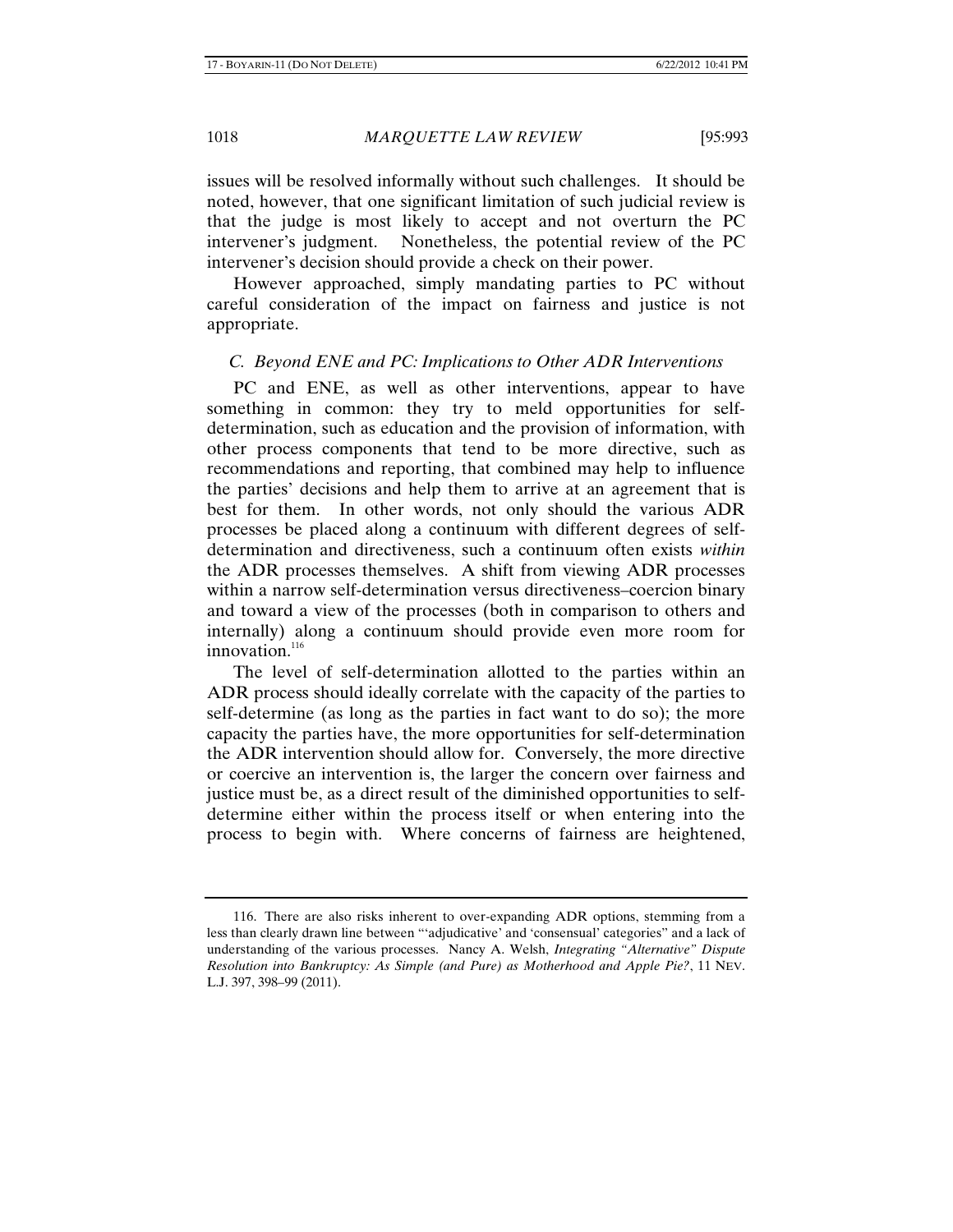alternative fairness safeguards must be incorporated within the intervention.

Broadly speaking, there are three ways to incorporate such safeguards: by establishing fairness through the design and characteristics of the process itself and through the framing of the role of the intervener, as can be seen in the above discussion of ENE; by providing for a truly non-coercive, fully informed, and consensual opt-in to a more coercive intervention, such as the approach suggested above in the context of the PC discussion and incorporated into the design of  $ENE$  in Minnesota; $117$  or by guaranteeing meaningful court oversight over the non-judicial, potentially coercive decision, the second approach discussed above under PC.

Assuming that a jurisdiction decides to adopt interventions other than mediation, the question then becomes how to channel parties to the appropriate intervention. This question was the subject of one of the presentations at the conference<sup>118</sup> and will be explored in the next Part within the context of tiered and triage ADR systems.

# V. MULTI-OPTIONAL ADR SYSTEMS: THE TIERED AND TRIAGE **MODELS**

If interventions other than mediation—ENE, PC, or any other—are made part of an ADR system, the inquiry then turns to the method of referring parties to the appropriate intervention: who should decide what type of intervention parties will receive<sup>119</sup> and at what point of the

118. *See* Reporter's Notes, Comments made by Professor Andrew Schepard at Marquette University Law School Symposium: The Future of Court ADR: Mediation and Beyond (Sept. 23–24, 2011) (discussing "Contemporary Practices Meeting These Needs").

<sup>117.</sup> There is, however, some evidence that parties do not always understand the type of process they enter into, even when their participation would be considered voluntary. For example, when interviewing an individual who participated in an ADR intervention in Minnesota in the family context, the interviewee discussed the result in a process she called "mediation" that allowed the neutral to change a judicially approved parenting arrangement without her consent. Whatever ADR process this was, it clearly was not mediation; but the party did not understand what ADR process she had opted into. McAdoo Interview, *supra*  note 115. One response to such confusion can be found in the approach taken in Ohio, where the intake officer has a pool of interveners to educate and protect the public from confusion over the various roles ADR interveners can play. Reporter's Notes, Comments made by Jackie Hagaret at Marquette University Law School Symposium: The Future of Court ADR: Mediation and Beyond (Sept. 23–24, 2011) (discussing "What do Stakeholders Want & Need—Court and Neutrals?").

<sup>119.</sup> Panel Discussion, *supra* note 1, at 823.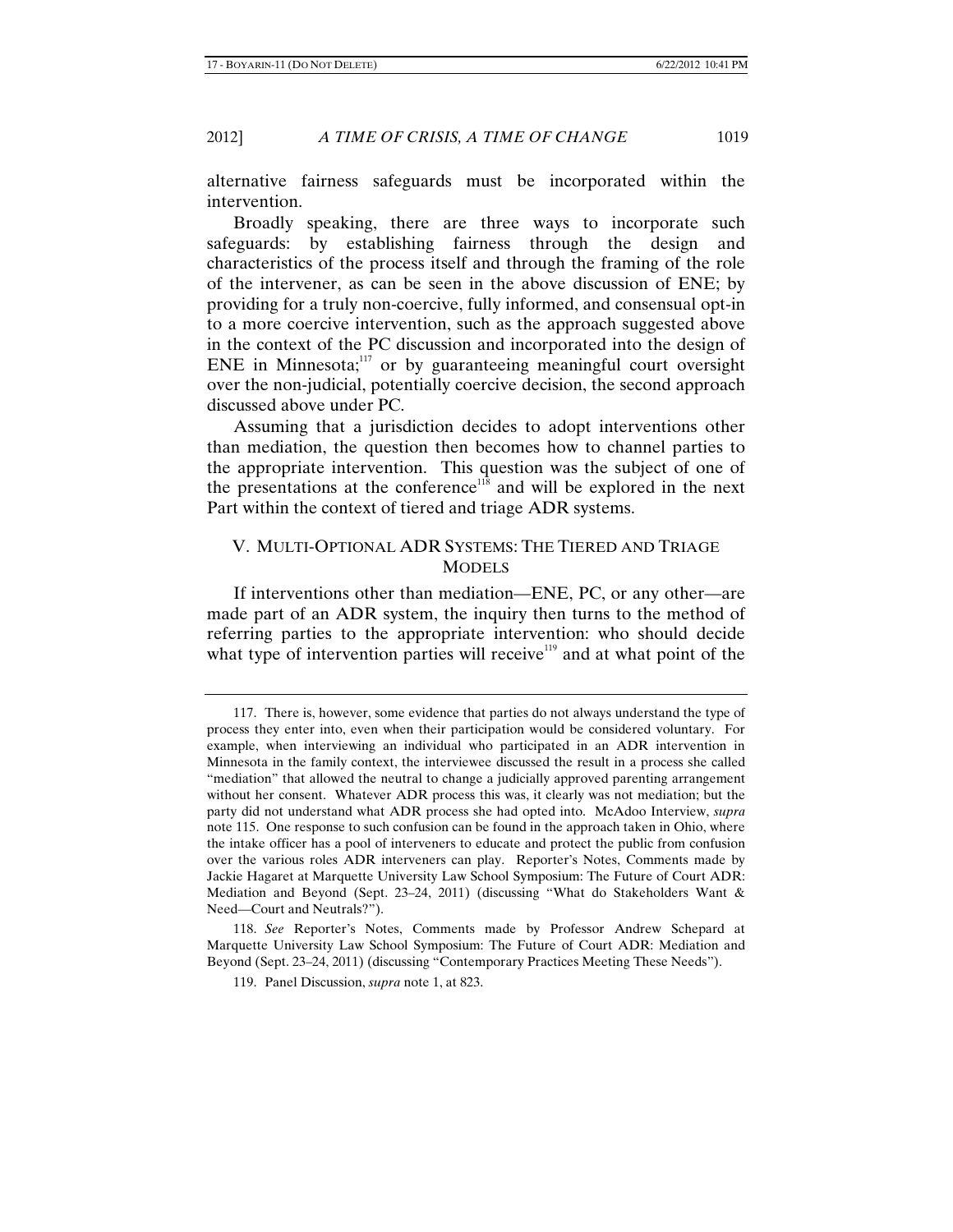process should this decision be made? And in the event the decision is taken out of the hands of the parties themselves, what will be the process for assigning parties to interventions? Mapped onto these questions is the important issue of resource allocation: the effectiveness of an intervention, along with the number of families channeled to a particular intervention, should impact the manner in which funds are allocated to the various forms of intervention within the system.

These questions will be looked at by comparing a tiered approach (where the parties usually start with educational programs, then go to mediation, and progress to more directive and potentially intrusive interventions) to the innovative triage approach (where parties are channeled to what is deemed to be the appropriate intervention out of a variety of interventions) that was presented at the conference.

Both tiered and triage—multi-optional ADR programs—provide a menu of interventions in addition to mediation and tend to have a relatively robust level of institutional support.<sup>120</sup> Under one example of a tiered system in the family context, the parties are first provided with a divorce education program and then sent to mandatory mediation.<sup>121</sup> If mediation does not result in a settlement, then the parties are escalated to the next intervention.<sup>122</sup> The interventions progress from the least intrusive and most supportive of self-determination—mediation—to gradually more intensive and directive options<sup>123</sup> that tend to lessen parties' levels of self-determination.

As under a tiered system, triaging<sup>124</sup> (or differentiated case management<sup>125</sup>) consists of ADR interventions with varying levels of

- 121. McIsaac, *supra* note 63, at 192; Salem et al., *supra* note 14, at 750–51.
- 122. McIsaac, *supra* note 63, at 192.
- 123. *See* Salem et al., *supra* note 14, at 750; Salem, *supra* [note 19, at 371–](https://a.next.westlaw.com/Link/Document/FullText?findType=Y&serNum=0345306062&pubNum=0139865&originationContext=document&transitionType=DocumentItem&contextData=(sc.Keycite))73, 745.

124. *See* Salem, *supra* note 19, at 371 ("In recent years, a handful of family court service agencies, including those in Connecticut, Arizona and British Columbia, have begun to explore variations of triage, or differentiated case management, as an alternative service delivery model. Triage proponents suggest a departure from the common practice of

<sup>120.</sup> Connecticut, where a triage approach is used, is considered an innovator and leader in dispute resolution processes and in addressing the complex challenges of families involved in parenting disputes. Salem et al., *supra* note 14, at 748. In California, where the tiered approach is used, a unified family court system has been in place for many years. *See* JUDICIAL COUNCIL OF CAL., ADMIN. OFFICE OF THE COURTS, UNIFIED COURTS FOR FAMILIES PROGRAM: MENTOR COURT PROJECT 8–10 (2007), *available at*  [http://www.courts.ca.gov/documents/UCFEDITFinal-online.pdf.](http://www.courts.ca.gov/documents/UCFEDITFinal-online.pdf) The Northern District of California also has a sophisticated triage approach in the civil litigation context. Brazil, *supra*  note 24, at 111.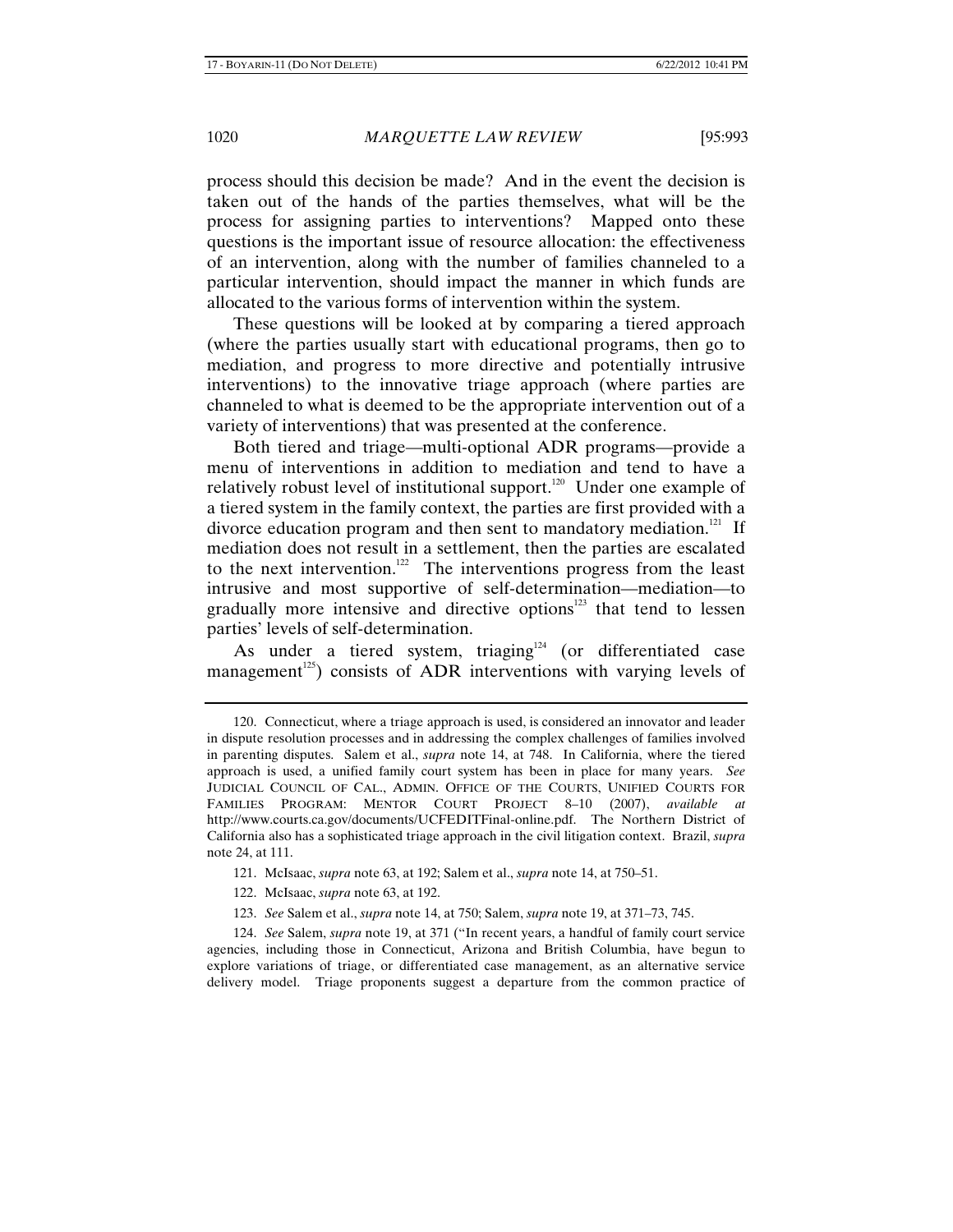self-determination opportunities and varying levels of directiveness, such as providing information, pressuring to settle, predicting court outcomes, and some or all of the above. The significant addition under the triage approach is the inclusion of a screening process that is meant to channel the parties to the more appropriate intervention based on the needs and capacities of the parties.<sup>126</sup> In Connecticut, as one example of a triage approach in the family context, court counselors may recommend that parties attend mediation, a confidential conflict resolution conference, an issue-focused evaluation, or a comprehensive evaluation, a determination made based on the information collected in this initial intake interview.<sup>127</sup> Parties that do not agree with a service recommendation may contest it, but they rarely do.<sup>128</sup>

# *A. Balancing Considerations of Administrative Efficiency and Party Benefits*

The tiered and triage approaches in the family context do not differ (at least in theory) over the need to screen for domestic violence or for cases where one or both of the parties lack the necessary capacity due to high levels of substance abuse or mental illness.<sup>129</sup> The real distinction between the two approaches relates to the method of referring parties to particular ADR interventions at the beginning of their involvement with the court. Specifically, the two systems differ in how they approach high-conflict parties that are deemed to have a diminished capacity to work together in a voluntary setting but have no other prohibitive capacity limitations. Under the tiered approach, such parties will be mandated to mediation to maximize their opportunity to self-determine

128. Salem, *supra* [note 19, at 380.](https://a.next.westlaw.com/Link/Document/FullText?findType=Y&serNum=0345306062&pubNum=0139865&originationContext=document&transitionType=DocumentItem&contextData=(sc.Keycite))

129. *See* Salem, *Response*, *supra* note 84, at 202 (stating that "[s]creening for concerns related to domestic violence and other safety-related issues has been standard operating procedure for may court mediation programs for years").

referring all parents to mediation.").

<sup>125.</sup> ANDREW I. SCHEPARD, CHILDREN, COURTS, AND CUSTODY: INTERDISCIPLINARY MODELS FOR DIVORCING FAMILIES 113–17 (2004).

<sup>126.</sup> In Connecticut, for example, the triage process starts with a confidential screening interview. "The Family Civil Intake Screen contains questions in six domains: (1) General Information; (2) Level of Conflict; (3) Ability to Cooperate and Communicate; (4) Complexity of Issues; (5) Level of Dangerousness; and (6) Disparity of Facts/Need for Corroborating Information." Salem et al., *supra* note 14, at 758.

<sup>127.</sup> "No single question is intended to determine specific services; however, there are key questions about violence and safety that may trigger specific interventions." Salem et al., *supra* note 14, at 758.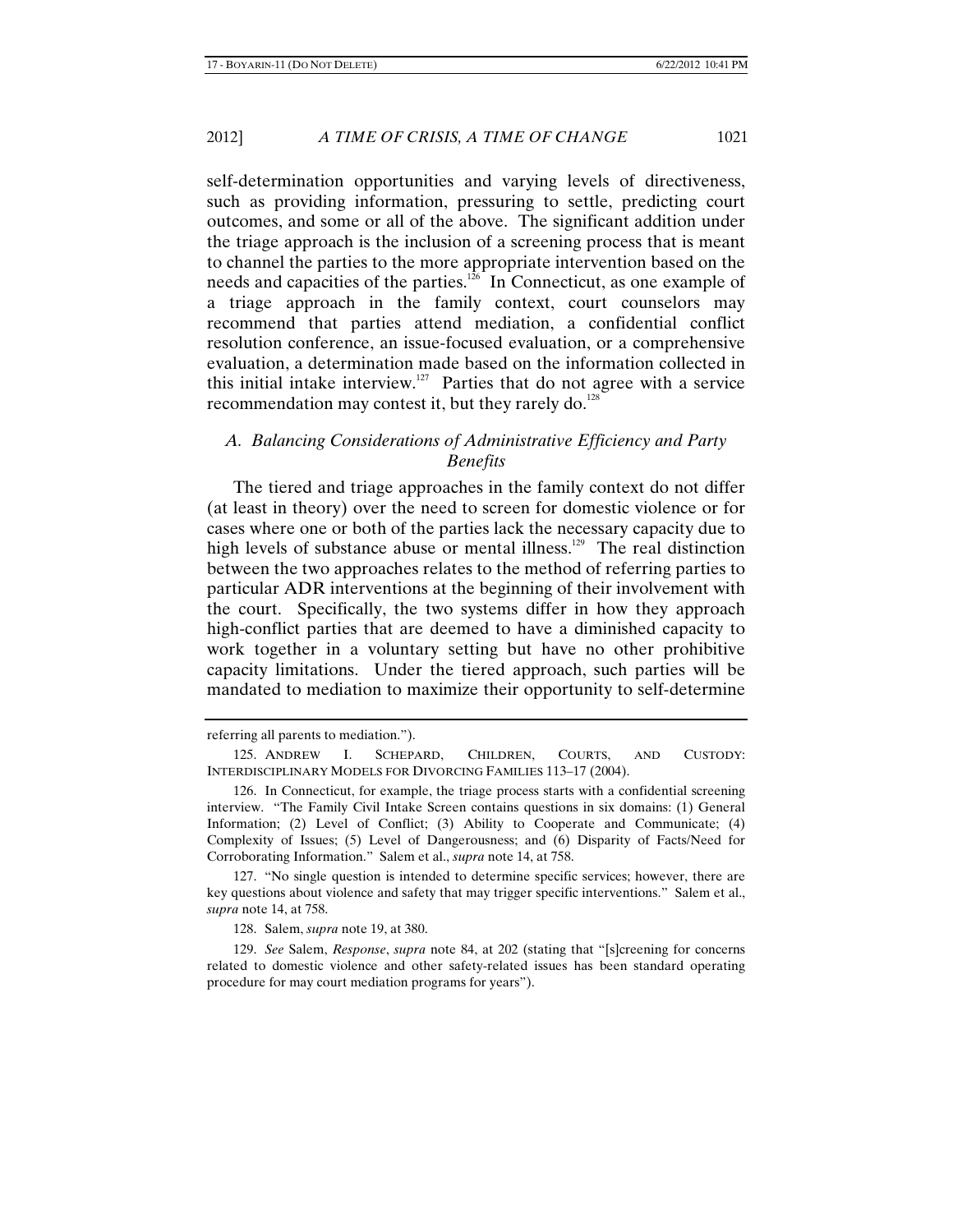prior to being assigned to other, more "directive and intrusive" ADR interventions.<sup>130</sup> Under a triage approach, some of these cases will be diverted from mandatory mediation through a screening process.<sup>131</sup>

Underlying these two different approaches is a debate over how to balance between the effective use of court resources and the relative benefit to the parties. Proponents of the triage approach argue that diverting parties who are less likely to benefit from mediation will free up resources for higher quality mediation<sup>132</sup> and other interventions that are deemed to be more effective for particular parties and circumstances.<sup>133</sup> They also argue that mandating parties to mediation in inappropriate cases may harm the parties due to the impact on the parties' resources and due to the possibility that a failed intervention may actually escalate the dispute between the parties.<sup>134</sup>

Proponents of mandatory mediation within a tiered system counter that there is no effective way to properly predetermine whether mediation can be helpful to high-conflict parties.<sup>135</sup> They further argue that many high-conflict parties that initially resist mediation end up tremendously benefiting from maximizing their opportunity to selfdetermine, which justifies mandating all appropriate high-conflict cases to mediation.<sup>136</sup> Indeed, not sending all parties to mediation would result in inappropriately excluding at least some parties from mediation and unduly minimizing their opportunities for self-determination.<sup>137</sup> Therefore, according to proponents of the tiered approach, there is insufficient justification for diverting parties and funds from mediation to other processes, and in fact the opposite may be true.

The difference between the two approaches seems to boil down to whether to risk erring on the side of over- or under-inclusion. Under the triage approach, there is a potential for under-including parties in mediation. Proponents of this approach are willing to take this risk, arguing that a principled and sound method for allocating parties to the

<sup>130.</sup> Salem et al., *supra* note 14, at 757–60.

<sup>131.</sup> Salem, *supra* [note 19, at 380.](https://a.next.westlaw.com/Link/Document/FullText?findType=Y&serNum=0345306062&pubNum=0139865&originationContext=document&transitionType=DocumentItem&contextData=(sc.Keycite))

<sup>132.</sup> *See infra* Part V.B–.C.

<sup>133.</sup> *See infra* Part V.B–.C.

<sup>134.</sup> Salem et al., *supra* note 14, at 750 (stating that parties "often becom[e] increasingly polarized through repeated failed attempts to resolve their disputes").

<sup>135.</sup> McIsaac, *supra* note 63, at 193; Salem, *supra* [note 19, at 372.](https://a.next.westlaw.com/Link/Document/FullText?findType=Y&serNum=0345306062&pubNum=0139865&originationContext=document&transitionType=DocumentItem&contextData=(sc.Keycite))

<sup>136.</sup> McIsaac, *supra* note 63, at 190–93.

<sup>137.</sup> *See supra* note 62 for a brief discussion of mandatory mediation.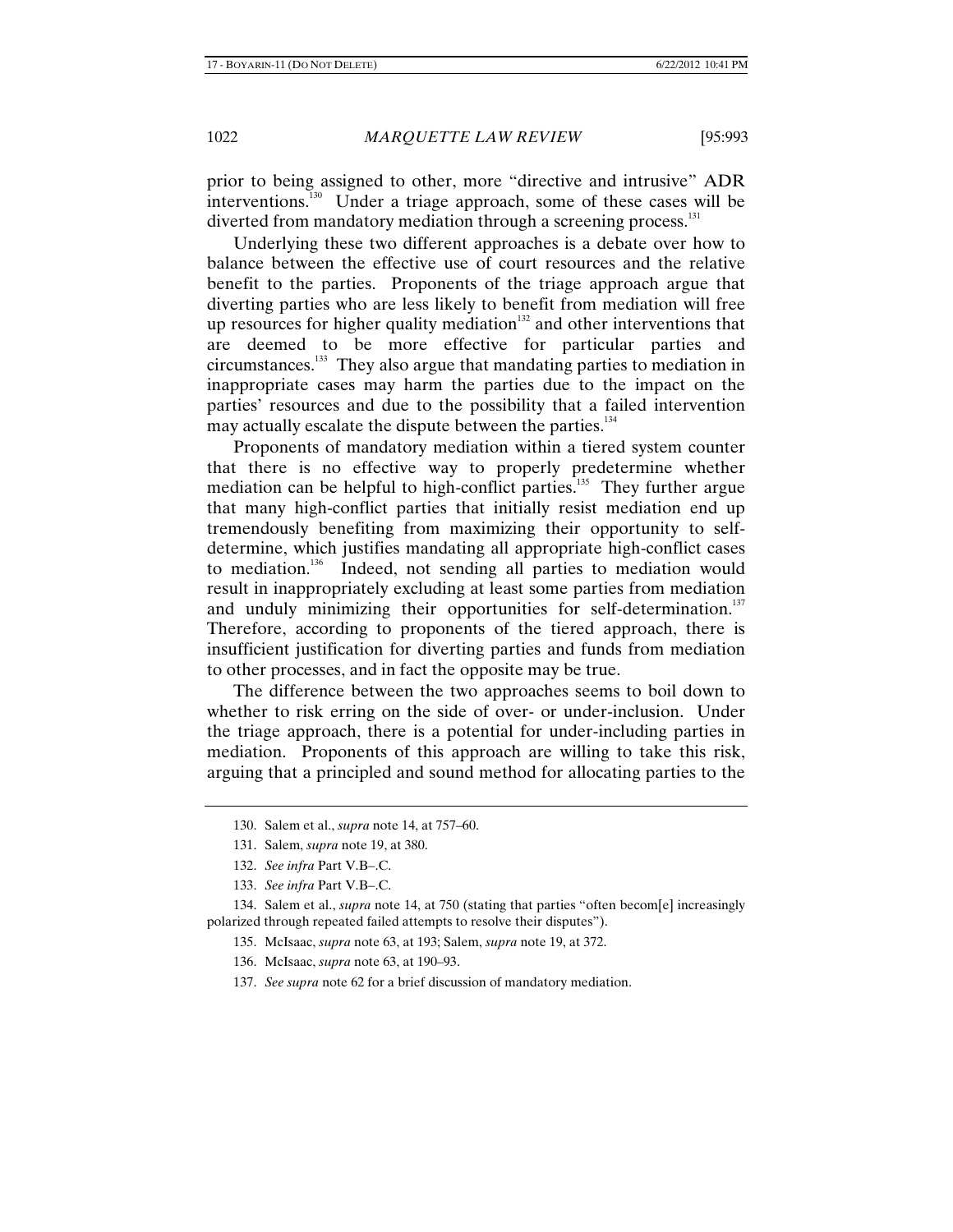appropriate intervention can be designed to diminish the level of underinclusion. While the risk of under-inclusion is diminished in this manner, the payoff is significant and worthwhile: screening would allow for a better allocation of the resources saved toward other interventions and mediation improvements, which would enhance the system as a whole.<sup>138</sup> Under the tiered approach, on the other hand, there is the potential, almost the certainty, of offering mediation to parties that cannot benefit from it, but proponents of the tiered approach believe that it is difficult to predetermine who can or cannot benefit from mediation.<sup>139</sup> They place a higher value on maximizing opportunities of self-determination at the risk of over-inclusion.<sup>140</sup> They also doubt that it is possible to appropriately prescribe the right intervention under the triage approach, arguing that the risk of under-inclusion is higher than suggested by triage proponents. $141$ 

#### *B. Considerations of Fairness in the Assignment Process*

Striking the right balance between the benefits derived by the parties and the efficient use of scarce funds is one piece of the puzzle, while fairness to the parties is the other. Within an ADR system there are three layers where coercion can take place. The first is in the design of the intervention itself, which will dictate whether the intervention will tend to be directive or even potentially coercive (as discussed above in the context of mediation, ENE, and PC).<sup>142</sup> The second is the manner in which the intervention is actually practiced and the related procedural justice implications, regardless of the original intent behind the design of the process (as discussed above in the context of mediation).<sup>143</sup> The third, addressed below, is the manner in which parties are assigned to a process. As to the last, how can this important decision be made in a manner that takes into account fairness considerations? More specifically, who should determine where the parties end up: a judge, court administrator, service provider, or perhaps the parties themselves?

- 142. *See supra* Parts III.A & IV.A–.B.
- 143. *See supra* Part III.A.

<sup>138.</sup> Salem, *Response*, *supra* note 84, at 202.

<sup>139.</sup> *See* McIsaac, *supra* note 63, at 193 (stating that "[t]riage places a most difficult burden upon the triage worker to predict the future whether or not the family can successfully mediate" and in the difficult position of "predicting the future").

<sup>140.</sup> *Id.* at 192–93.

<sup>141.</sup> *See* McIsaac, *supra* note 63, at 193.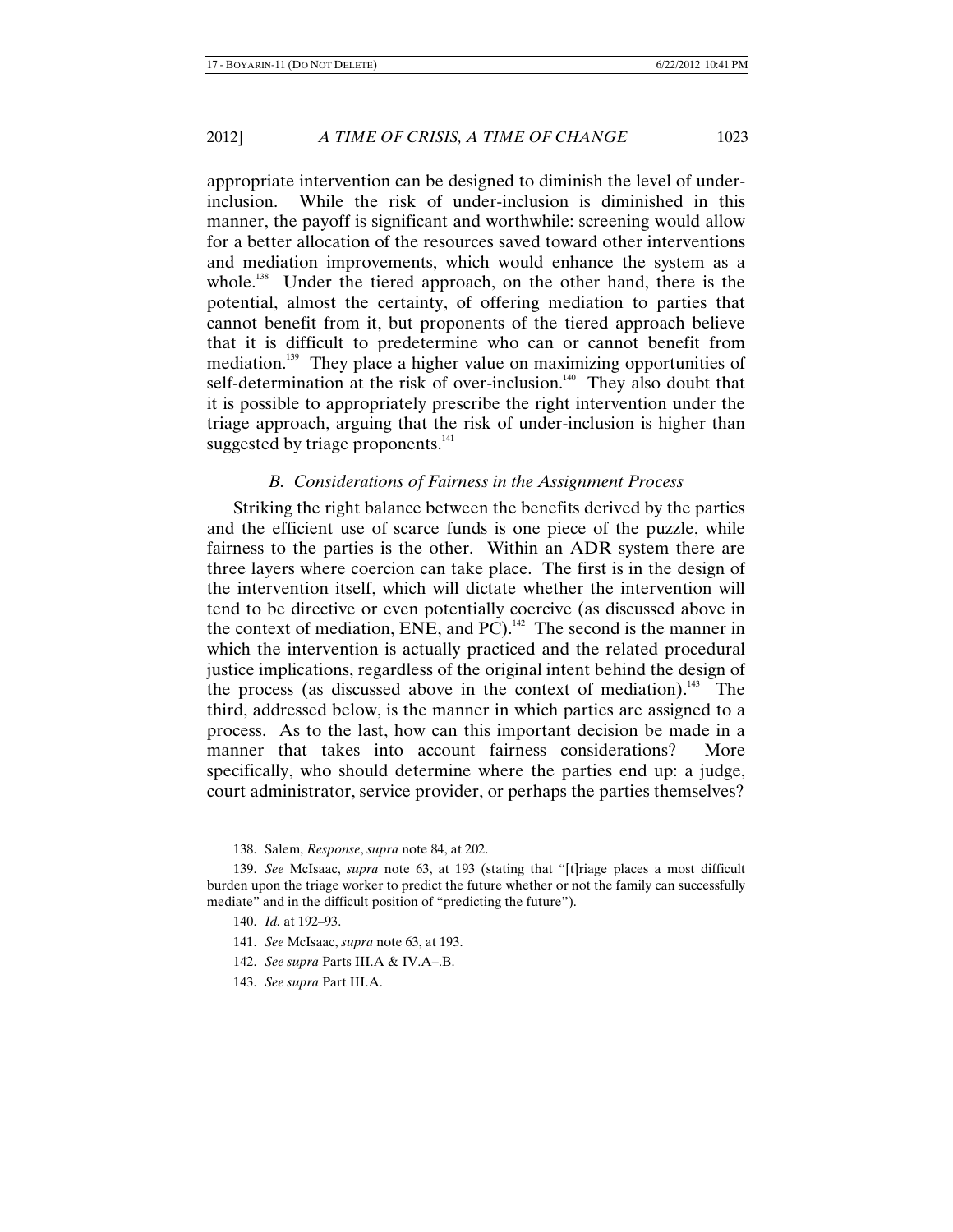In the tiered system, parties that do not settle through mandatory mediation appear before a judge who has the discretion to mandate that the parties engage in a different, potentially coercive ADR process. The fact that a judge is the one mandating the parties to a different process falls in line with how the judge's authority to manage cases is currently understood; however, this type of authority raises some broad concerns that parties will be mandated to surrogate judges that are not bound by the same standards and considerations of a judge assigned to their role through a democratic process.<sup>144</sup>

In the family triage system, the fairness concerns in the manner of assignment focus on the intake screening process. Presumably, a nonjudicial professional will have at the very least the informal power to direct parties to a process that is non-voluntary and potentially coercive.<sup>145</sup> The assignment to such a process by a non-judicial professional is significant in light of the fact that it may directly impact the determination of the parties' legal rights.<sup>146</sup>

One approach to resolving this problem is the one adopted by proponents of the family triage program in Connecticut.<sup>147</sup> The assignment method in Connecticut provides for a transparent, objective, and vetted process for screening that can include the parties' own input and that also provides for a meaningful opportunity to challenge the ADR assignment.<sup>148</sup> However, there is one significant limitation to this approach: while there is a right to appeal the screener's recommendation, $149$  it is safe to presume that mere dissatisfaction with being assigned to an intervention process due to its relatively coercive

148. *Id.* at 383 (stating that "[a]dmittedly, a major flaw exists in the case for replacing tiered services models with a triage system: it is predicated on accurate, easy to administer, replicable methods of predicting the most appropriate service for each family. At this time no such method exists, but there is work that points us in the right direction").

149. *Id.* at 380.

<sup>144.</sup> Welsh, *Court-Connected*, *supra* note 11, at 122–24, 134–35, 141–43.

<sup>145.</sup> McIsaac, *supra* note 63, at 193.

<sup>146.</sup> *Id.* (stating that triage function will not be subject to review and therefore will be part of a process that "Laura Nader termed a 'micro-legal process' without safeguards")

<sup>147.</sup> Salem, *supra* note 19, at 380 (stating that "[i]n Connecticut, the screening interview is confidential, after which family court counselors recommend that parties participate in mediation, confidential conflict resolution conference, an issue-focused evaluation or comprehensive evaluation. Parties who do not agree with a recommendation may contest it to the court; in practice, however, agency administrators report virtually universal acceptance of the counselor service recommendations").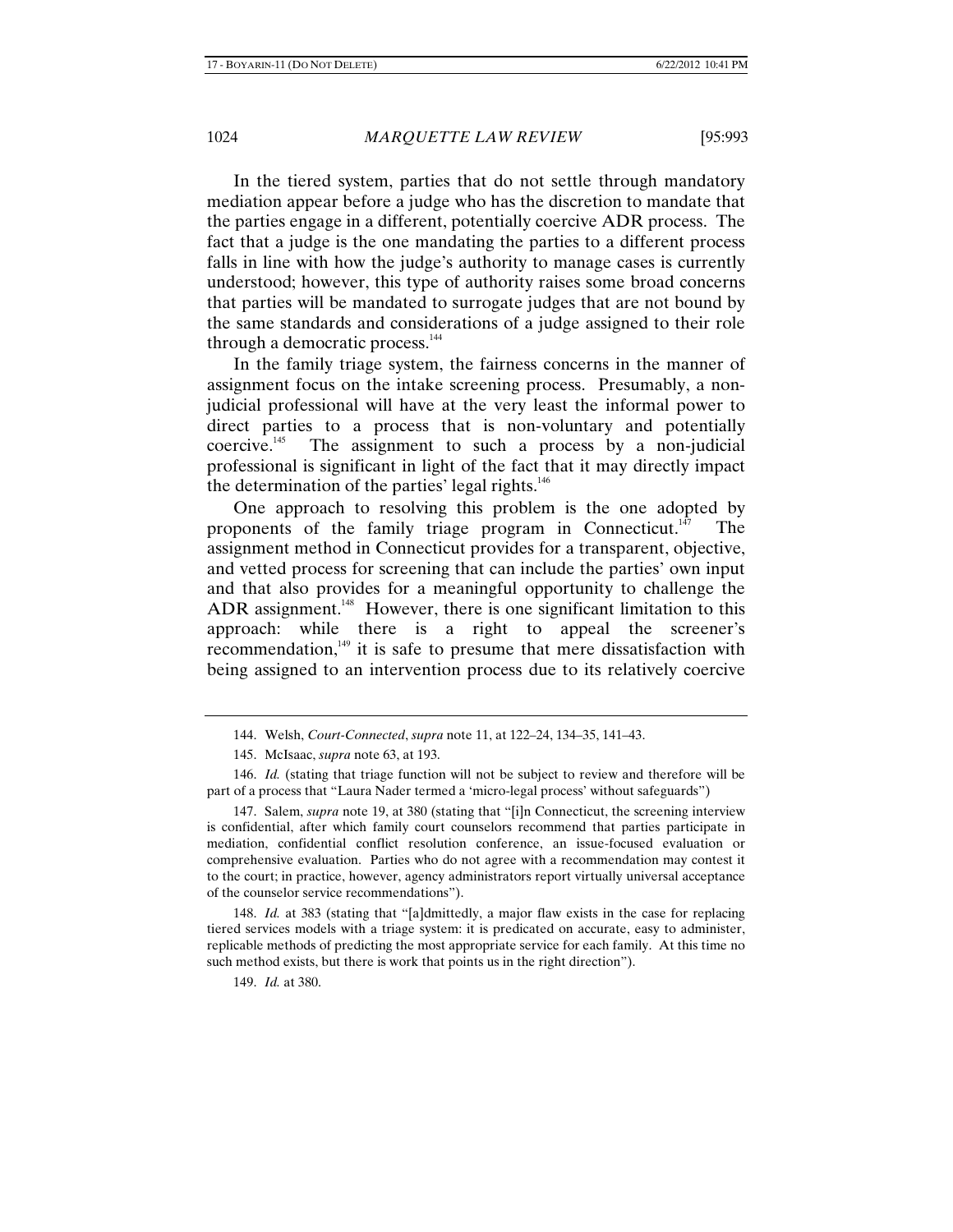nature will not provide sufficient grounds for appeal. In other words, the full consent of the parties does not appear to be a prerequisite for assignment.

The simplest solution to the fairness dilemmas raised under either the tiered or triage approaches discussed so far would be to allow the parties themselves to select the process they want, after they fully understand the different options.<sup>150</sup> Such an approach will likely result in at least some parties not selecting the process that would benefit them most (as would be determined by a third party who can presumably do so effectively) or selecting a less effective process, resulting in a waste of scarce public funds. It also may result in parties trying to "game the system" by opting for a process that they believe will most benefit them, and it would require a tie-breaker for times when parties select different processes. Finally, it diminishes the authority of the court to manage cases and does not take into account the lessened level of autonomy of those who put themselves under the authority of the court by seeking the court's intervention. In short, while making the assignment voluntary may provide robust fairness guarantees, it will also potentially undermine the effectiveness of the ADR program and the authority of the court. Nonetheless, this is an approach that must be considered because of its heightened guarantees of fairness and because it is consistent with the idea that plaintiffs get to choose to go to court and, therefore, should be allowed to opt out of the traditional court setting rather than being forced to do so.

A different approach for assignment found in the ADR program established in the Northern District of California provides an interesting variation to the previous two approaches so far discussed. In the Northern District of California's civil ADR program, the ADR system consists of problem-solving mediation, ENE, non-binding arbitration, and judicially hosted settlement conferences.<sup>151</sup> When designing the ADR system, the court explicitly addressed the important questions of the role of the parties and counsel in deciding whether to use ADR and

<sup>150.</sup> Reporter's Notes, Comments made by Professor John Lande at Marquette University Law School Symposium: The Future of Court ADR: Mediation and Beyond (Sept. 23–24, 2011) (discussing "Core Values of Dispute Resolution—Is Neutrality Necessary?"); Nolan-Haley, *supra* note 67, at 778–79 (discussing the need for informed consent to guarantee fairness).

<sup>151.</sup> [Smith & Martinez,](https://a.next.westlaw.com/Link/Document/FullText?findType=Y&serNum=0346443576&pubNum=111958&originationContext=document&transitionType=DocumentItem&contextData=(sc.Keycite)#co_pp_sp_111958_129) *supra* note 7, at 146 (citing *Alternative Dispute Resolution (ADR)*, U.S. DIST. CT. N. DIST. OF CAL., http://www.cand.uscourts.gov/adr (last visited Jan. 22, 2012)).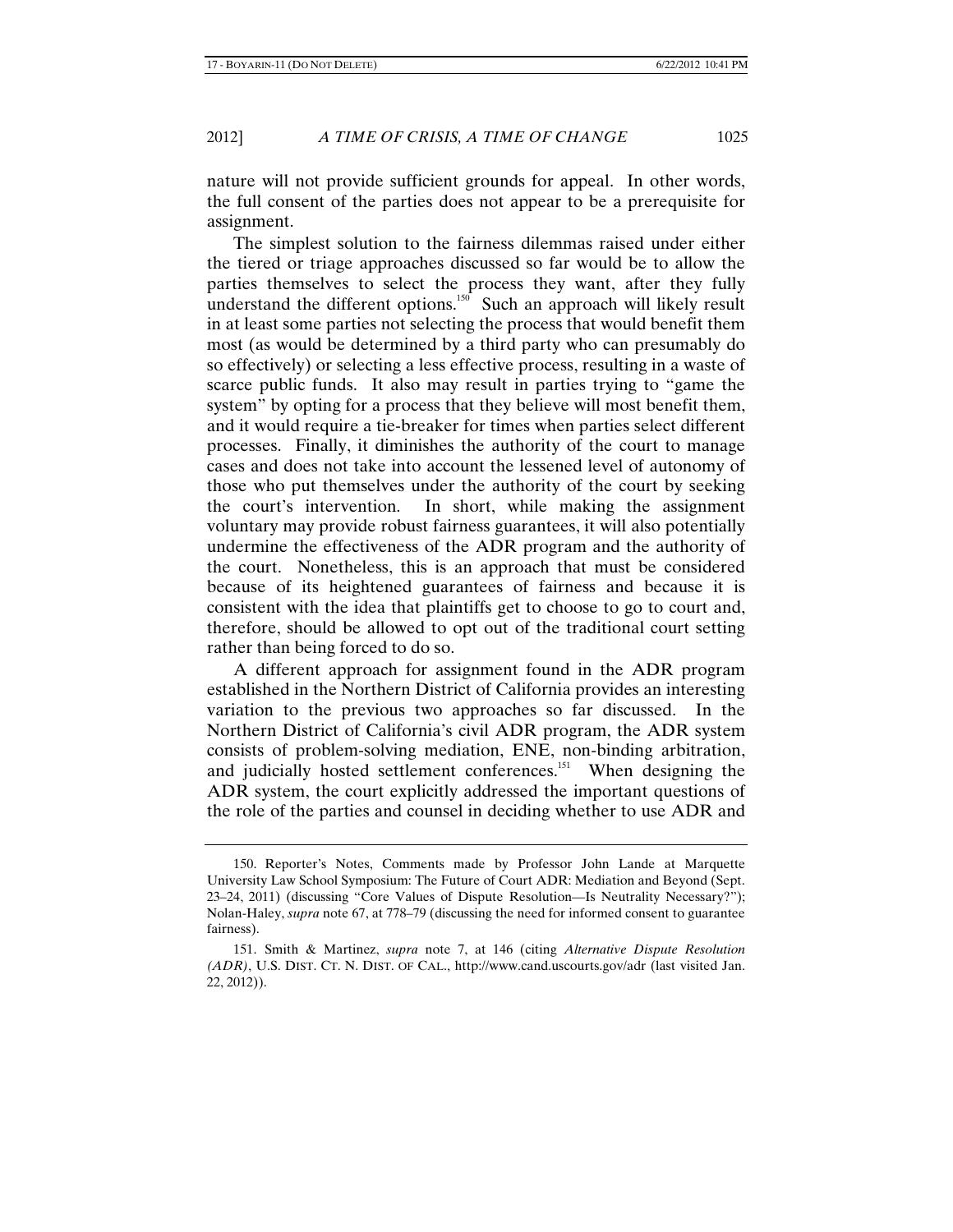in selecting an ADR process, and the degree the court should encourage or coerce parties into an ADR process in the event they cannot select a process on their own.<sup>152</sup> In response to these questions, a multi-step assignment process was conceived. The process first requires that the attorneys educate their clients about the ADR options and that the attorneys meet and confer with the other side.<sup>153</sup> The parties may customize any of the processes they select.<sup>154</sup> If this selection process fails, the parties are required to participate in an "ADR conference" with the court's ADR staff. If the parties still cannot agree on a process, the ADR administrator either recommends a process to the judge or recommends that the parties do not engage in ADR. The goals of this assignment process are to engage the conflict stakeholders in the process of determining the appropriate intervention for them.<sup>155</sup> While ultimately the assignment decision may be taken out of the hands of the parties and their lawyers, this is done as a last step, which is more "just" both procedurally and substantively.<sup>156</sup>

The approach assumed in the Northern District of California can be labeled as a triage approach: ultimately, a court employee will make a recommendation to the court, which in turn has the authority to bind the parties to a particular process. However, the process of assignment *itself* is, in fact, tiered: the manner of assignment to the ADR process progresses from the least coercive approach, allowing the parties to make their own process choice, to a more coercive one, where the court, pursuant to a recommendation made by a court administrator, makes the decision for the parties. While the tiered assignment approach is

<sup>152.</sup> Smith & Martinez, *supra* note 7, at 147. *See generally* N. DIST. OF CAL., DISPUTE RESOLUTION PROCEDURES HANDBOOK 15 (2005), *available at* http://www.cand.uscourts.gov/overview (follow "Dispute Resolution Procedures" hyperlink).

<sup>153.</sup> Smith & Martinez, *supra* note 7, at 147.

<sup>154.</sup> *See* [Riskin](http://web2.westlaw.com/result/result.aspx?origin=Search&cfid=1&referencepositiontype=T&eq=Welcome%2f208&rlti=1&rp=%2fWelcome%2f208%2fdefault.wl&method=TNC&rltdb=CLID_DB68272571420182&db=JLR&referenceposition=SR%3b5743&srch=TRUE&n=1&sri=325&fn=_top&fmqv=s&service=Search&query=%22IS+THAT+ALL+THERE+IS%22+%26+WELSH+%2f5+RISKIN&sskey=CLID_SSSA97288571420182&sv=Split&cnt=DOC&scxt=WL&rlt=CLID_QRYRLT87569571420182&rs=WLW12.01&ss=CNT&vr=2.0&mt=208) [& Welsh,](http://web2.westlaw.com/result/result.aspx?origin=Search&cfid=1&referencepositiontype=T&eq=Welcome%2f208&rlti=1&rp=%2fWelcome%2f208%2fdefault.wl&method=TNC&rltdb=CLID_DB68272571420182&db=JLR&referenceposition=SR%3b5746&srch=TRUE&n=1&sri=325&fn=_top&fmqv=s&service=Search&query=%22IS+THAT+ALL+THERE+IS%22+%26+WELSH+%2f5+RISKIN&sskey=CLID_SSSA97288571420182&sv=Split&cnt=DOC&scxt=WL&rlt=CLID_QRYRLT87569571420182&rs=WLW12.01&ss=CNT&vr=2.0&mt=208) *supra* note 70, at 863, 903 (citing N. DIST. OF CAL., *supra* note 152, at 15).

<sup>155.</sup> N. DIST. CAL., *supra* note 152, at 129.

<sup>156.</sup> Indeed, professors Nancy Welsh and Andrea Schneider suggest in a forthcoming article currently titled *Of Fireworks and Flames: Considering the Lessons of Dispute System Design and Procedural Justice in Using Mediation to Resolve Disputes in Investor–State Relations*, PENN. ST. J.L. & INT'L AFF. (forthcoming 2012), that at least in the context of mediation, parties are more likely to perceive the decision to order the use of mediation to be more procedurally just if they received the opportunity for voice, consideration, and evenhanded and dignified treatment during the decision-making process that led to being mandated to mediation. *See* E-mail from Professor Nancy A. Welsh, Penn. State Law School, to author (Feb. 22, 2012, 20:57 EST).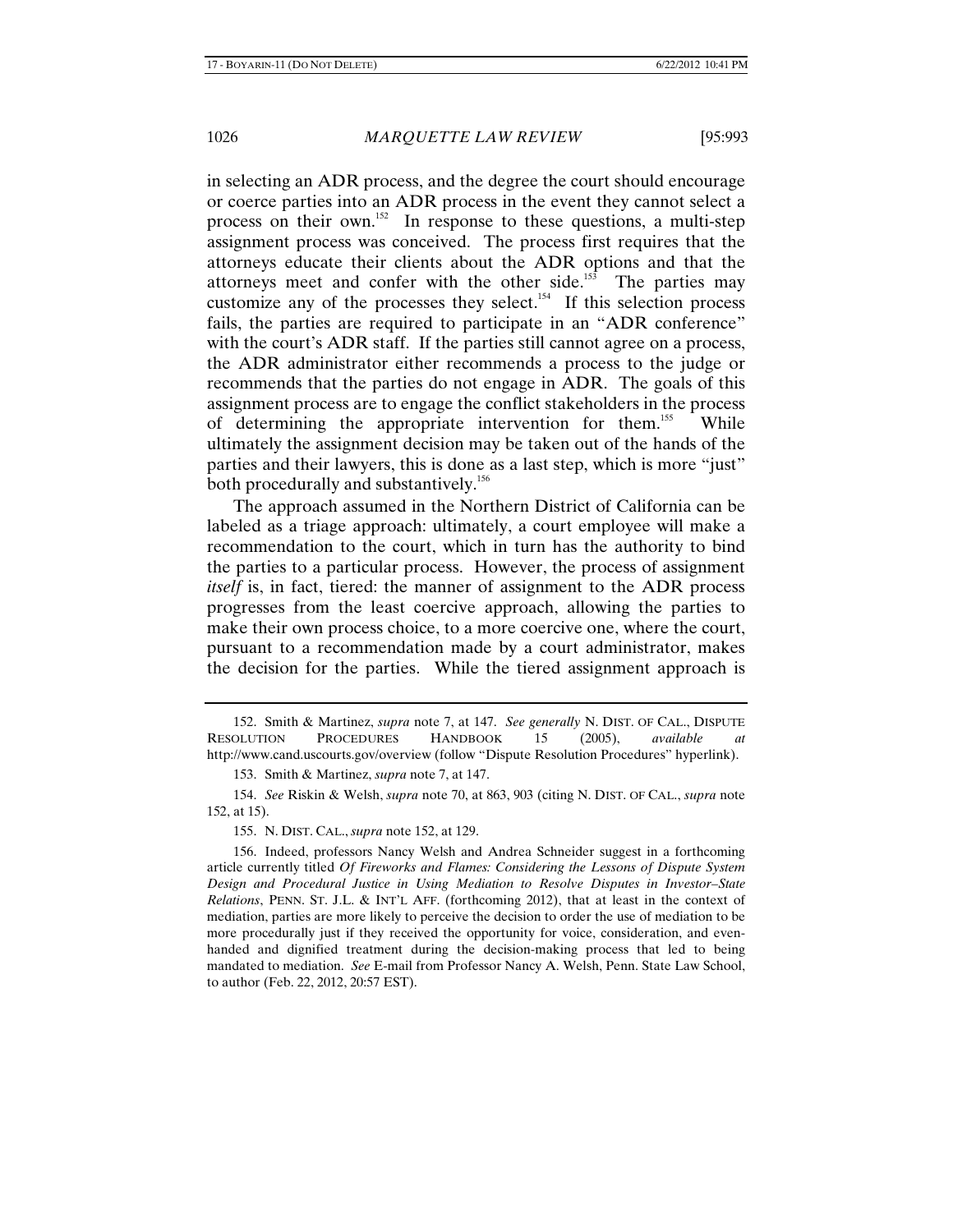superior to an assignment process that takes the decision completely out of the hands of the stakeholders, it is also potentially resource intensive and will require adaptation to other contexts such as the family one, where most parties are not represented. Nonetheless, it offers a valuable lesson about how one might approach the design of an assignment process itself: it can be designed to include stages along a continuum, where the parties initially might get the opportunity to selfdetermine what process to participate in and gradually move onto more coercive methods of assignment.

#### *C. The Importance and Limitations of Empirical Research*

One important way to determine whether one intervention or ADR system is preferred over others is through empirical research. Data derived from such research can serve to justify allocating resources to particular interventions or ADR systems—tiered, triage, or any other variant—as a whole.

There are a number of challenges to conducting such research. To obtain the best comparative results, assignment to interventions would have to be random and the impact of interventions would have to be measured over time. Such random assignment has the potential of harming some of the families that end up with the less effective or suitable intervention for them. It should therefore come as no surprise that, from a practical standpoint, it is difficult, but not impossible, to get courts to agree to implement random assignment experiments.<sup>157</sup> An alternative method of obtaining good comparative results would be to demonstrate that the characteristics of individuals in different ADR processes are the same.

An additional challenge is that empirical research requires that funds be diverted toward pilot programs and away from existing programs, which again raises questions of priorities in resource allocation. This concern is somewhat tempered within programs where staff are already made responsible for conducting empirical research. An additional challenge is that jurisdictions, and even courts within the

<sup>157.</sup> For two such widely discussed studies, see WAYNE KOBBERVIG, MN. JUDICIAL CTR., MEDIATION OF CIVIL CASES IN HENNEPIN COUNTY: AN EVALUATION (1991); Robert E. Emery et al., *Child Custody Mediation and Litigation: Custody, Contact, and Coparenting 12 Years After Initial Dispute Resolution*, 69 J. CONSULTING AND CLINICAL PSYCHOL. 323 (2001).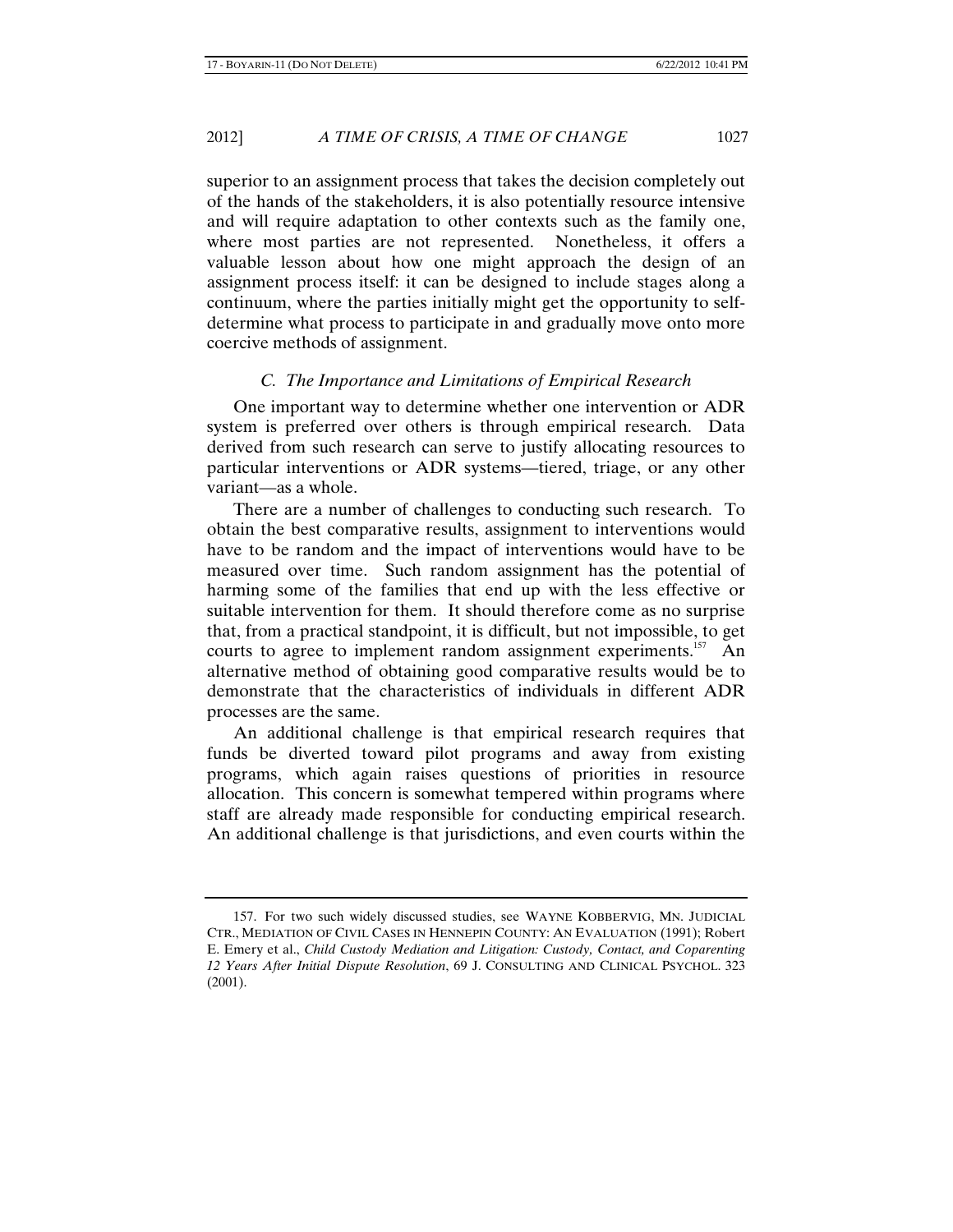same jurisdiction, may vary widely in a number of dimensions that may impact the applicability of the results to other jurisdictions.

The design of the research itself is a separate and serious issue because research requires an agreement about which measures should matter. To name a few potential areas of measurement: selfdeterminism, efficient resource use, authority of the court, resulting agreement rates, party satisfaction, procedural justice perceptions, which process leads to more efficient use of court time, and any mix of the above. The data relevant to any of these measurements is difficult to obtain; what is to be measured is even more difficult for multiple stakeholders to agree upon.

While implementing empirical research can be challenging, more empirical research is essential, as well as other research approaches. Such research can have more modest goals of measuring the short-term impact of interventions, as well as the perception of the parties about whether they were well-served by a particular intervention.<sup>158</sup> Additionally, focus groups, interviews, and other kinds of qualitative research should also be considered for gathering information about what works and why. The different approaches to research—empirical and otherwise—can provide jurisdictions that seek to make immediate or long-term reforms with guidance regarding the types of ADR modules that work best.

\*\*\*

So far, this Report has focused on providing a framework for discussing the goals of court ADR systems. This discussion largely mirrors the first day of the conference. The next Part of the Report will focus on some of the considerations that go into the actual design and implementation process of ADR systems, which was primarily focused on during the second day of the conference.

The conference attendants were cognizant of the fact that jurisdictions have various cultures (both legal and otherwise), various institutional needs and constraints, and are at various stages of evolution or, sadly, devolution. The assumption therefore was that there cannot be a uniformly ideal ADR program, nor can there be a uniform process for designing and implementing such a system. Nonetheless, there were common elements that the conference attendees highlighted that will be

<sup>158.</sup> *See, e.g.*, McAdoo, Welsh & Wissler, *supra* note 38, at 8.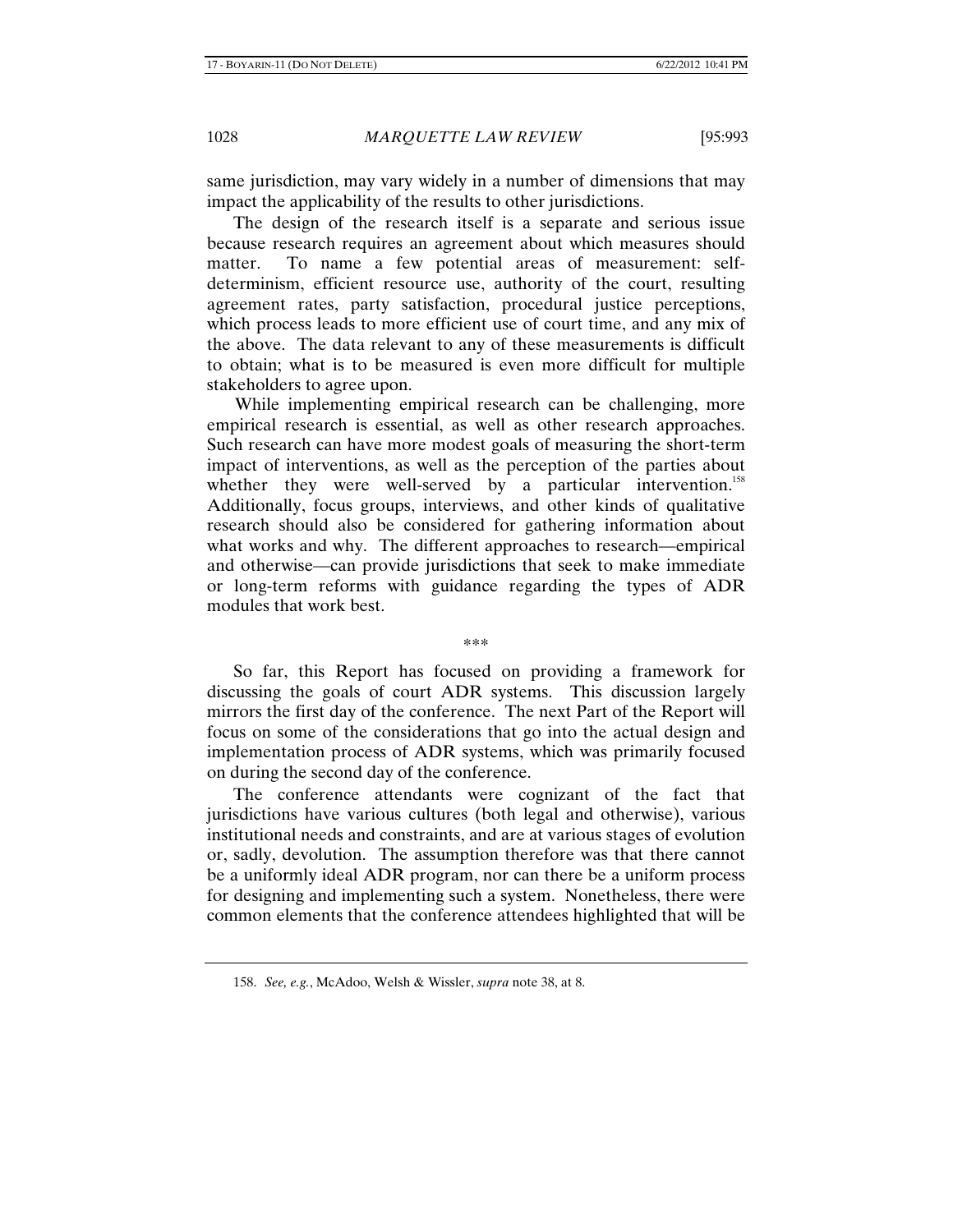useful to jurisdictions evaluating their specific programs and considering reform.

The next Part of the Report will outline some practical steps to promote, design, implement, and reform ADR programs.<sup>159</sup> The following section is based almost entirely on what the conference participants spoke about as recorded within notes taken by the conference reporters, transcripts of the first day of the conference, and short, informal reports drafted by the five groups convened during the second day of the conference.

#### VI. THE DESIGN AND IMPLEMENTATION OF ADR SYSTEMS

A number of jurisdictions have successfully implemented ADR programs and should be looked to as models as a whole or for specific strategies that worked. $160$  The first required step is to initiate the process for reforming or implementing an ADR program. The second is the process of reform or design itself. The last is ensuring the longevity of the ADR program.

#### *A. Setting the Stage for ADR*

Before approaching the question of how to either design an appropriate ADR program or reform an existing one<sup>161</sup> (initiatives that share common characteristics but also diverge in others), support for such an agenda must be in place. Without this needed support, there will be no political will or there will not be the resources needed for a successful design and implementation of an ADR program.

<sup>159.</sup> The following are some useful resources for those interested in reading more about the process of designing an ADR system: John Lande, *[Using Dispute System Design Methods](http://papers.ssrn.com/sol3/papers.cfm?abstract_id=358420)  [to Promote Good-Faith Participation in Court-Connected Mediation Programs](http://papers.ssrn.com/sol3/papers.cfm?abstract_id=358420)*, 50 UCLA L. REV. 69 (2002) (discussing Dispute System Design (DSD)); Bobbi McAdoo & Nancy Welsh, *[Court-Connected General Civil ADR Programs: Aiming for Institutionalization, Efficient](http://papers.ssrn.com/sol3/papers.cfm?abstract_id=1726213)  [Resolution, and the Experience of Justice](http://papers.ssrn.com/sol3/papers.cfm?abstract_id=1726213)*, *in* ADR HANDBOOK FOR JUDGES 1 (Donna Stienstra & Susan M. Yates eds., 2004) [hereinafter McAdoo & Welsh, *Aiming*]; McAdoo, Welsh & Wissler, *supra* note 38 (discussing design of mediation); [Smith & Martinez,](https://a.next.westlaw.com/Link/Document/FullText?findType=Y&serNum=0346443576&pubNum=111958&originationContext=document&transitionType=DocumentItem&contextData=(sc.Keycite)#co_pp_sp_111958_129) *supra* [note 7](https://a.next.westlaw.com/Link/Document/FullText?findType=Y&serNum=0346443576&pubNum=111958&originationContext=document&transitionType=DocumentItem&contextData=(sc.Keycite)#co_pp_sp_111958_129).

<sup>160.</sup> Some of these jurisdictions include: California, Connecticut, Florida, Ohio, Minnesota, Maryland, New York, British Columbia, and Arizona. *See* SHEILA M. GUTTERMAN ET AL., COLLABORATIVE LAW: A NEW MODEL FOR DISPUTE RESOLUTION 7 n.18 (2004).

<sup>161.</sup> At this point, most systems are not designed from scratch and operate within an existing framework. [Smith & Martinez,](https://a.next.westlaw.com/Link/Document/FullText?findType=Y&serNum=0346443576&pubNum=111958&originationContext=document&transitionType=DocumentItem&contextData=(sc.Keycite)#co_pp_sp_111958_129) *supra* note 7, a[t 125.](https://a.next.westlaw.com/Link/Document/FullText?findType=Y&serNum=0346443576&pubNum=111958&originationContext=document&transitionType=DocumentItem&contextData=(sc.Keycite)#co_pp_sp_111958_129)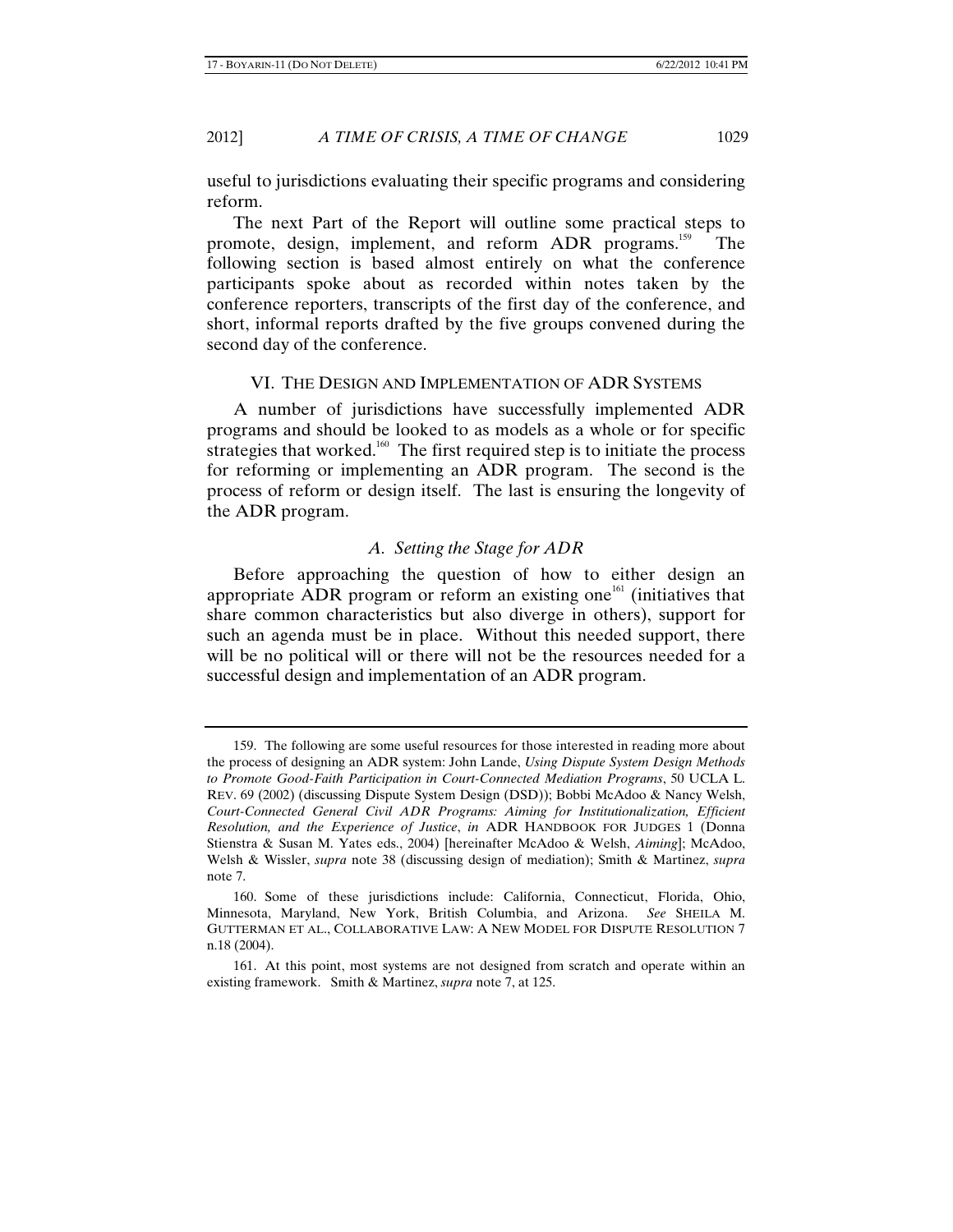Such support should come from the broadest range of sources possible: regular citizens who use the system; grassroots, community leaders, preferably with political clout; organized networks within the bar, such as legal-services lawyers, and other professional associations, such as chambers of commerce, ADR associations, and consumer and family advocacy groups; court administrators; legislators; and perhaps most importantly, knowledgeable, energetic, politically savvy, and passionate judges. It is most crucial to identify an individual or individuals within the court system, who can champion ADR and are willing to function as a repository for data and promotion efforts.<sup>162</sup>

Some important tools for gaining such support are lobbying, outreach, education, and training. Particular attention has to be placed on the bench and bar. Without the appropriate "buy-in" from lawyers and judges, the ADR processes will likely lose their distinction from the traditional adversarial system, and in fact simply blend into the adversarial system that ADR was meant to be the alternative to.<sup>163</sup> One approach suggested in the conference was offering "value-changing" training opportunities that are attractive to judges and lawyers; these individuals can impact attitudes within the bench and the bar in a manner that may have broad institutional implications.<sup>164</sup> It is also important to include informal relationship-building efforts, such as going to lunch, developing friendships, and more generally, partaking in real conversations with leaders of the various stakeholding groups. Creating documents that contain clear budget rationales that draw on research and evaluation and summarize data to make the case for ADR can also significantly help. Such materials cannot focus solely on narrow judicial economy considerations, otherwise ADR will be adopted for these reasons and no others; the materials should be used to educate stakeholders about the broader goals and benefits derived from these

164. Think Tank Four, *supra* note 162.

<sup>162.</sup> Reporter's Notes, Think Tank Four at Marquette University Law School Symposium: The Future of Court ADR: Mediation and Beyond (Sept. 24, 2011) [hereinafter Think Tank Four].

<sup>163.</sup> Panel Discussion, *supra* note 1, at 807–08 (quoting WALDMAN, *supra* note 25, at 117–18) (stating that currently, the biggest critique of mediation, the most prominent form of ADR, is that it is becoming more and more like the adjudicative process it was meant to be an alternative to); *see also* Welsh, *Court-Connected*, *supra* note 11, at 137–40; Welsh, *Thinning Vision*, *supra* note 20, at 25–26. For an illustration of shifts in institutional attitudes toward a broader understanding, appreciation, and implementation of ADR, see Brazil, *supra* note 24, at 110–14.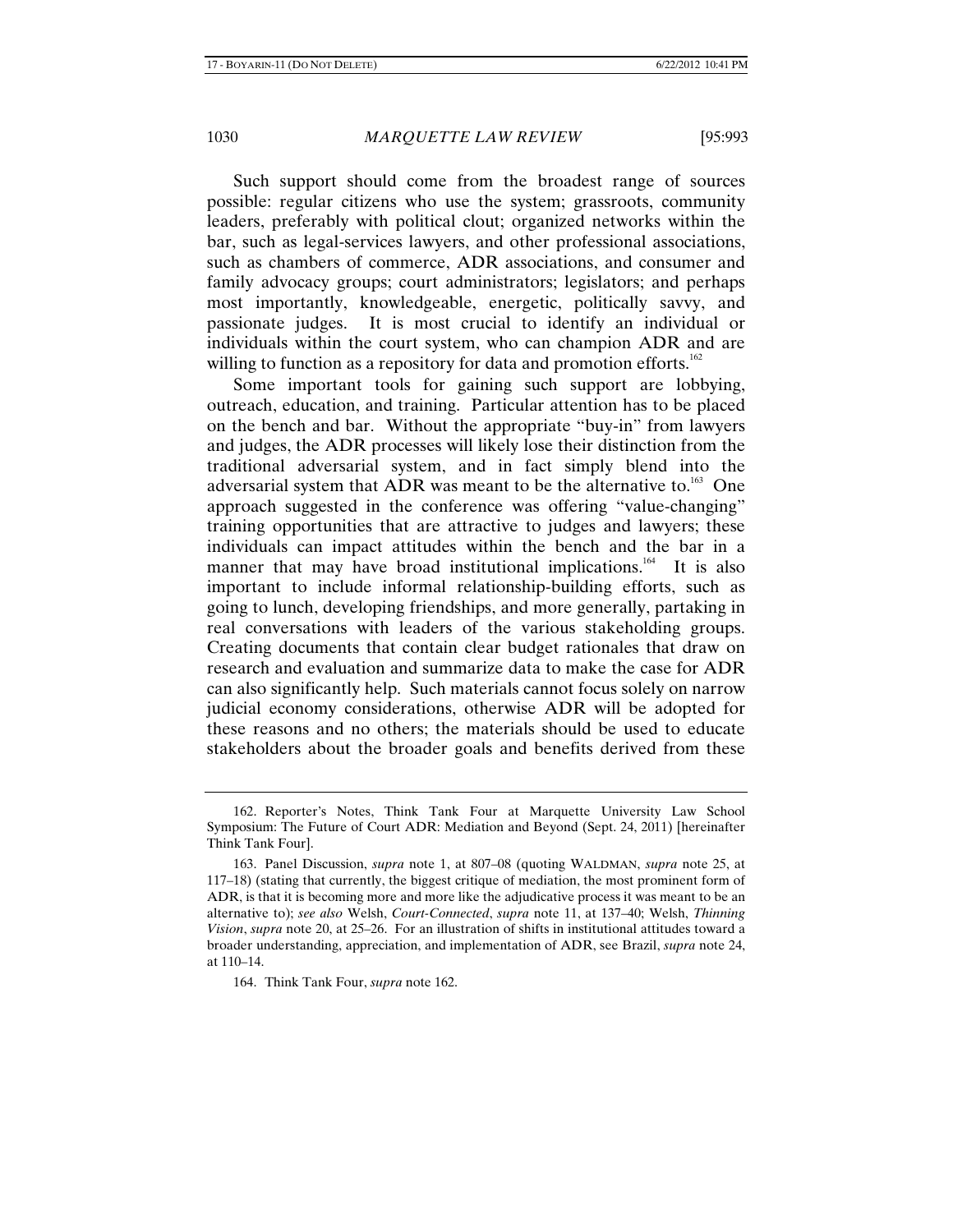goals, not only to parties but also to lawyers, judges, and even to society as a whole. There are a number of materials already in place that can be relied on for such purposes. $165$ 

#### *B. Who Should Convene the Process?*

To initiate the actual process of designing or reforming an ADR program, someone or some institution has to assume responsibility for the deliberative process and for identifying and convening stakeholders.<sup>166</sup> One effective convener might be a sympathetic judge with sufficient clout. Some examples of successful "Judge as Convener" scenarios can be found in the Florida, Maryland, and New York processes. In Maryland, the Honorable Robert M. Bell, Chief Judge of the Maryland Court of Appeals, created the Maryland ADR Commission in 1998, charging it with "advancing the appropriate use of mediation and other innovative conflict resolution processes throughout Maryland's courts."<sup>167</sup> ADR Florida, another example of a longstanding and robust program, received widespread support from the judiciary.<sup>168</sup> In New York, Chief Judge Judith Kaye pushed for and achieved the reform of the family court system in general, which included a significant ADR component.<sup>169</sup>

168. Sharon Press, *[Building and Maintaining a Statewide Mediation Program: A View](https://a.next.westlaw.com/Link/Document/FullText?findType=Y&serNum=0103212761&pubNum=1178&originationContext=document&transitionType=DocumentItem&contextData=%28sc.Keycite%29)  from the Field*, 81 KY. L.J. [1029, 1042–46 \(1993\).](https://a.next.westlaw.com/Link/Document/FullText?findType=Y&serNum=0103212761&pubNum=1178&originationContext=document&transitionType=DocumentItem&contextData=%28sc.Keycite%29)

<sup>165.</sup> *See* Bobbi McAdoo & Nancy Welsh, *The ABCs of ADR: Making ADR Work in Your Court System*, JUDGES J., Winter 1998, at 11; McAdoo & Welsh, *Aiming*, *supra* note 159.

<sup>166.</sup> Reporter's Notes, Think Tank One at Marquette University Law School Symposium: The Future of Court ADR: Mediation and Beyond (Sept. 24, 2011) (discussing the design of a process to develop, reform or enhance services in family disputes).

<sup>167.</sup> *See MACRO's History*, MD. AND CONFLICT RESOLUTION OFFICE (MACRO), MD. COURTS.GOV, http://www.courts.state.md.us/macro/history.html (last visited Apr. 4, 2012) [hereinafter MACRO].

<sup>169.</sup> Often general court reform in the family arena, such as establishment of a Unified Family Court, also entails significant ADR reform, as was the case in New York. For a comprehensive description of the New York reform initiative that included the implementation of ADR led by Chief Judge Judith S. Kaye, see Judith S. Kaye & Jonathan Lippman, *New York State Unified Court System: Family Justice Program*, 36 FAM. & CONCILIATION COURTS REV. 144, 144 (1998) (describing a "comprehensive, forward-looking strategy to address the family justice issues of today and tomorrow").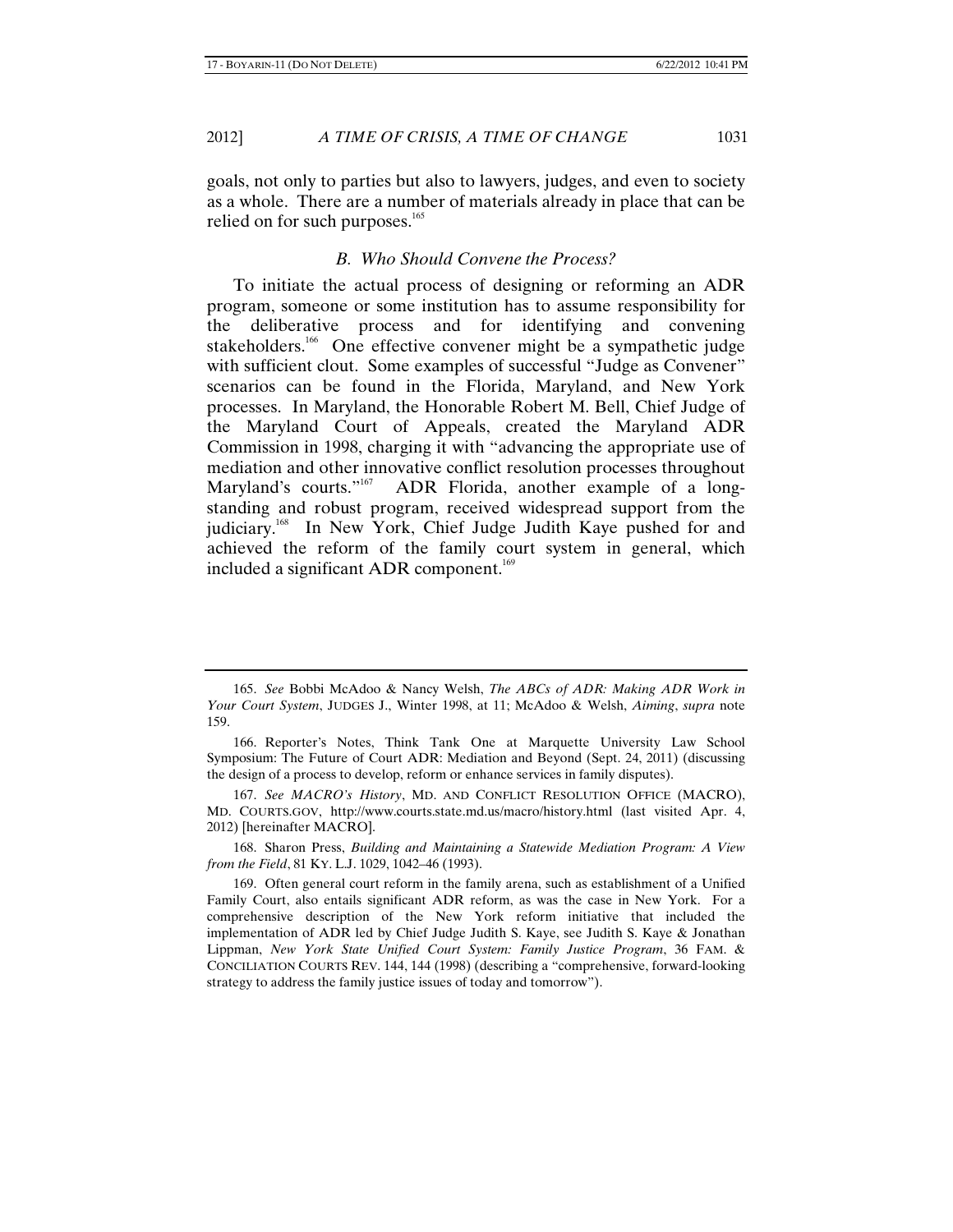#### *C. Initial Goal-Setting*

The "designer of the system has the power to define the goals of that system" and set the priorities.<sup>170</sup> As noted above in detail, there is often a "significant tension" between "the goals of efficiency and fairness or justice."<sup>171</sup> Clear objectives for the process that take this tension into account must be identified and defined: what types of conflicts the system seeks to address; what goals the system as a whole intends to accomplish; and what goals each intervention within the system intends to accomplish.<sup>172</sup> The initial goals may be framed by the convener in consultation with ADR system design experts.<sup>173</sup> However, these goals cannot be rigid because they may, and in fact should, shift once the voices of the various stakeholders are included, which is a critical part of the deliberative process itself.<sup> $174$ </sup> Alternatively, the goals can be set quite broadly (i.e., to examine the state of ADR and reform it) and the convening process itself can set out to define the specific goals of the process. $175$ 

#### *D. Identifying the Stakeholders*

The next crucial step is to figure out an inclusive way for deciding who should be part of the discussion that ultimately will shape the ADR system.<sup>176</sup> Identifying and inviting the appropriate stakeholders requires a separate, thoughtful process. Within the process of identifying the stakeholders, it is important to keep in mind that while there are multiple stakeholders, they do not have equal stakes.<sup>177</sup> The stakes are

176. [Smith & Martinez,](https://a.next.westlaw.com/Link/Document/FullText?findType=Y&serNum=0346443576&pubNum=111958&originationContext=document&transitionType=DocumentItem&contextData=(sc.Keycite)#co_pp_sp_111958_129) *supra* note 7, at 131.

177. *See* Reporter's Notes, Comments made by Stacey Platt at Marquette University Law School Symposium: The Future of Court ADR: Mediation and Beyond (Sept. 23–24, 2011) [hereinafter Platt Comments] (discussing "What Do Stakeholders Want & Need—

<sup>170.</sup> [Smith & Martinez,](https://a.next.westlaw.com/Link/Document/FullText?findType=Y&serNum=0346443576&pubNum=111958&originationContext=document&transitionType=DocumentItem&contextData=(sc.Keycite)#co_pp_sp_111958_129) *supra* note 7, at 130 (footnote omitted).

<sup>171.</sup> *Id.*

<sup>172.</sup> *Id.* [at 129–30.](https://a.next.westlaw.com/Link/Document/FullText?findType=Y&serNum=0346443576&pubNum=111958&originationContext=document&transitionType=DocumentItem&contextData=(sc.Keycite)#co_pp_sp_111958_129) 

<sup>173.</sup> This is the process similar to the one that took place in Connecticut when it reformed its family ADR program to a triage approach. Salem et al., *supra* note 14, at 748– 57.

<sup>174.</sup> Smith & Martinez, *supra* note 7, at 131 (stating that "[s]ystem dysfunction can often be attributed to failure to adequately involve and acknowledge the interests of key stakeholder groups").

<sup>175.</sup> *See* MACRO, *supra* note 167 ("Working with over 700 people around the state, the ADR Commission developed a consensus-based Practical Action Plan titled *[Join the](http://www.courts.state.md.us/macro/joinresolution.html)  [Resolution](http://www.courts.state.md.us/macro/joinresolution.html)*."). This Practical Action Plan is still in effect in Maryland. *See id.*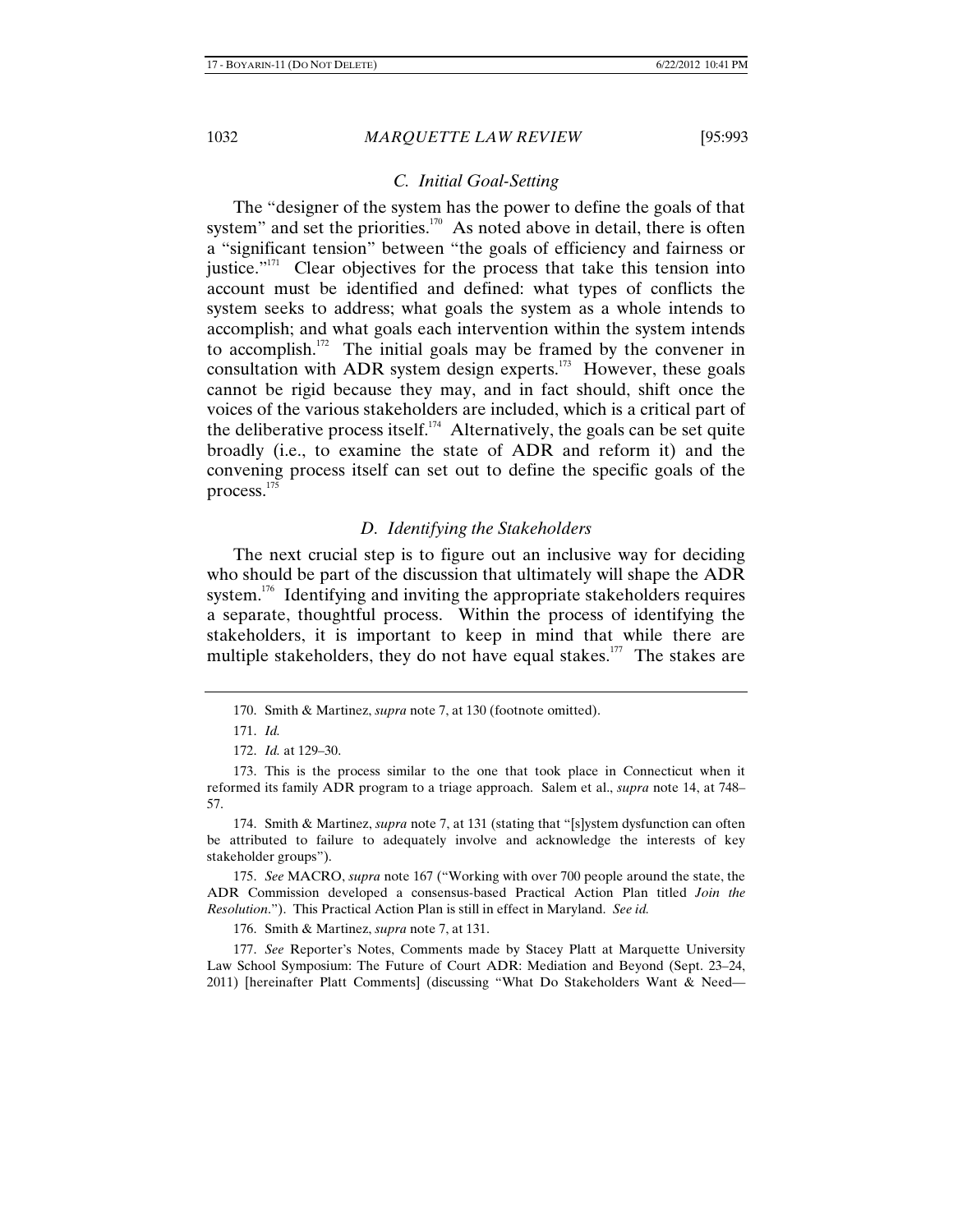probably highest for those that do not have the resources that would allow them to access services. These stakeholders also have the least leverage to influence the design of the ADR program. Therefore, identifying and including party-surrogates—such as Domestic Violence (DV) advocates, attorneys for the child, and legal aid attorneys—is essential.

#### *E. The Design Process*

The process of how the final decisions will be made with regard to the shape of the proposed ADR program must be clearly defined. A consensus-building process that includes a broad committee with representatives from all of the important stakeholder groups may be lengthy, but it will also ensure broad-based support that is more likely to provide long-term stability.<sup>178</sup> A different approach, which may be more efficient and appropriate in other jurisdictions, would be to require that the individuals assigned with the task of designing the ADR program gather the various perspectives and synthesize them into a coherent recommendation that takes the various gathered perspectives into  $account.<sup>179</sup>$  Either approach will also require political buy-in.

The ADR committee members, whether consisting of a large group of stakeholder representatives or a smaller committee, must understand the various perspectives and needs of their counterparts and how they may be impacted by the proposals that are to be evaluated. Particularly where changes to an existing program are involved, there is a need to understand the evolution of the system that is already in place: what is working, what is not working, and why it is or is not working. Similarly, identifying who may be invested in the status quo and how to overcome resistance to change is also a critical step. Probably most critical to the design or reform of a new ADR program is identifying and responding to the existing institutional constraints, such as legislative and budgetary ones. 180

Parties & Lawyers?").

<sup>178.</sup> *See, e.g.*, MACRO, *supra* note 167.

<sup>179.</sup> [Smith & Martinez,](https://a.next.westlaw.com/Link/Document/FullText?findType=Y&serNum=0346443576&pubNum=111958&originationContext=document&transitionType=DocumentItem&contextData=(sc.Keycite)#co_pp_sp_111958_129) *supra* note 7, at 146–47 (discussing reforms made in the Northern District of California ADR program).

<sup>180.</sup> *Id.* at 131–32.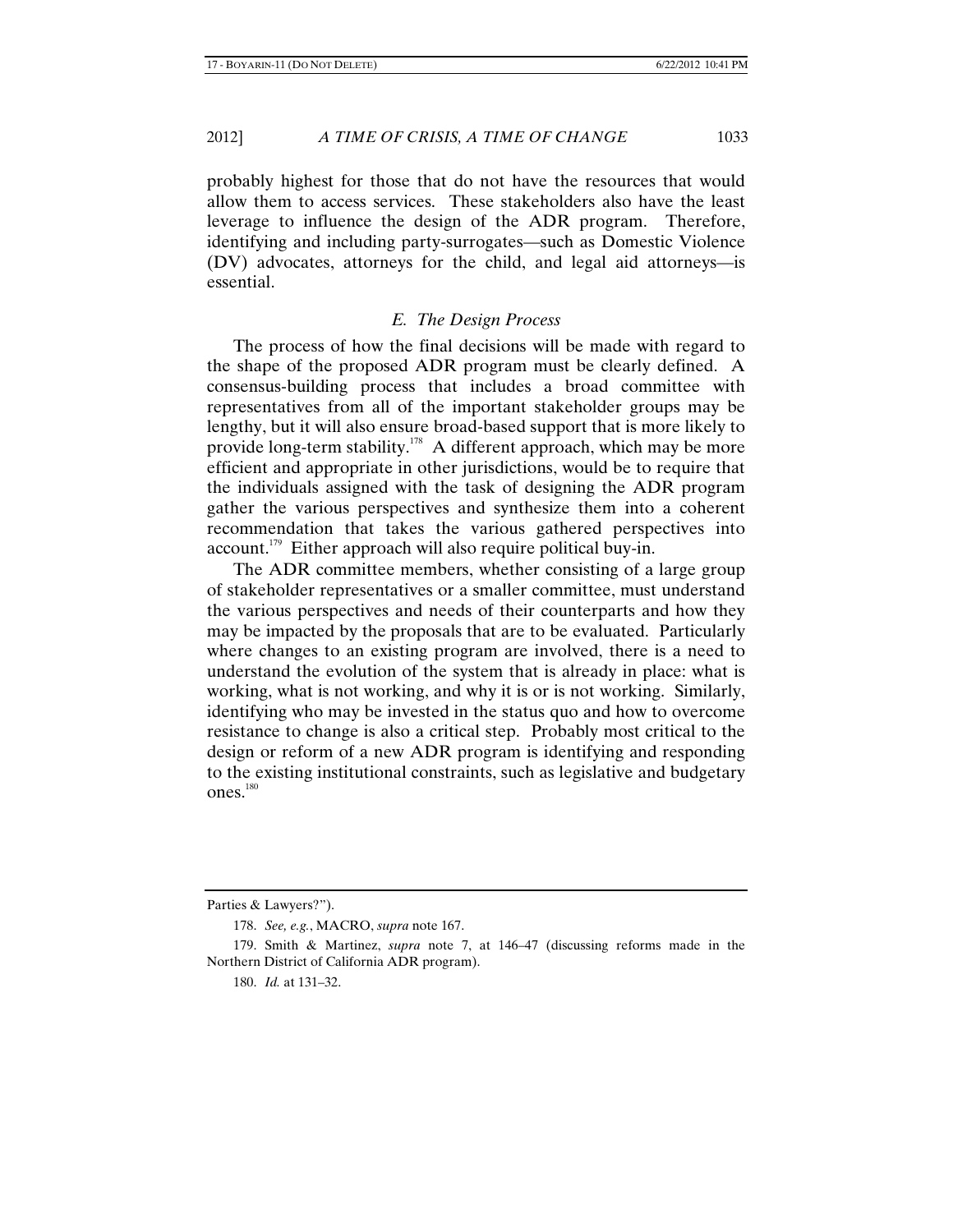#### *F. Underrepresented Stakeholders*

Conference attendants emphasized some of the considerations that apply to those who tend to have the least voice in the process design, such as pro se litigants, poor litigants, and often those who are both; children; and domestic violence victims. Including the considerations of those who are impacted most by the ADR system and yet lack the opportunity to participate in the system design process is essential. Indeed, the process design itself is a significant juncture and where selfdetermination takes place.<sup>181</sup> While this Report does not attempt to summarize all of the possible considerations that may impact the design of an ADR system, it will include a brief discussion of the underrepresented stakeholders that were emphasized by conference attendees.

#### 1. Children

Although children are often not designated as parties in many family ADR processes, the process may have the most significant impact on them, even more significant than on the adult parties to the conflict themselves, usually parents or legal guardians. Moreover, the state has a particular responsibility toward children; while parental rights are strongly valued and constitutionally protected, such rights are tempered by the state's responsibility to guarantee the well-being of children.

From a child's perspective it is often (but certainly not always) best to settle early, before the court gets fully involved and the conflict becomes increasingly adversarial.<sup>182</sup> In addition, durable solutions are also important to the well-being of the child. For these reasons, litigation is often the least helpful process for children; it tends to last longer and can increase the level of conflict and relitigation. Therefore, front-loading ADR services—services that may lead to quick and durable agreements and stable environments—would benefit children

<sup>181.</sup> *See* Lisa Blomgren Bingham et al., *Dispute System Design and Justice in Employment Dispute Resolution: Mediation at the Workplace*, 14 HARV. NEGOT. L. REV. 1, 2–5 (2009) (arguing that where party-stakeholders have no say in the design process, the intervention itself should provide for heightened guarantees of self-determination, as is the case with USPS's REDRESS program where transformative mediation is utilized). The design process is a fourth layer of an ADR system where self-determination can play an important role. The other three are the characteristics of the intervention itself, how it is actually practiced regardless of the intended goals, and the manner in which parties are assigned to a given ADR process. *See supra* Part V.B.

<sup>182.</sup> Platt Comments, *supra* note 177.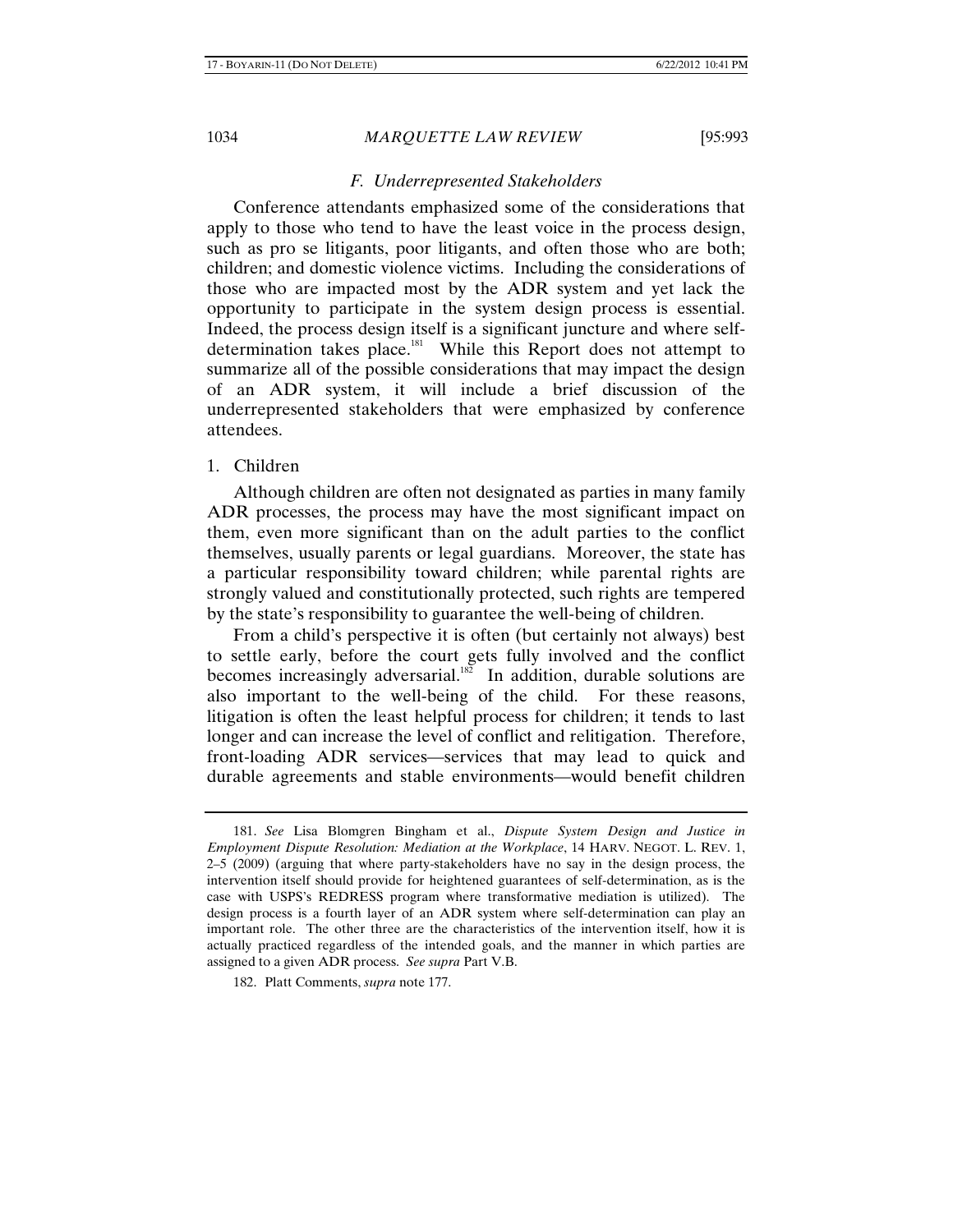most. At the same time, it is essential that family ADR systems recognize that litigation is sometimes the only way to achieve finality and durability for the children and systems must be designed to respond to these circumstances as well. $183$  Moreover, settling early should not be done simply to expedite decisions and without fully investigating abuse, neglect, or both; DV; or other issues that may place a child in harm's way.<sup>184</sup>

Finding a way to include the voice of the children within the ADR process is also important. There are risks involved in directly including children in court or ADR processes, but this does not mean that these risks should negate the importance of including children's voices, particularly because there are ways to minimize the risks.<sup>185</sup> Once again, the concept of a continuum can be helpful: the question of child inclusion does not have to be binary, either good or bad, but rather can be examined in terms of degrees, allowing for a convergence between the need to protect and to include children. Including a legal representative of the child within the ADR intervention is one example of an intermediate approach, which requires that courts appropriately fund attorneys for children and fund their participation in the ADR intervention. ADR interventions can also be designed to either center on the child's needs or to include the actual voice of the child, either directly or through a professional trained to do so, which is the practice within some existing and innovative approaches to child-focused mediation.<sup>186</sup>

#### 2. Low Income and Pro Se Litigants

Conference participants identified the following considerations that might apply to low income litigants, pro se litigants, or those who are both.<sup>187</sup> First, the ADR system must include incentives for pro bono

187. Reporter's Notes, Think Tanks Two and Three at Marquette University Law School Symposium: The Future of Court ADR: Mediation and Beyond (Sept. 23–24, 2011) (discussing "Impact of Socio-Economic Status" and "Self Represented and Unrepresented

<sup>183.</sup> *Id.*

<sup>184.</sup> *Id.*

<sup>185.</sup> *Id.*

<sup>186.</sup> *See* Jennifer E. McIntosh et al., *[Child-Focused and Child-Inclusive Divorce](http://law.marquette.edu/courtadr/wp-content/uploads/2011/08/Child-Focused-and-Child-Inclusive-Divorce.pdf)  [Mediation: Comparative Outcomes from a Prospective Study of Postseparation Adjustment](http://law.marquette.edu/courtadr/wp-content/uploads/2011/08/Child-Focused-and-Child-Inclusive-Divorce.pdf)*, 46 FAM. CT. REV. 105, 105 (2008); Comments made by Loraine Martin at Marquette University Law School Symposium: The Future of Court ADR: Mediation and Beyond (Sept. 23–24, 2011) (discussing "What Do Stakeholders Want & Need—Lawyers and Parties?").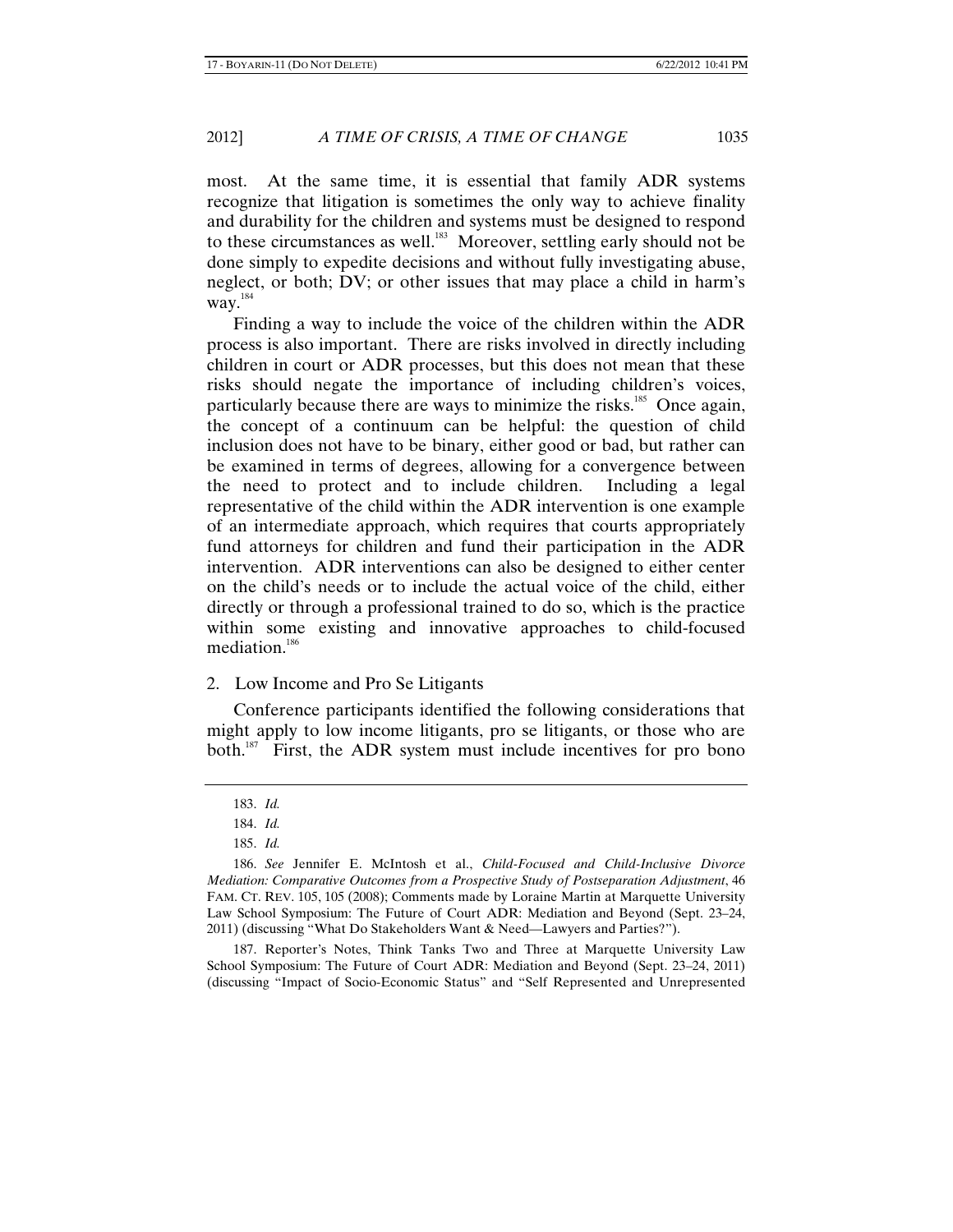dispute resolution services. Similarly, a rethinking of fee structures must be considered in order to allow dispute resolution services to be provided to all parties across the board.<sup>188</sup> This may involve charging families what they can afford in a sliding-scale model. Second, the system must be designed to provide information, particularly to pro se litigants.<sup>189</sup> The areas of information that need to be covered for informed choice-making should include the process itself, the substantive legal issues, and the impact of a given decision on the respective parties' rights. Indeed, the degree of self-determination is limited where the parties do not understand both the ADR process and how it operates within the broader court system, regardless of how well an intervention is designed.<sup>190</sup> Third, a variety of ADR interventions, not just mediation, should be expanded to underserved jurisdictions, and the interventions must be targeted to match the parties' needs in order to ensure that these parties' resources—time, money, and emotional resources—are conserved. Along these lines, a more comprehensive suggestion made during the conference was to convene and facilitate a public policy discussion on justice that would name the inequities, and identify related positive and negative characteristics in ADR and in the courts. Fourth, parties should be getting some form of emotional support to help them through very difficult processes. Integrating therapeutic and interdisciplinary approaches within the family law system can have a major impact on this front. Overall, active steps should be taken to ensure that parties are not overwhelmed by the power of the system. Special care must be taken to ensure that parties who lack resources are not overwhelmed by the professionals who have a preexisting relationship with each other. $191$ 

Litigants").

<sup>188.</sup> This approach is not the only way to deal with the costs of ADR programs. Including court staff as neutrals, as well as judges performing ADR services, can alleviate the financial costs of participating in ADR interventions.

<sup>189.</sup> Macfarlane, *supra* note 31, at 936–39.

<sup>190.</sup> *See, e.g.*, Reporter's Notes, Comments made by Judge Michael J. Dwyer at Marquette University Law School Symposium: The Future of Court ADR: Mediation and Beyond (Sept. 23–24, 2011) (discussing "What Do Stakeholders Want & Need—Court and Neutrals?"); Reporter's Notes, Comments made by David Levin at Marquette University Law School Symposium: The Future of Court ADR: Mediation and Beyond (Sept. 23–24, 2011) (discussing "What Do Stakeholders Want & Need—Court and Neutrals?"); McMullen Comments, *supra* note 53.

<sup>191.</sup> Mayer Comments, *supra* note 73.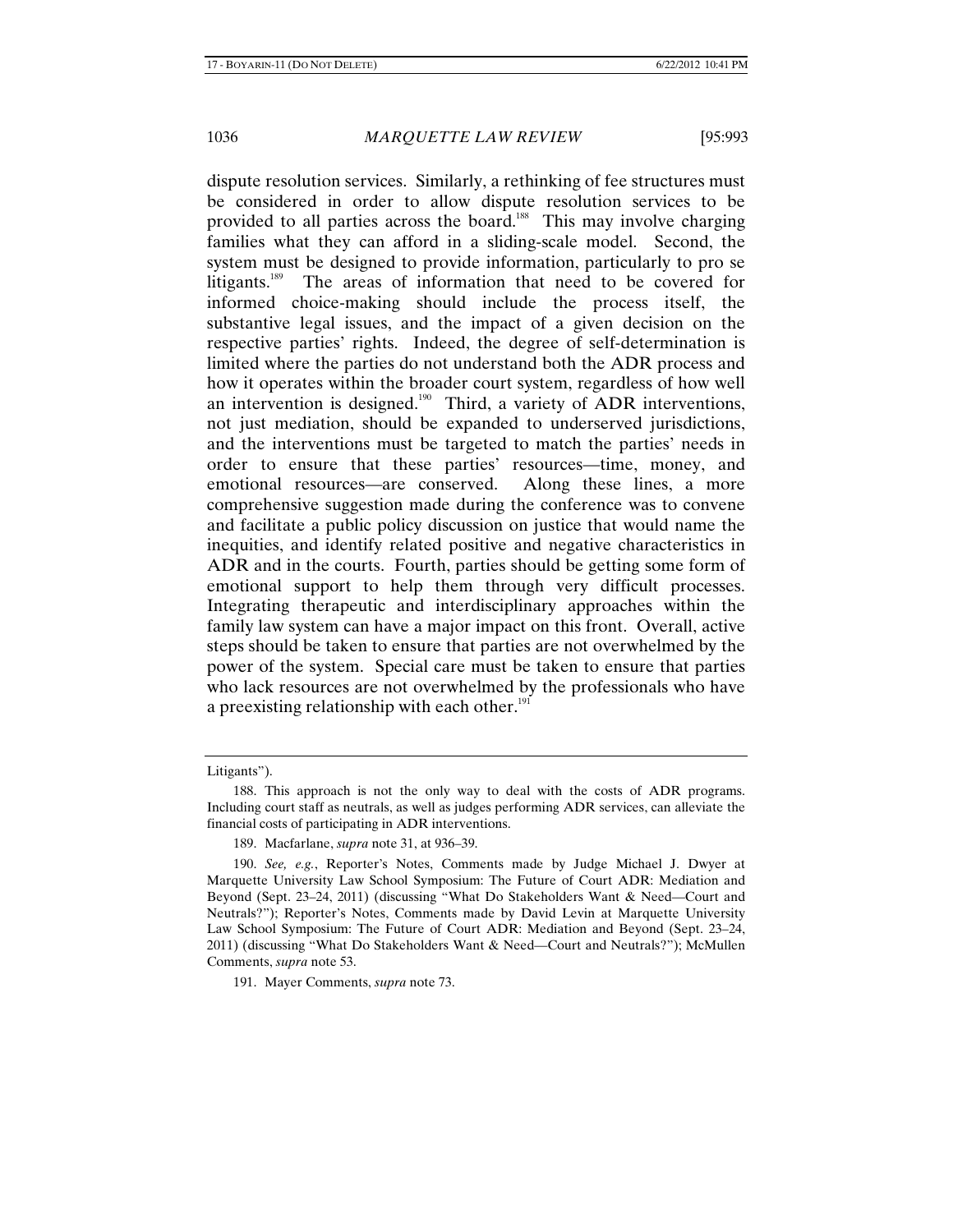#### 3. Domestic Violence

The example of the DV advocates' response to mediation can illustrate the importance of including DV advocates as stakeholders in the design process of any family ADR intervention or system. Initially, DV advocates opposed mediation where DV was present because they were concerned that individuals suffering from DV would be coerced into agreements that were not good for them.<sup>192</sup> They were also concerned over the possibility that victims will be re-victimized by being in the same room as the offender and by being forced to engage with the offender directly; for the physical safety of the victim during, before, and after mediation; and that the mediation itself could lead to more violence.<sup>193</sup>

Much has been written and can be said about DV in the context of family cases, and family ADR in particular. The following is a very modest attempt at summarizing the elements of a broad framework for safe management of DV cases in family ADR (many of which might apply to areas outside the ADR context).<sup>194</sup> Family ADR programs should provide thorough training to those who work within them: judges, lawyers, court administrators, and ADR interveners. Such programs should implement a meaningful<sup>195</sup> screening process that:  $(1)$ identifies incidents of violent acts and other types of coercion; (2) analyzes the characteristics of such instances, differentiating between

<sup>192.</sup> *See* Rene Rimelspach, *[Mediating Family Disputes in a World with Domestic](https://1.next.westlaw.com/Link/Document/FullText?findType=Y&serNum=0287811887&pubNum=1494&originationContext=document&transitionType=DocumentItem&contextData=%28sc.Default%29)  [Violence: How to Devise a Safe and Effective Court-Connected Mediation Program](https://1.next.westlaw.com/Link/Document/FullText?findType=Y&serNum=0287811887&pubNum=1494&originationContext=document&transitionType=DocumentItem&contextData=%28sc.Default%29)*, 17 OHIO ST. J. ON DISP. RESOL. [95, 96–100 \(2001\)](https://1.next.westlaw.com/Link/Document/FullText?findType=Y&serNum=0287811887&pubNum=1494&originationContext=document&transitionType=DocumentItem&contextData=%28sc.Default%29) (summarizing the arguments against mandatory mediation in cases that involve domestic violence).

<sup>193.</sup> *Id.*

<sup>194.</sup> For a more detailed discussion of DV and ADR, see Nancy Ver Steegh, Gabrielle Davis & Loretta Frederick, *Look Before You Leap: Court System Triage of Family Law Cases Involving Intimate Partner Violence*, 95 MARQ. L. REV. 955, 968–71(2012); *see also*  Nancy Ver Steegh & Clare Dalton, *Report from the Wingspread Conference on Domestic Violence and Family Courts*, 46 FAM. CT. REV. 454, 460 (2008).

<sup>195.</sup> Questions about our current ability to quickly and reliably identify cases and understand the implications of domestic violence for the purpose of decision-making about participation in a dispute resolution process persist. *See* Ver Steegh, Davis & Frederick, *supra* note 194 at 987–88 (concluding that while court-connected triage poses problems, so does the status quo under the linear, or tiered, approach); Ver Steegh & Dalton, *supra* note 194, at 460. Moreover, if proper and thorough screening is viewed as a condition precedent for safe management of DV cases, what margin of error are we willing to accept? Ver Steegh, Davis & Frederick, *supra* note 194, at 965–66 (illustrating hypothetically how triage can have a potentially major negative impact on victims of domestic violence)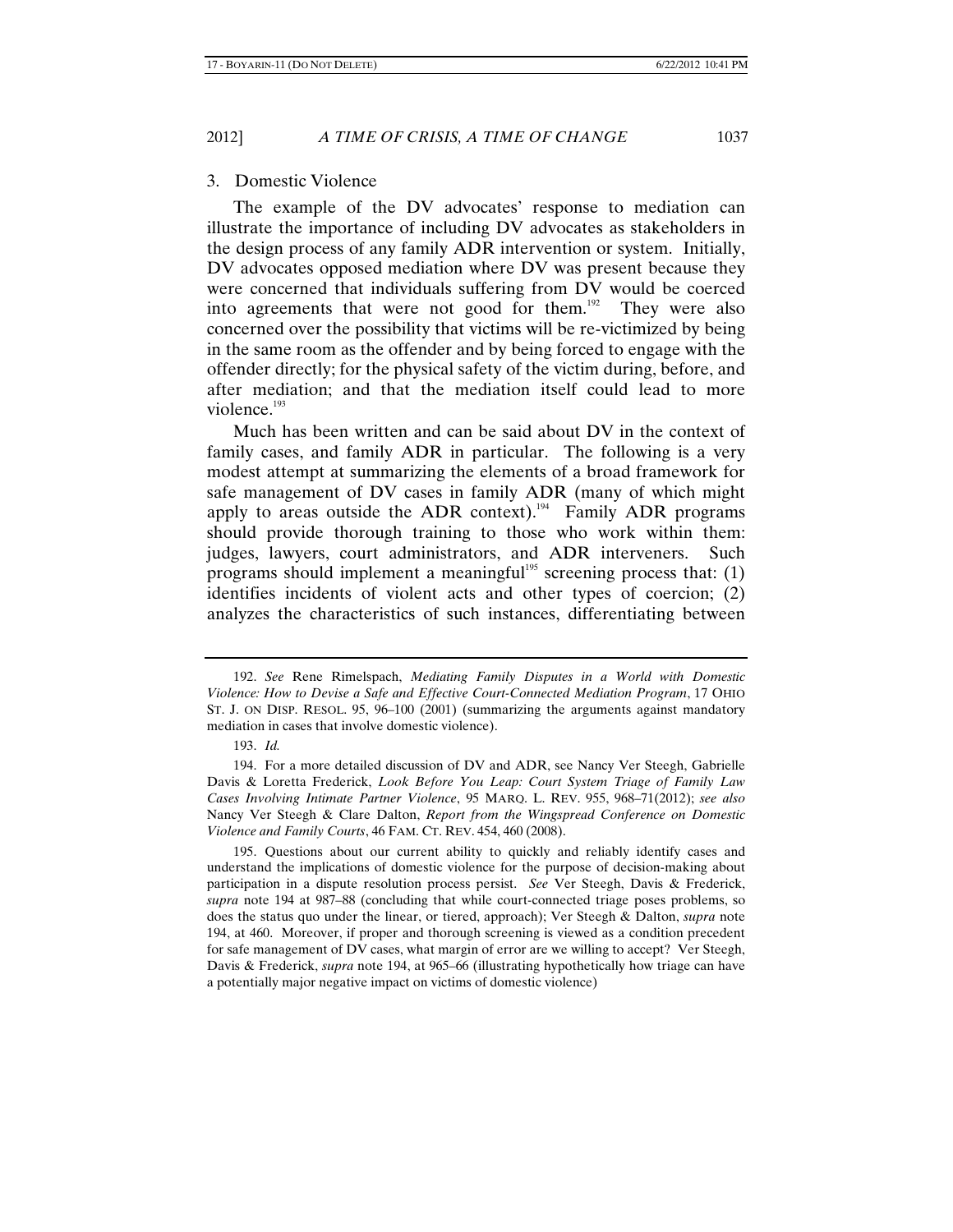the various types of DV and determining the implications of these differences; (3) assesses the parties' realistic options in light of this analysis; and (4) channels DV cases to the appropriate intervention by allowing the parties to make their own informed choices regarding the type of court intervention they will receive, ADR or otherwise.<sup>196</sup> Moreover, ADR programs must provide DV victims with interventions that first and foremost create a safe environment where the danger of coercion by the offender is negated but also that do not exasperate the risks inherent in DV cases, such as increased future violence. Finally, such programs must provide referrals to other resources that might be needed. This brief outline of a framework is only meant to reiterate how proper treatment of the issue requires a deep understanding of the problem and dedication of the right resources.

#### *G. Ensuring Longevity*

One way to promote the longevity of ADR programs is to convene a design or reform process like the one described above. Such a process is likely to result in broad-based support for ADR programs with clearly defined goals, to strike a balance between the various perspectives and often competing goals, and to lead to a stable funding source and authorizing legislation. However, legislators, court administrators, and financial realities change, so continuing efforts of lobbying and education will always be necessary. Validating the programs through research—in terms of the level of the parties' satisfaction, fairness, and efficient use of resources, to name a few key areas—is essential. Conversely, not being afraid to change, improve, or even abandon programs that do not work effectively is also important.

#### VII. LOOKING FORWARD

Parties in dispute that enter the court system do so out of necessity, due to their inability to resolve their issues on their own. As a consequence they give up a certain level of their autonomy. In the family arena, parents may lose some control over their private family arrangements as a result of the court's authority and responsibility to

<sup>196.</sup> Ver Steegh, Davis & Frederick, *supra* note 194, at 989–91. Allowing parties with a history of DV to make their own choice appears to be in tension with the assignment process under either the tiered or triage approaches, which may assign or decline to assign parties to a process without the appropriate level of consideration needed in cases that involve DV. *Id*. at 986–87 (discussing party self-determination in the context of process choice).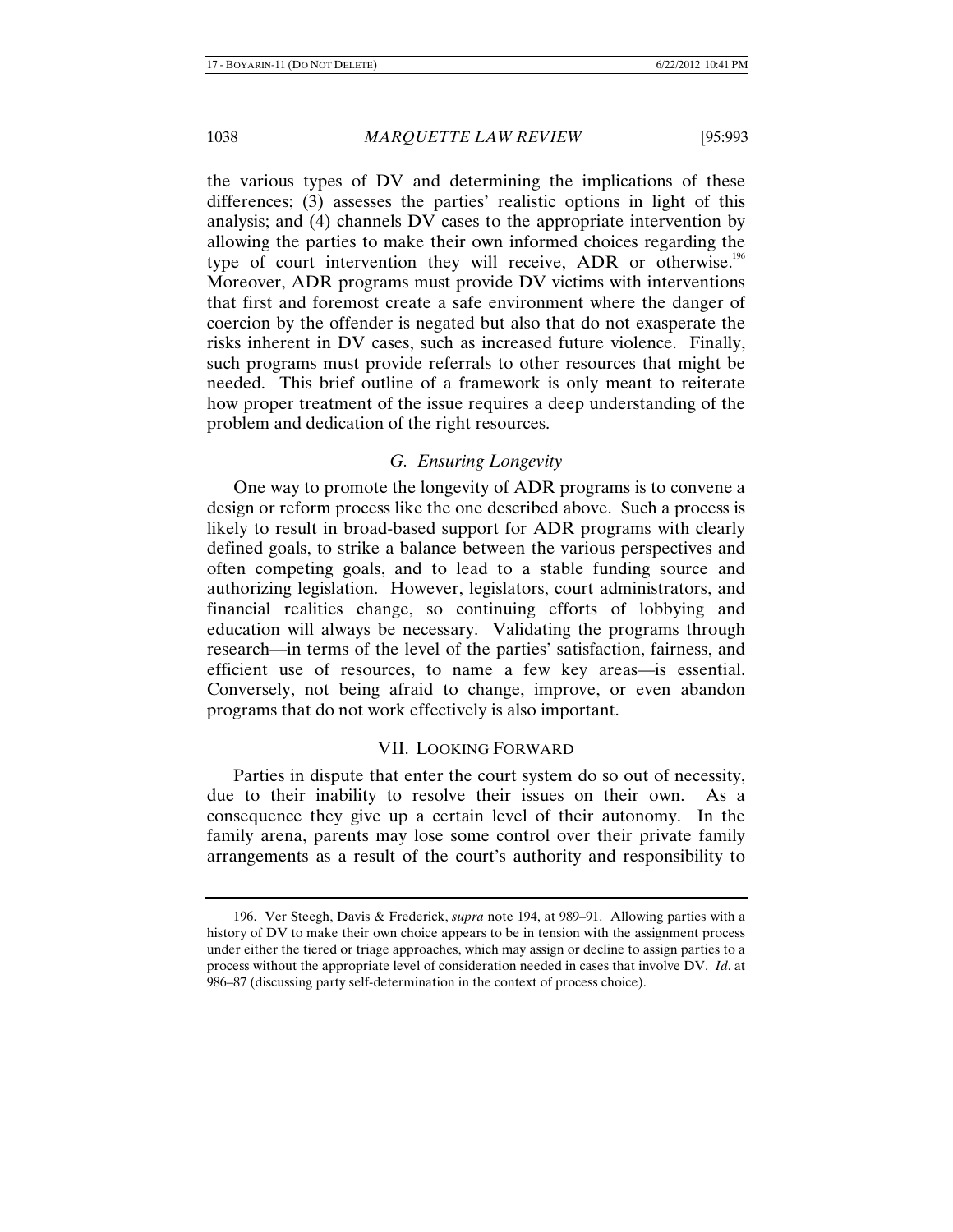ensure the best interest and welfare of children. In the civil arena, parties may be forced to leave their home, give up on a family business, or lose their financial autonomy. While parties give up a certain level of their autonomy, often the best resolutions of disputes are those shaped by the parties themselves.<sup>197</sup> The courts must play a significant role in providing parties with adequate services that lead to appropriate resolutions, whether through ADR or otherwise.<sup>198</sup> Courts have a responsibility to ensure that the parties they serve get the right kind of intervention and of the highest quality.<sup>199</sup> Courts also are responsible for guaranteeing that the ADR interventions they sanction provide for guarantees of fairness and justice. Overall, this requires that courts ensure that ADR programs are properly designed, funded, assessed, regulated, and supervised.

The primary barriers to the broad implementation of such programs can be summarized as follows: first and foremost, a lack of financial support and, second, a lack of clarity in defining the goals of court ADR—goals that need to strike an appropriate balance between fairness, justice, effectiveness, benefits to the parties, and efficiency. More generally, an investment in the status quo—by judges, attorneys, and even at times by ADR administrators and neutrals—is hindering the needed changes from taking place.

The conference and this Report are just the beginning of a much broader effort to expand and reform court ADR. The following are some practical steps—all of which were either mentioned explicitly by conference participants or directly derived from their comments—that can be taken in support of such important efforts.

#### *A. On a National Level*

Uniform efforts, such as lobbying for federal legislation that would encourage the development of ADR programs, can have an impact across jurisdictions. 200

<sup>197.</sup> *See* Welsh, *Mother's Laugh*, *supra* note 24, at 454.

<sup>198.</sup> *See* Brazil, *supra* note 24, at 132; McAdoo & Welsh, *supra* note 159, at 6–7.

<sup>199.</sup> McAdoo & Welsh, *supra* [note 159,](http://papers.ssrn.com/sol3/papers.cfm?abstract_id=1726213) at 6–7.

<sup>200.</sup> The existing efforts on this front of ACR, an organization that sees lobbying as part of its mission, should continue and get reinforced. *See* ASSOC. FOR CONFLICT RESOLUTION, http://www.acrnet.org/ (last visited Apr. 11, 2012).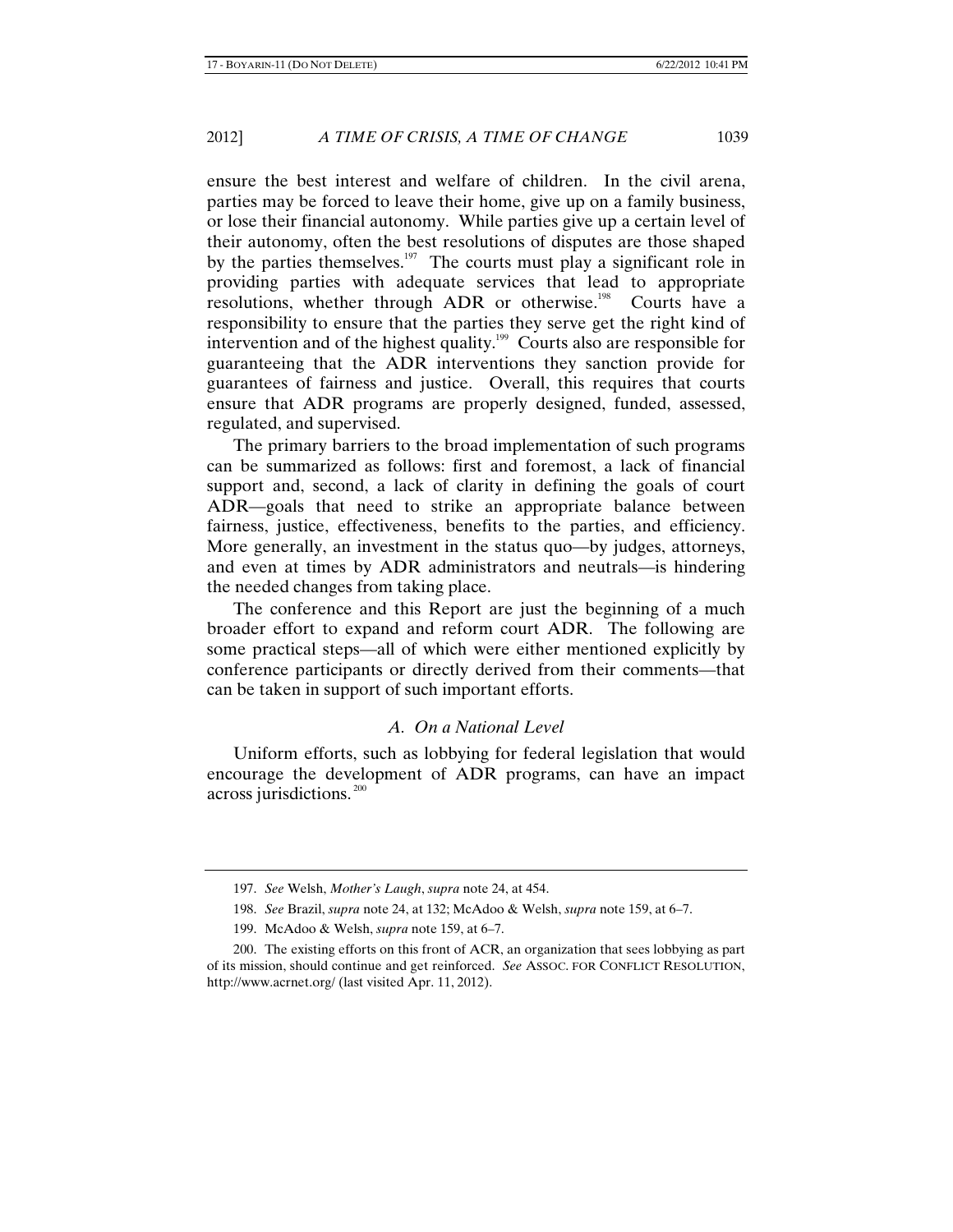Conducting more research, empirical or otherwise, will help ADR providers improve their services as well as put them in better positions to promote ADR and educate the relevant stakeholders about it.

Efforts must work within law schools to promote education reform to include ADR training. Related to such efforts, it is also important to write academic articles that promote ADR reform and implementation.

Continued efforts must be directed at gathering information about what is happening throughout the country—for example, the types of programs in place, how they were put in place, and how funding and support are being secured—and directed at effectively sharing such resources with those interested.<sup>201</sup> Similarly, designing particular pilot programs, such as an intake or triage system, and creating a way to share the results with others can be a useful resource.

Efforts, such as those RSI is currently engaged in, to identify local and national ADR organizations and initiatives and to maintain a network of information-sharing and support for jurisdictions engaged in reform efforts can further bolster and help expand the reach of ADR.

Maintaining a database of easy-to-use blueprints for convening an ADR design and ADR implementation process based on the successful experience of other jurisdictions would also help promote the expansion and reform of ADR. <sup>202</sup>

With a view to the future, some participants called for working toward redefining the judicial mission as being responsible not just for case management but also for "conflict management."<sup>203</sup> This broader mission would include out-of-court, pre-court interventions to resolve conflict as well as in-court prevention programs such as specialized courts, drug courts, mental health courts, unified family courts, and ADR programs.

#### *B. On the Local, Jurisdictional Level*

Cultivating alliances with the various stakeholders with an eye toward starting an ADR reform process is essential.

Law Schools within the jurisdiction may be able to provide some of the resources and expertise needed to help with reform efforts.

<sup>201.</sup> *See* COURTADR.ORG, http://courtadr.org (last visited May 2, 2012).

<sup>202.</sup> *See id.*

<sup>203.</sup> *See* Reporter's Notes, Think Tank Five at Marquette University Law School Symposium: The Future of Court ADR: Mediation and Beyond (Sept. 23–24, 2011) (discussing what's the vision of court ADR in 2030).